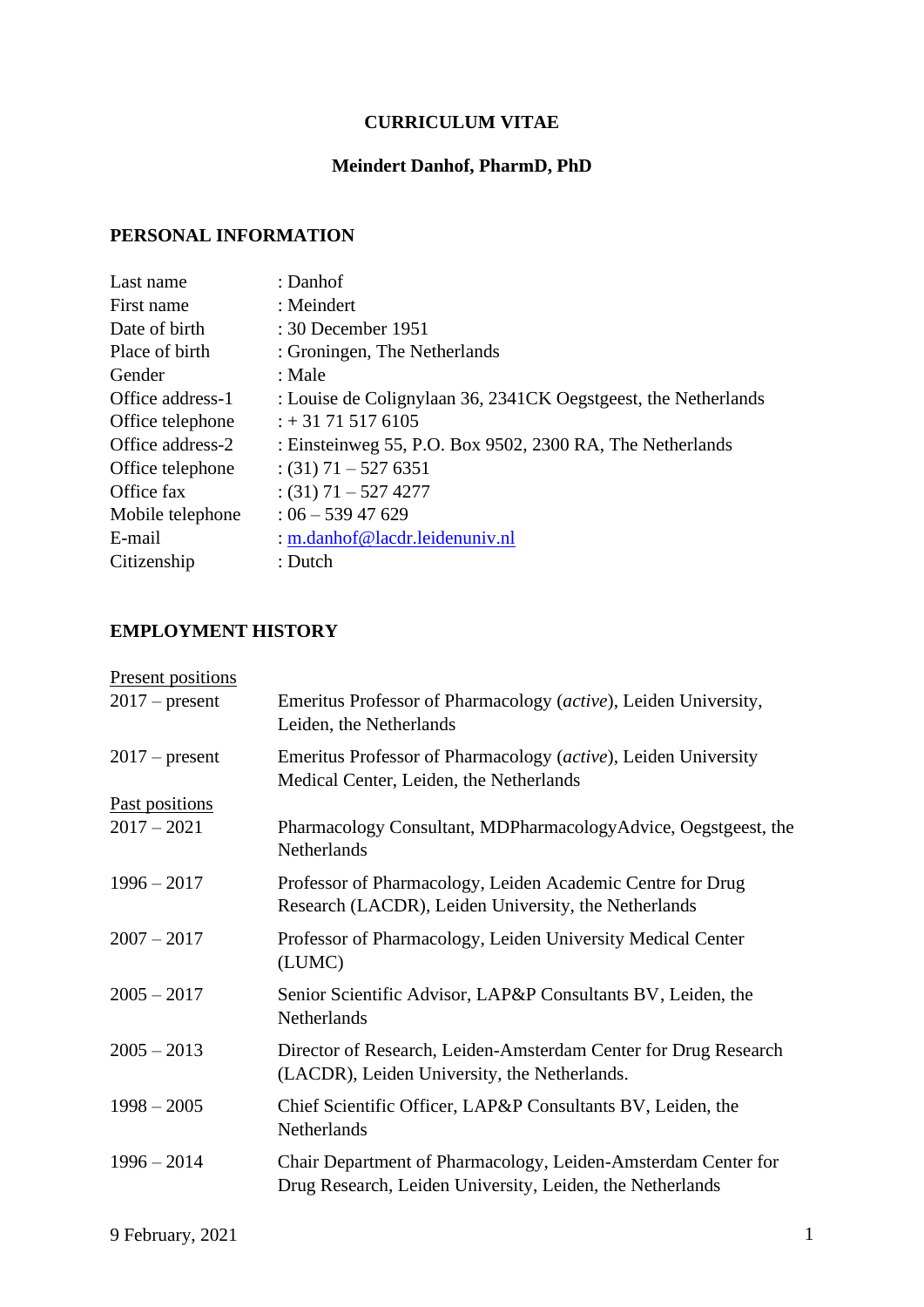| $1986 - 1996$ | Associate Professor, Center for Bio-Pharmaceutical Sciences, Leiden<br>University, the Netherlands |
|---------------|----------------------------------------------------------------------------------------------------|
| $1983 - 1986$ | Assistant Professor, School of Pharmacy, Leiden University, the<br><b>Netherlands</b>              |
| $1984 - 1987$ | Visiting Scientist, Stanford University Medical School, Stanford, USA.                             |
| $1980 - 1983$ | Research Associate, State University of New York, Buffalo, U.S.A.                                  |
| $1976 - 1980$ | Research Assistant, Leiden University, the Netherlands                                             |
| $1973 - 1976$ | Teaching Assistant, University of Groningen, the Netherlands                                       |

### **EDUCATION**

| 1998          | Board certification as Clinical Pharmacologist in the Netherlands<br>(Honorary Full Member)                                                                                                                                                               |
|---------------|-----------------------------------------------------------------------------------------------------------------------------------------------------------------------------------------------------------------------------------------------------------|
| 1985          | Board certification as Experimental Pharmacologist in The Netherlands<br>(Licence number: 85-001)                                                                                                                                                         |
| $1984 - 1987$ | Visiting Scientist with Dr. D.R. Stanski, Stanford University, Stanford,<br>U.S.A.                                                                                                                                                                        |
| $1980 - 1983$ | Post Doctoral Research Fellowship under the direction of Dr. G. Levy,<br>State University of New York, Buffalo, U.S.A.                                                                                                                                    |
| 1976 - 1980   | Ph.D. in Pharmacology, Promotor: Prof. Dr. D.D. Breimer, Title thesis:<br>"Antipyrine Metabolite Profile as a Tool in the Assessment of the<br>Activity of Different Drug Oxidizing Enzymes in Man", University of<br>Leiden, The Netherlands (cum Laude) |
| 1976          | Pharm.D., University of Groningen, the Netherlands                                                                                                                                                                                                        |
| 1975          | M.Sc. in Pharmacy with specialization in Pharmacology, Title thesis:<br>"Influence of bile salts on hepatic transport of dibromosulphophtalein".<br>University of Groningen, the Netherlands (cum Laude)                                                  |
| <b>AWARDS</b> |                                                                                                                                                                                                                                                           |
| 2019          | Host-Madsen Medal, International Pharmaceutical Federation FIP, Abu<br>Dhabi, United Arab Emirates                                                                                                                                                        |
| 2018          | <b>EUFEPS Presidentital Distinction Award, European Federation of</b>                                                                                                                                                                                     |

- Pharmaceutical Sciences (EUFEPS), Athens, Greece
- 2017 *FIP Presidential Citation Award,* International Pharmaceutical Federation (FIP), Stockholm, Sweden
- 2014 *Knight of the Order of the Netherlands Lion*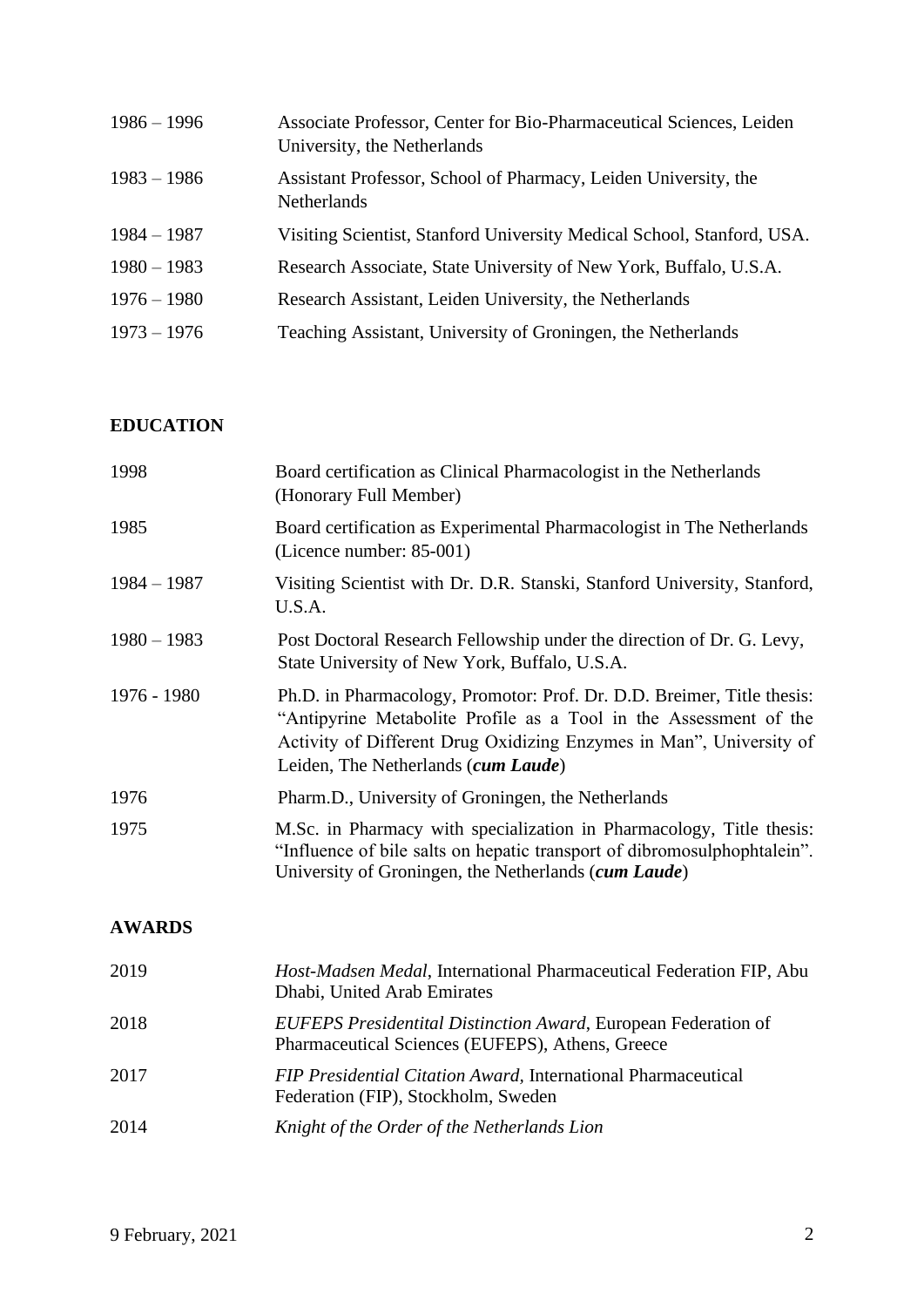| 2010 | Research Achievement Award in Pharmacokinetics, Pharmaco-<br>dynamics and Drug Metabolism, American Association of<br>Pharmaceutical Scientists (AAPS), New Orleans, USA. |
|------|---------------------------------------------------------------------------------------------------------------------------------------------------------------------------|
| 2009 | Distinguished Investigator Award, American College of Clinical<br>Pharmacology (ACCP), San Antonio, USA.                                                                  |
| 2008 | Gerhard Levy Distinguished Lectureship in Pharmaceutical Sciences,<br>University at Buffalo, Buffalo, USA.                                                                |
| 2006 | New Safe Medicines Faster Award, European Federation of<br>Pharmaceutical Sciences (EUFEPS), Copenhagen, Denmark                                                          |
| 2004 | Rawls-Palmer Award, American Society for Clinical Pharmacology and<br>Therapeutics (ASCPT), Miami, USA.                                                                   |
| 1998 | Fellow, American Association of Pharmaceutical Scientists (AAPS),<br>Boston, USA.                                                                                         |
| 1997 | FIP Pharmaceutical Scientist of the Year Award, International<br>Pharmaceutical Federation (FIP), Vancouver, Canada.                                                      |
| 1993 | Organon Pharmacology Research Prize, Dutch Pharmacological<br>Society (NVF), Noordwijkerhout, the Netherlands                                                             |
| 1982 | C.J. Kok-Award, C.J. Kok Foundation, Leiden, the Netherlands.                                                                                                             |
| 1976 | KNMP-Award, Royal Dutch Pharmaceutical Association (KNMP), the<br>Hague, the Netherlands                                                                                  |

## **RESEARCH GRANTS**

- 1. Kinetics for Drug Discovery (K4DD), Innovative Medicines Initiative (IMI; EU). 1 PhD student, 1 Postdoc
- 2. Mechanism-based PKPD modeling platform 2.0. Top Institute Pharma. 2 PhD students; 5 Post-docs; 2 technical staff; consumables
- 3. Mechanism-based PKPD modeling platform 1.0 Top Institute Pharma. 10 PhD students; 6 Post-docs; 4 Technical Staff; consumables.
- 4. Mechanism-based PK-PD modeling of  $S_1P$  receptor mediated blood pressure elevation Novartis, Basel; PhD student.
- 5. Model based characterization of Drug Safety Glaxo Smith Kline, UK; PhD student, consumables.
- 6. Bridging Strategy for pediatric indicators and ethnic groups; Glaxo Smith Kline, UK: PhD student, consumables.
- 7. PK-PD analysis of intranasal administration of prosexual agents Pfizer Ltd, UK: PhD students, consumables
- 8. Development of dopaminergic pro-drugs for programmed iontophoretic delivery into patients with Parkinson's disease Netherlands Foundation for Thechnological Researct STW: PhD student, technician, consumables
- 9. Mechanism-based PK/PD modelling of subtype selective GABA-receptors in pharmaco-resistant epilepsy Takeda Ltd, Japan: Post-doctoral fellow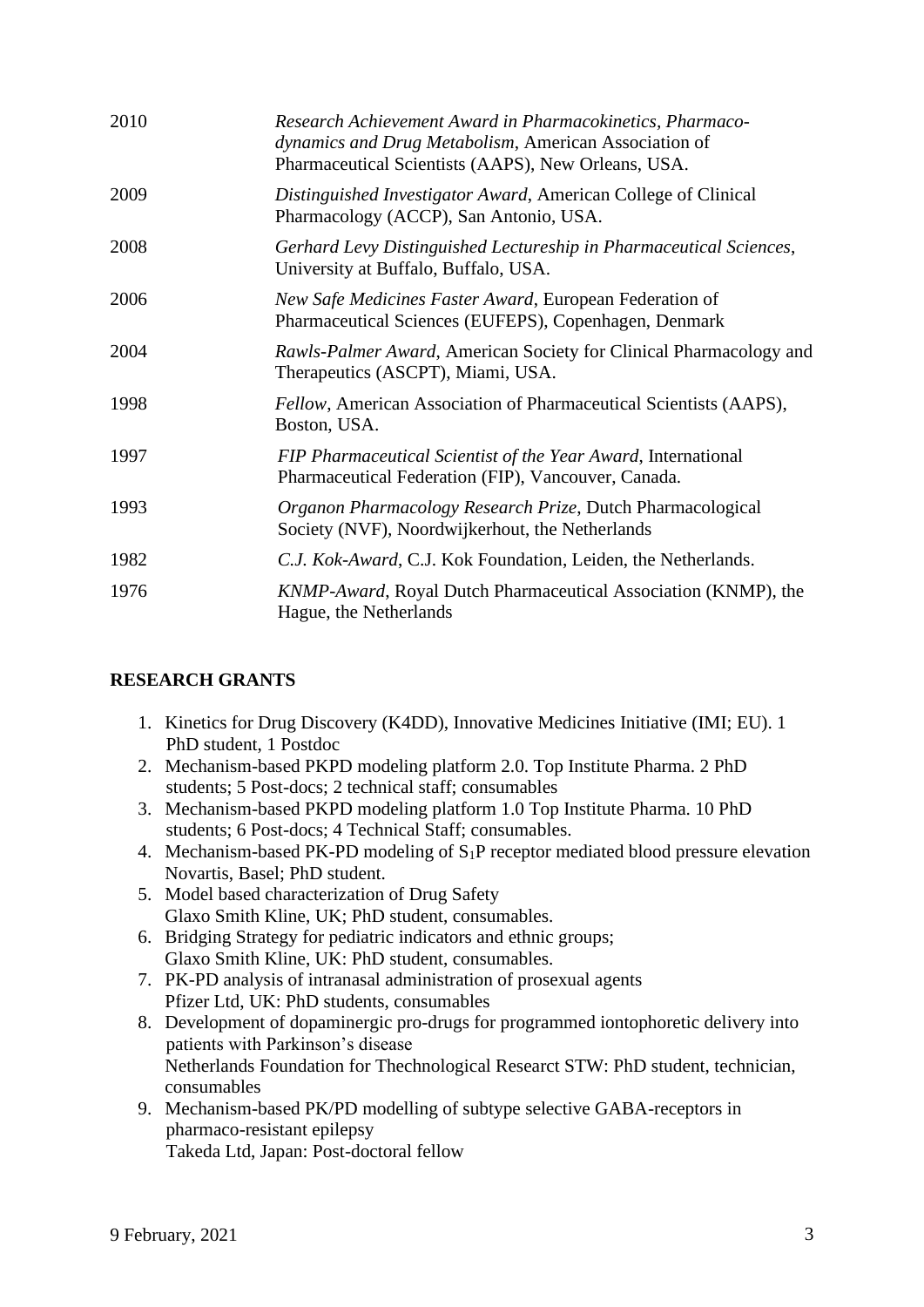- 10. Integration of disease progression, compliance and placebo effect in the characterisation of the therapeutic response to anti-depressant therapy Glaxo Smith Kline, UK: PhD student, consumables.
- 11. Mechanism-based PK/PD modelling of the synergistic interaction of  $\alpha_2\delta$  ligands and phosphodiesterase inhibitors in animal models of neuropathic pain. Pfizer Ltd., UK: Post-doctoral fellow, consumables.
- 12. Disease progression and therapeutic response in COPD Glaxo Smith Kline, UK, Post-doctoral fellow, consumables
- 13. Mechanism-based pharmacokinetic-pharmacodynamic modelling of (synthetic) opiates: Buprenorphine *versus* fentanyl Grünenthal GmbH, Germany: PhD student, consumables
- 14. Evaluating the "Free Drug Hypothesis": mechanism-based pharmacokinetic/ pharmacodynamic modelling Pfizer Ltd. UK: PhD student, consumables
- 15. Neurodegeneration, blood-brain barrier transport and drug effects in a new animal model of Parkinsons disease
	- Eli Lilly and Co, Belgium: PhD student, consumables
- 16. Integration of disease progression, compliance and placebo effect in the characterisation of the therapeutic response to anti-migraine therapy Glaxo Smith Kline, UK: PhD student, consumables
- 17. Pharmacokinetic-pharmacodynamic modelling of Cox-2 inhibitors in animal models of inflammatory pain
	- Glaxo Smith Kline, UK: PhD student, consumables
- 18. Mechanism-based pharmacokinetic-pharmacodynamic modelling of neurotransmitter re-uptake inhibitors

Johnson and Johnson, Belgium: PhD student, consumables

- 19. Mechanisms related to pharmacoresistance in epilepsy: A PET study in experimental animal models on changes in GABA<sup>A</sup> mediated inhibition Netherlands Epilepsy Foundation: PhD student, consumables
- 20. Pharmacokinetic-Pharmacodynamic modelling of the anti-nociceptive response of (synthetic) opiates

Glaxo Smith Kline, UK: PhD student, consumables

21. Targeting of CRH-receptor antisense probes to and in the central nervous system: application in neuropsychiatry.

Netherlands Research Organisation NWO: PhD student, technician, consumables

- 22. Pharmacodynamic analysis of anti-epileptic drug-drug interactions *in vivo*. Netherlands Epilepsy Foundation: PhD student, consumables
- 23. Adenosine A<sup>1</sup> receptor agonists. Blood-brain barrier transport and PK/PD correlations in neuropathic Pain

Glaxo Smith Kline, UK: PhD student, technician, consumables

24. Transdermal Iontophoretic Delivery of R-apomorphine for the treatment of patients with Parkinson's disease

Princess Beatrix Foundation: PhD student, MD, technician, consumables

- 25. Selectivity of adenosine receptor agonists *in vivo.* Assessment of pharmacokineticpharmacodynamic correlations
	- Glaxo Smith Kline, UK: PhD student, consumables
- 26. Modelling of the pharmacodynamics and tolerance development of anticonvulsants Netherlands Research Organisation NWO: PhD student, consumables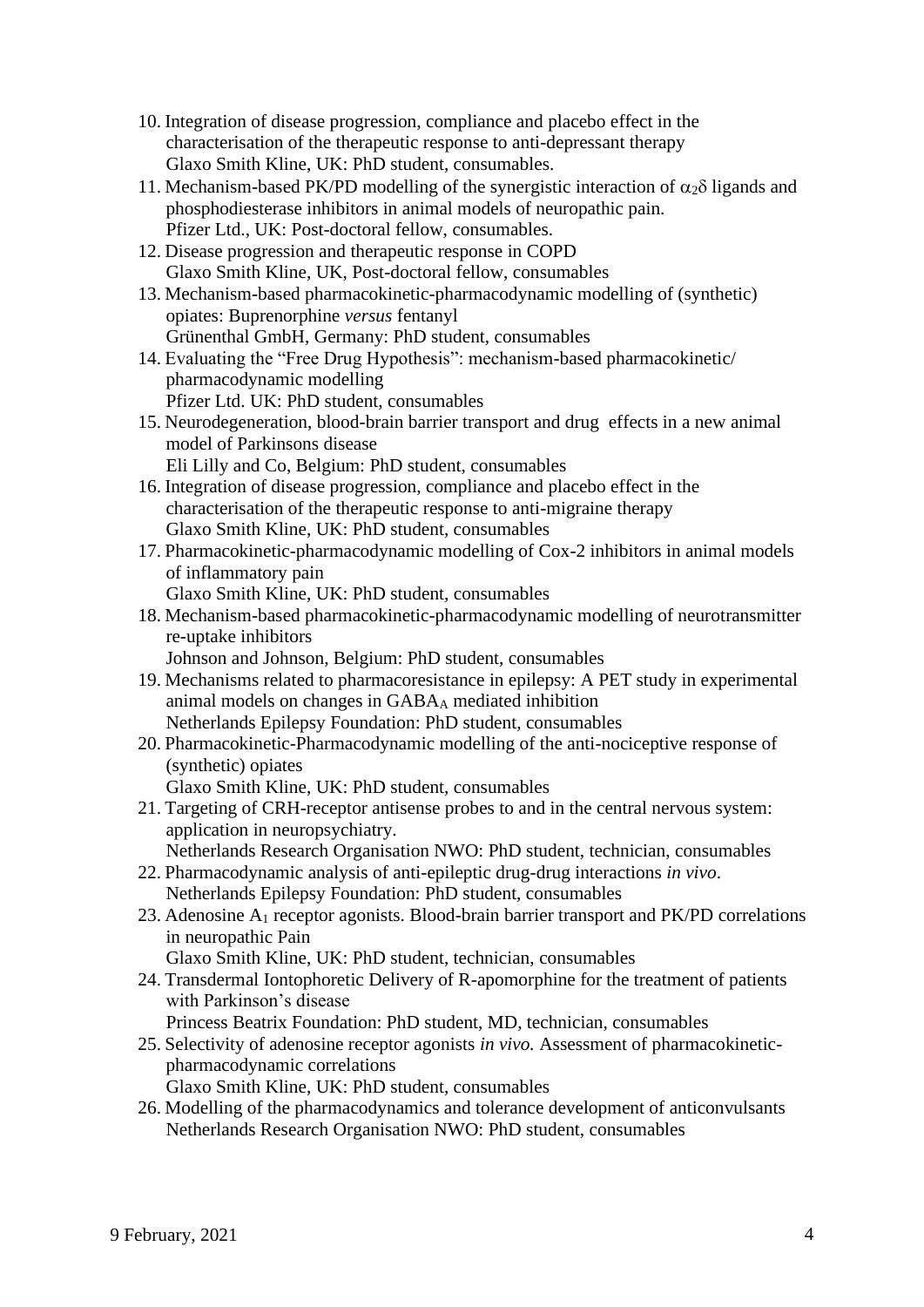- 27. Pharmacokinetic/pharmacodynamic correlations of antidepressants in animal models of anxiety Institut des Recherches Internationales Servier, France: Post-doctoral fellow,
- technician, consumables 28. The relation between penetration and effect of cytostatic agents in solid tumours using microdialysis and serial CSF sampling Netherlands Cancer Research Foundation KWF: PhD student, technician, consumables
- 29. Development of models to characterise functional tolerance development to antiepileptic drugs.
	- Netherlands Organisation for Research on Epilepsy CLEO: technician, consumables
- 30. Quantitative pharmaco EEG and the relationship between pharmacokinetics and pharmacodynamics of drugs acting on the central nervous system Netherlands Research Organisation NWO: PhD student, technician, consumables
- 31. Ageing and the relationship between pharmacokinetics and pharmacodynamics of drugs acting on the central nervous system Netherlands Research Organisation NWO: PhD student, consumables

## **PhD SUPERVISION**

## *Ph. D. Students*

| W. de Witte       | The impact of drug-target binding kinetics on <i>in vivo</i> drug effects. 19<br>December 2017 (supported by a grant from IMI in the K4DD<br>consortium)                                        |
|-------------------|-------------------------------------------------------------------------------------------------------------------------------------------------------------------------------------------------|
| S. van Dijkman    | Personalized pharmacotherapy in pediatric epilepsy: the path to rational<br>drug and dose selection 29 November 2017 (Supported by European<br>Union grant agreement no. 261060)                |
| E.M.T. van Maanen | Systems pharmacology of the amyloid cascade - unfolding oligomer<br>modulation in Alzheimer's disease (in collaboration with LAP&P<br>Consultants BV)                                           |
| Y. Yamamoto       | Development of a generic physiologically based pharmacokinetic model<br>to predict drug target site concentrations in human brain (supported by a<br>grant from TIPharma)                       |
| V.S.F. Dubois     | Reverse engineering of $QT(c)$ interval prolongation – towards a systems<br>pharmacology approach $2$ May $2017$ (supported by a grant from<br>TIPharma)                                        |
| A. Strougo        | Optimisation of first clinical studies in special populations: towards<br>semi-physiological pharmacokinetics models 17 December 2015<br>(supported by a grant from TIPharma)                   |
| F. Bellanti       | From data to models: reducing uncertainty in benefit-risk assessment.<br>Application to chronic iron overload in children 24 September 2015                                                     |
| J.P. Mochel       | Dynamics of the renin-angiotensin aldosterone system in dogs:<br>circadian variations in physiological conditions and in relation to<br>angiotensin-converting enzyme inhibition. 24 March 2015 |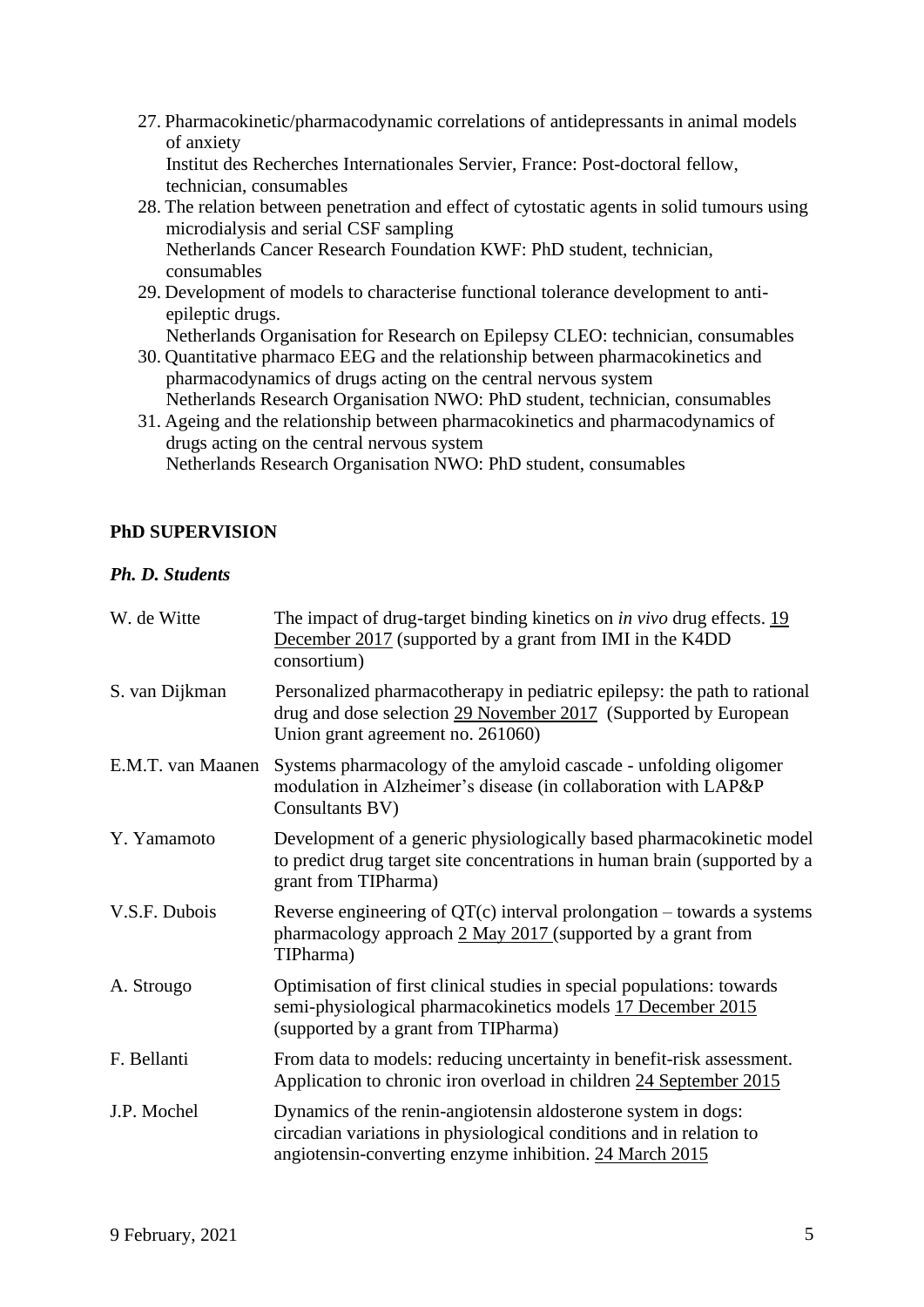| F. Stringer       | Pharmacogenomics in drug development: implementation and<br>application of PKPD model based approaches. 13 January 2015                                                                                                            |
|-------------------|------------------------------------------------------------------------------------------------------------------------------------------------------------------------------------------------------------------------------------|
| T. Sahota         | Pharmacology-based toxicity assessment – towards quantitative risk<br>prediction in humans. 30 October 2014                                                                                                                        |
| N. Snelder        | Towards predictive cardiovascular safety $-$ a systems pharmacology<br>approach. 25 juni 2014 (in collaboration with LAP&P Consultants BV)                                                                                         |
| R. de Cock        | Towards a system-based pharmacology approach to predict<br>developmental changes in renal drug clearance in children. 6 May 2014<br>(supported by a grant from TIPharma)                                                           |
| J. Westerhout     | Prediction of brain target site concentrations on the basis of CSF<br>pharmacokinetics. 6 March 2014 (supported by a grant from TIPharma)                                                                                          |
| A. Taneja         | PKPD relationships and dose rationale in analgesic drug development –<br>towards the prediction of target engagement. 20 November 2013<br>(supported by a grant from TIPharma)                                                     |
| C. Wang           | Novel approaches to characterize developmental changes in<br>pharmacokinetics across the human lifespan: application to the<br>prediction of pharmacokinetics in children. 5 November 2013<br>(supported by a grant from TIPharma) |
| A.S.Y. Chain      | Mind the gap – predicting cardiovascular safety in drug development.<br>09 October 2012. (supported by a grant from TIPharma)                                                                                                      |
| V. Pilla Reddy    | Translational PKPD modeling in schizophrenia - linking receptor<br>occupancy of antipsychotics to efficacy and safety. 15 June 2012<br>(supported by a grant from TIPharma)                                                        |
| M.G. Johnson      | Translational PKPD modeling in schizophrenia - predicting receptor<br>occupancy of antipsychotics in man. 15 June 2012 (supported by a grant<br>from TIPharma)                                                                     |
| I.H. Bartelink    | Individualization of drug exposure in pediatric hematopoietic stem cell<br>transplantation. 19 April 2012 (supported by a grant from TIPharma)                                                                                     |
| M. Cella          | Does size matter? Bridging and dose selection in paediatric trials<br>12 October 2011 (supported by a grant from Glaxo SmithKline, UK)                                                                                             |
| J. Stevens        | Translational pharmacology of dopamine receptor agonists and<br>antagonists. 22 September 2011 (supported by a grant from Pfizer, UK)                                                                                              |
| R.R. Press        | Individualized dosing of calcineurin inhitors in renal transplantation,<br><u>April 13, 2011</u>                                                                                                                                   |
| O. Ackaert        | Transdermal iontophoresis of dopaminergic (pro)drugs-From<br>formulation to in vivo application, April 28, 2010 (Supported by grant<br>STW LKG6507 from the Dutch Technology Foundation)                                           |
| P.G.M. Ravenstijn | Systems Pharmacology and Blood-Brain Barrier Functionality in<br>Parkinson's Disease, December 16, 2009 (Supported by a grant from<br>Eli Lilly $& Co)$                                                                            |
| T.M. Post         | Disease system analysis between complexity and (over) simplification,<br>December 1, 2009 (supported by a grant from TIPharma)                                                                                                     |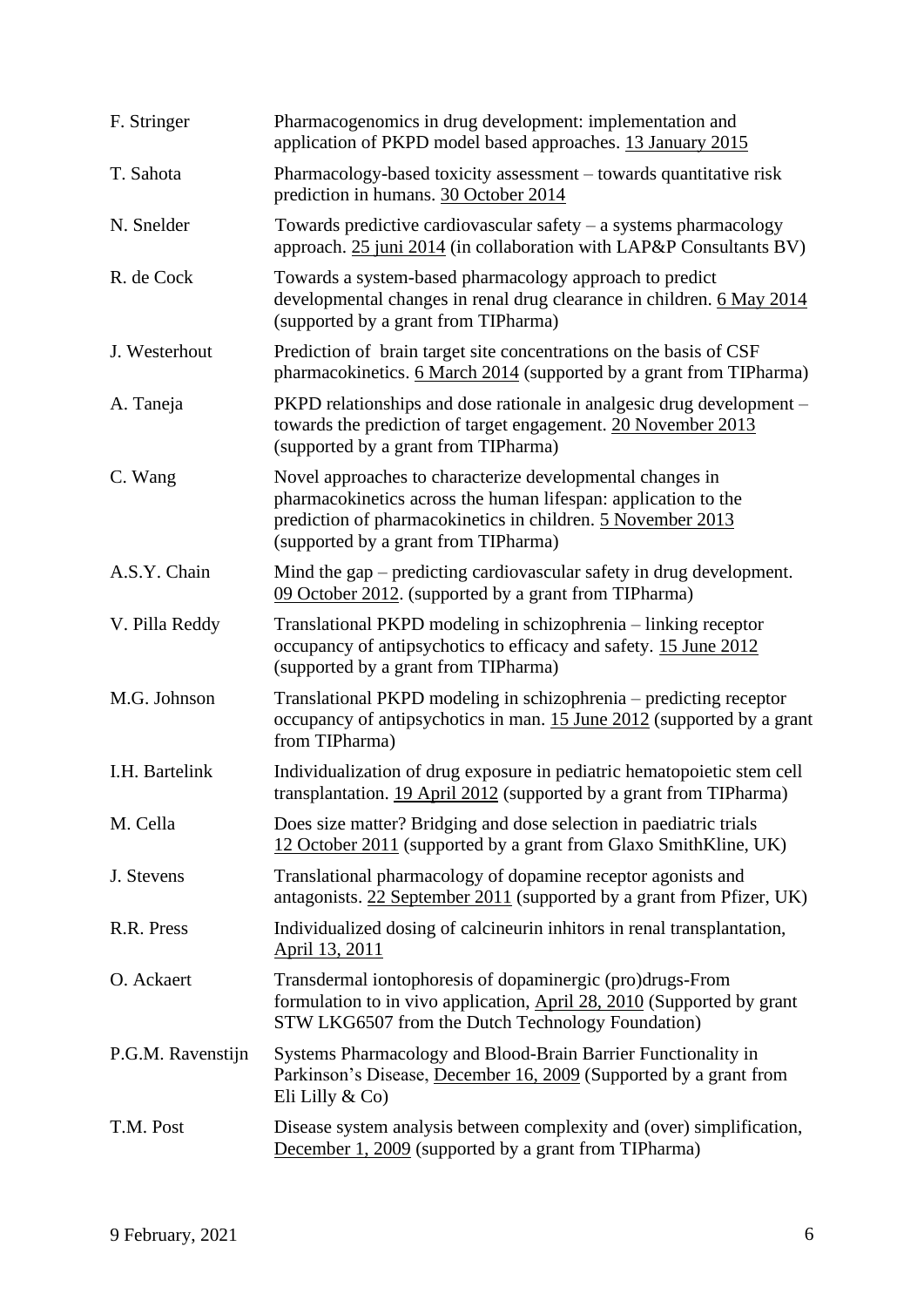| A.E. Muller     | Population pharmacokinetics of antibiotics to prevent group B<br>streptococcal disease: from mother to neonate, February 11, 2009<br>(Supported by a grant from the Nuts Ohra Foundation)                                                                                    |
|-----------------|------------------------------------------------------------------------------------------------------------------------------------------------------------------------------------------------------------------------------------------------------------------------------|
| T.J. van Steeg  | The 'free drug hypothesis': Fact or fiction? November 26, 2008<br>(Supported by a grant of Pfizer).                                                                                                                                                                          |
| D.R.H. Huntjens | Beyond relief: biomarkers of the anti-inflammatory effect and dose<br>selection of COX inhibitors in early drug development. November 18,<br>2008 (Supported by a grant of GlaxoSmithKline, UK)                                                                              |
| L.C. Liefaard   | Pharmacoresistance in epilepsy: Modelling and prediction of disease<br>progression. September 17, 2008 (Supported by a grant of Epilpsy<br>Clinics Foundation in the Netherlands, SEIN)                                                                                      |
| G.W.E. Santen   | To fail or not to fail - Clinical trials in depression, September 10, 2008.<br>(Supported by a grant of GlaxoSmithKline, UK)                                                                                                                                                 |
| M.Y.M. Peeters  | Population pharmacokinetic/pharmacodynamic analysis of propofol in<br>children and long-term intensive care patients November 28, 2007<br>(Collaborative project with the Department of Clinical Pharmacy, St.<br>Antonius Ziekenhuis, Nieuwegein).                          |
| A. Yassen       | Mechanism-based pharmacokinetic-pharmacodynamic modelling of<br>(synthetic) opiates: Buprenorphine versus fentanyl. October 24, 2007<br>(cum laude) (Supported by a grant of Grünenthal GmbH, Germany).                                                                      |
| D. Groenendaal  | Pharmacokinetic-Pharmacodynamic modelling of the anti-nociceptive<br>response of (synthetic) opiates September 18, 2007 (Supported by a<br>grant from GlaxoSmithKline, UK).                                                                                                  |
| M. Geldof       | Mechanism-based pharmacokinetic-pharmacodynamic                                                                                                                                                                                                                              |
|                 | modelling of neurotransmitter re-uptake inhibitors June 6, 2007<br>(Supported by a grant from Johnson & Johnson, Belgium)                                                                                                                                                    |
| H.J. Maas       | Integration of disease progression, compliance and placebo                                                                                                                                                                                                                   |
|                 | effect in the characterisation of the therapeutic response to anti-<br>migraine therapy. June $5, 2007$ (Supported by a grant from<br>GlaxoSmithKline, UK).                                                                                                                  |
| A.K. Nugroho    | Transdermal iontophoretic delivery of dopamine agonists: In Vitro - In<br>Vivo Correlation Based on Novel Compartmental Modeling. May 11,<br>2005 (Supported by QUE project Batch III year 2000-2004, Faculty of<br>Pharmacy, Gadjah Mada University, Yogyakarta, Indonesia) |
| C.C. Visser     | The transferrin receptor at the blood-brain barrier: exploring the<br>possibilities for brain drug delivery. January 18, 2005 (Supported by a<br>grant from the New Drug Research Foundation, the Netherlands)                                                               |
| E.L. Swart      | Population pharmacokinetics and pharmacodynamics of midazolam and<br>lorazepam in critically ill intensive care patients May 13, 2004<br>(Collaborative project with the Department of Pharmacy, Academisch<br>Ziekenhuis Vrije Universiteit, Amsterdam)                     |
| D.M. Jonker     | Pharmacodynamic Analysis of Anti-epileptic Drug-drug Interactions In<br>Vivo. November 18, 2003 (Supported by a grant from the Netherlands<br>Epilepsy Foundation, Houten, the Netherlands)                                                                                  |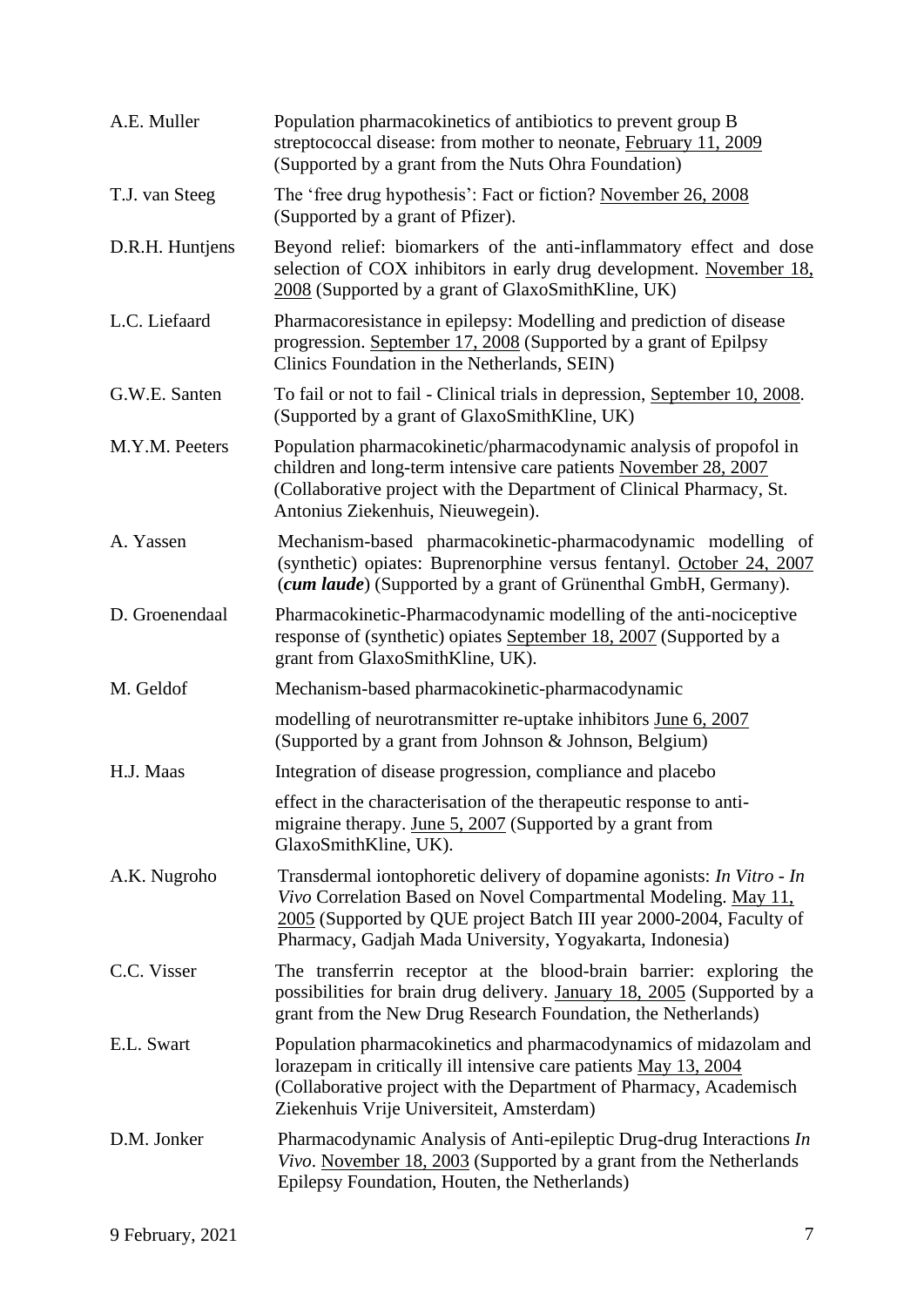| M.P. Schaddelee    | Adenosine A <sub>1</sub> receptor agonists. Blood-brain Barrier Transport and<br>PK/PD Correlations in Neuropathic Pain. November 12, 2003<br>(Supported by a grant from GlaxoSmithKline, UK)                                                                                                                    |
|--------------------|------------------------------------------------------------------------------------------------------------------------------------------------------------------------------------------------------------------------------------------------------------------------------------------------------------------|
| S.A.G. Visser      | Mechanism-based Pharmacokinetic-Pharmacodynamic Modeling of the<br>GABA <sub>A</sub> Receptor Response <i>In Vivo</i> , <u>June 10, 2003</u> (cum laude)                                                                                                                                                         |
| T.J.H. Bueters     | Treatment of Organophosphate Poisoning with Adenosine A <sub>1</sub> Receptor<br>Agonists. June 5, 2003 (Collaborative project with the TNO Prins<br>Maurits Laboratory, Rijkswijk)                                                                                                                              |
| G.L. Li            | Transdermal Iontophoretic Delivery of R-apomorphine for the<br>Treatment of Patients with Parkinson's Disease, May 14, 2003<br>(Supported by a grant from the Princess Beatrix Foundation, The<br>Hague)                                                                                                         |
| K.P. Zuideveld     | Mechanism-based Pharmacokinetic-PharmacodynamiModelling:<br>application to 5-HT <sub>1A</sub> receptor mediated responses. September 5, 2002<br>$(cum \; laude)$                                                                                                                                                 |
| C.A.J. Knibbe      | Pharmacokinetics, Pharmacodynamics and Safety of Different Propofol<br>Formulations. Comparative Pharmacology in Rats, Surgical Patients,<br>Intensive Care Patients and Children, January 16, 2002 (Collaborative<br>project with the Department of Clinical Pharmacy, St. Antonius<br>Ziekenhuis, Nieuwegein), |
| A. Cleton:         | Mechanism-based modelling of functional adaptation, applied to<br>anticonvulsant drug action. October 18, 2000 (Supported by grant 900-<br>549-132 of the Netherlands Science Foundation),                                                                                                                       |
| C.J.J.G. Bol:      | Concepts and Modeling of Synergistic Pharmacodynamic Drug-Drug<br>Interactions: Application to Dexmedetomidine in Anesthesia,<br>June 23, 1999 (Collaborative project with the Department of<br>Anesthesia, Stanford University Medical School, U.S.A.),                                                         |
| O.E. Della Pasqua: | Preclinical Pharmacokinetic-Pharmacodynamic Modelling of<br>the<br>Anticonvulsant effect of Antiepileptic Drugs. October 15, 1998                                                                                                                                                                                |
| L. Tuk:            | <i>In vivo</i> Modelling of Mechanisms of Receptor Mediated Pharma-<br>cological Responses, October 8, 1998.                                                                                                                                                                                                     |
| R. van der Geest:  | PK/PD Based Drug Delivery System Design: Iontophoretic Delivery of<br>Apomorphine in Parkinson's Disease, March 25, 1998.                                                                                                                                                                                        |
| E. Snoeck          | Mechanism-Based Pharmacokinetic-Pharmacodynamic Modelling of<br>Specific Target Site Binding to Red Blood Cells: Application to the<br>development of Draflazine, February 19, 1998 (Janssen Research<br>Foundation, Beerse, Belgium)                                                                            |
| E.A. van Schaick:  | Selectivity of Adenosine Receptor Agonists <i>In Vivo</i> . Assessment of<br>Pharmacokinetic-Pharmacodynamic Correlations, December 16, 1997<br>(Supported by a grant of GlaxoSmithKline, UK).                                                                                                                   |
| E.H. Cox:          | Preclinical Pharmacokinetic-Pharmacodynamic Relationships of<br>Synthetic Opioids, October 8, 1997                                                                                                                                                                                                               |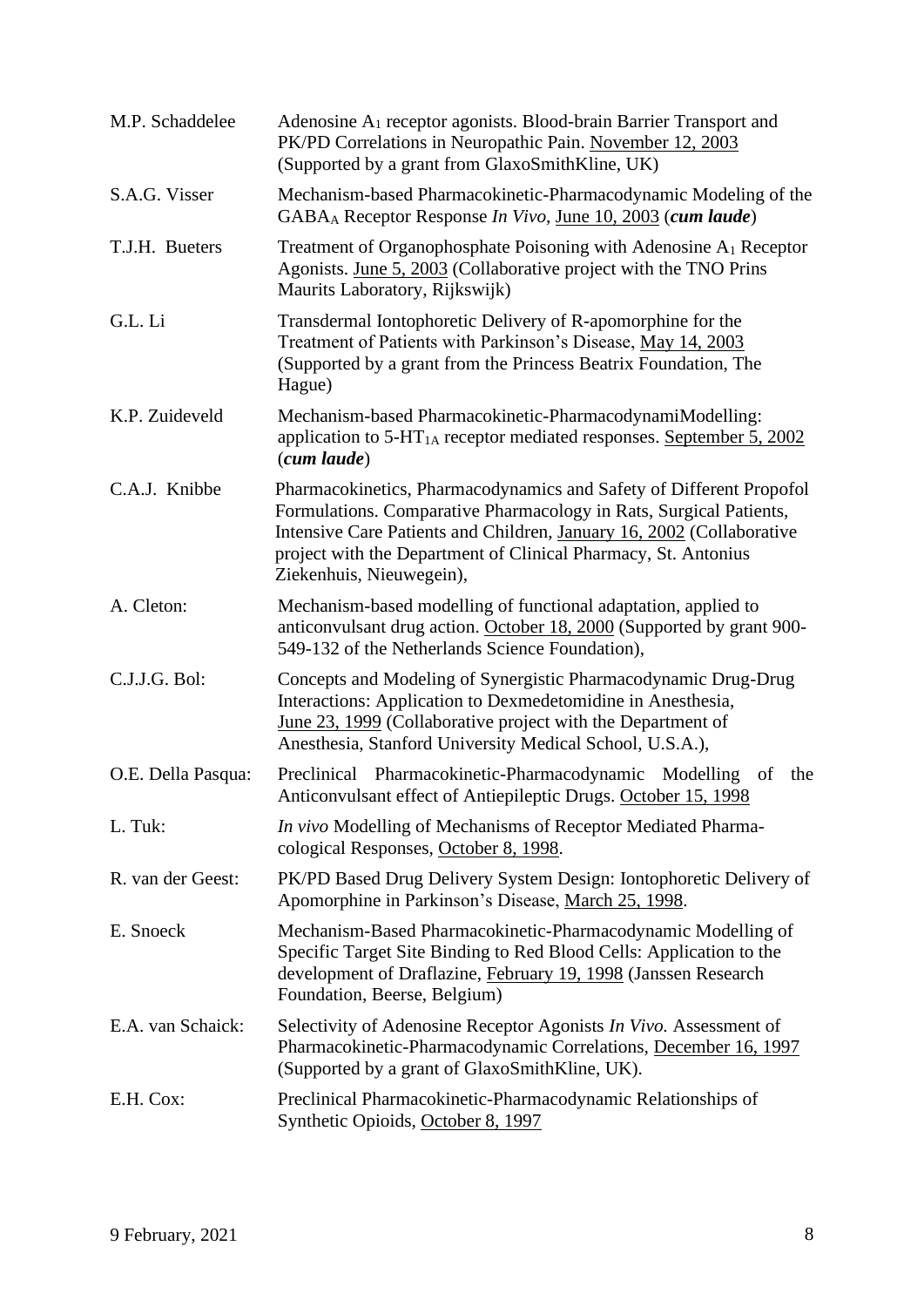| A.A.T.M.M. Vinks   | Strategies for Pharmacokinetic Optimization of Continuous Infusion<br>Therapy of Ceftazidime and Aztreonam in Patients with Cystic<br>Fibrosis, November 5, 1996 (Central Hospital Pharmacy, The Hague).                           |
|--------------------|------------------------------------------------------------------------------------------------------------------------------------------------------------------------------------------------------------------------------------|
| R.A.A. Mathôt:     | Preclinical Pharmacokinetic-Pharmacodynamic Modelling of the<br>Cardiovascular Effects of Adenosine Receptor Ligands, May 31, 1995.                                                                                                |
| E.C.M. de Lange:   | Characterization of Drug Transport across the Blood-Brain-Barrier:<br>Application of Intracerebral Microdialysis (Supported in part by grant<br>IKW 88-6 of The Netherlands Cancer Research Fondation), December<br>9, 1993.       |
| A. Hoogerkamp:     | Pharmacokinetic-Pharmacodynamic Modelling with Antiepileptic<br>Drugs (Supported by grant CLEO-A79 of The Netherlands Epilepsy<br>Research Foundation), December 15, 1992.                                                         |
| A.M. Stijnen:      | The Influence of Ageing on the Pharmacodynamics of Sedative and<br>Anticonvulsant Drugs December 12, 1991 (Supported by grant 900-<br>521-102 of The Netherlands Science Foundation),.                                             |
| J.W. Mandema:      | EEG Effect Measures and Relationships between Pharmacokinetics and<br>Pharmacodynamics of Psychotropic Drugs September 18, 1991 (cum<br><i>laude</i> ). (Supported by grant 900-521-106 of The Netherlands Science<br>Foundation), |
| A. de Boer:        | Drug Interaction Studies with Anticoagulant, Anti-platelet and<br>Thrombolytic Drugs in Healthy Subjects June 14, 1990 (Supported by a<br>grant from Organon International, The Netherlands)                                       |
| J.B.M.M. van Bree: | Drug Transport across the Blood-Brain-Barrier: Characterization by In<br>Vitro and In Vivo Stategies, June 6, 1990.                                                                                                                |
| J. Verhoeven:      | Controlled Drug Release with Polymers, June 7, 1989                                                                                                                                                                                |
| J. Dingemanse:     | Pharmacokinetic-Pharmacodynamic Modelling of Drug Effects on the<br>Central Nervous System, April 20, 1988                                                                                                                         |

# *Foreign Ph.D. Committees:*

| <b>B.</b> Lauryssens: | Concentration and electroencephalogram effects of endogenous<br>GABAergic neuroactive steroids (Supervisor: Prof. D. Greenblatt),<br>Tufts University, Boston, USA, May 2000.            |
|-----------------------|------------------------------------------------------------------------------------------------------------------------------------------------------------------------------------------|
| M. Wakelkamp:         | Pharmacokinetic/pharmacodynamic Modelling of Furosemide-induced<br>Diuresis in Man (Supervisor: Prof. G. Alvan), Karolinska Institute,<br>Stockholm, Sweden, September, 1997.            |
| M. Ekblom:            | Studies on the Pharmacodynamics of Morphine and Morphine-6-<br>Glucuronide in the Rat (Supervisor: Prof. L.K. Paalzow), Uppsala,<br>Sweden, September 2, 1992.                           |
| M. Sunzel:            | Time Dependences in the Pharmacokinetics<br>and<br>Potential<br>Pharmacodynamics of the Benzodiazepine Midazolam (Supervisor:<br>Prof. L.K. Paalzow), Uppsala, Sweden, December 8, 1989. |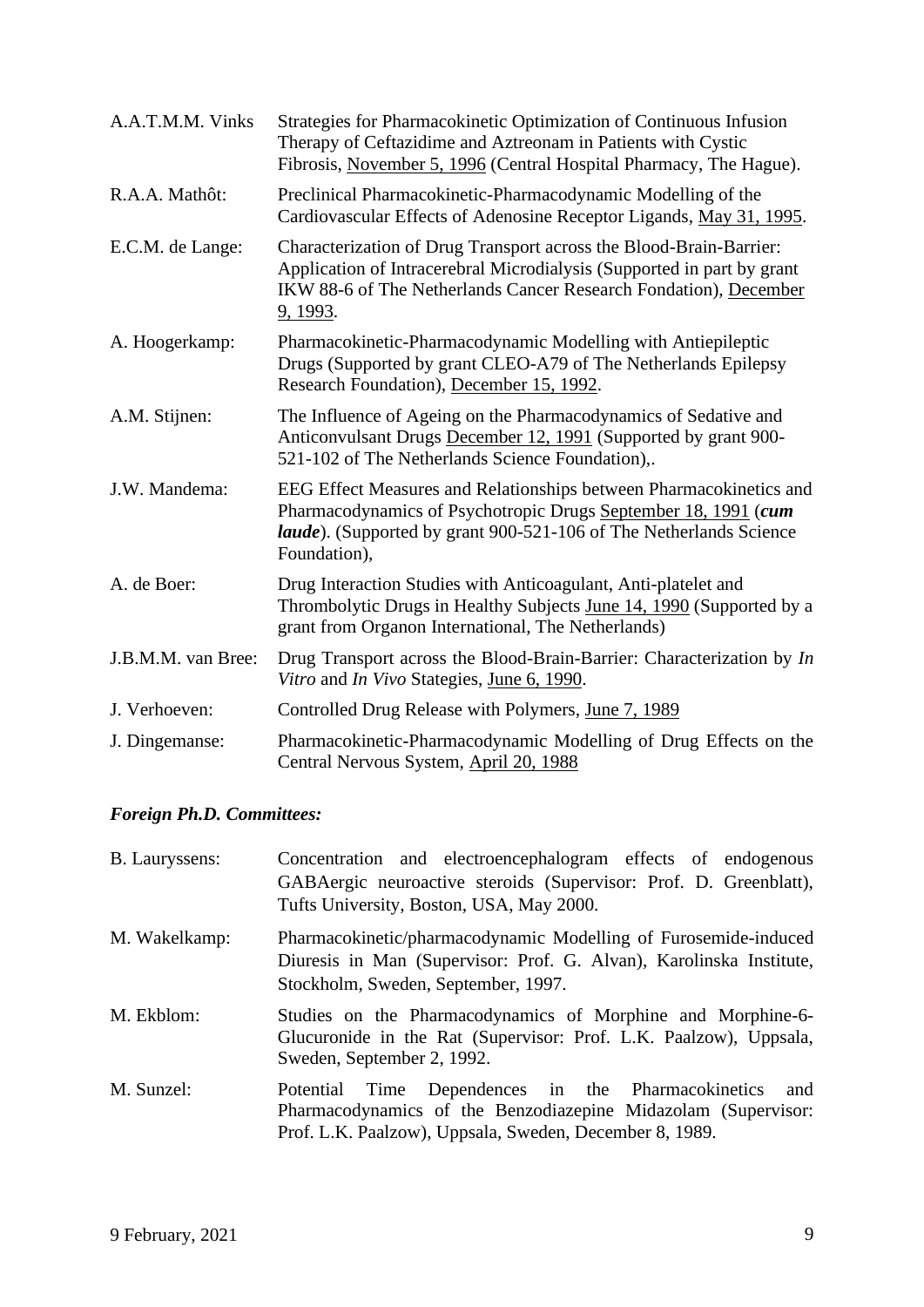## **POST-DOCTORAL FELLOWS**

| A. Tanega          | $2013 - 2016$                                                   |
|--------------------|-----------------------------------------------------------------|
| J. Berkhout        | $2013 - 2015$                                                   |
| J. Duong           | $2013 - 2015$                                                   |
| D. Teutonico       | $2010 - 2012$ (supported by TIPharma)                           |
| F. Masumba         | $2010 - 2012$ (supported by TIPharma)                           |
| S. Schmidt         | $2009 - 2012$ (supported by TIPharma)                           |
| M. Kozielska       | $2007 - 2012$ (supported by TIPharma)                           |
| Y. Tagawa          | 2004 – 2006 (supported by a grant from Takeda Ltd, Japan)       |
| G. Bender          | $2003 - 2007$ (supported by a grant from Pfizer Ltd, UK)        |
| L. Franciosi       | $2003 - 2006$ (supported by a grant from Glaxo Smith Kline, UK) |
| M. Garrido         | $1997 - 1999$                                                   |
| P.H. van der Graaf | $1996 - 1999$                                                   |
| S. Appel           | 1992 – 1994 (supported by a grant from Novartis, Switzerland)   |
| C. Hoyo-Vadillo    | $1989 - 1991$                                                   |
| M. Sunzel          | $1990 - 1991$                                                   |
|                    |                                                                 |

## **PUBLICATIONS**

#### **Full papers in scientific journals**

1. J.M. Brussee, E.H.J. Krekels, E.A.M. Calvier et al., A pediatric covariate function for CYP3A-mediated midazolam clearance can scale selected CYP3A substrates in children

AAPS Journal 11: … - …. (2019)

- 2. J.P. Mochel, C.H. Teng, M. Peyrou et al., Sacubitril/valsartan (LCZ696) Europ. J. Pharm. Sci. 128: 103 – 111 (2019)
- 3. H.J. Blusse van Oud Alblas, M.J.E. Brill, M.Y.M. Peeters et al., Population pharmacodynamic model of propofol in adolescents undergoing scoliosis surgery, with intra-operative wake-up test: a study using bispectral idex and composite auditory evoked potentials as pharmacodynamoc endpoints BMC Anesthesiology 19: …-… (2019)
- 4. W.E. de Witte, M. Danhof, P.H. van der Graaf et al., The implications of target saturation for the use of the target residence time. Nature Reviews Drug Discovery 18: … - ... (2019)
- 5. M. Danhof, K. Klein, P.J. Stolk et al.,The future of drug development: the paradigmshift towards systems therapeutics Drug Discovery Today 23: 1990-1995 (2018)
- 6. W.E. de Witte, V. Rottschäfer, M. Danhof, P.H. van der Graaf, L.A. Peletier, E.C.M. de Lange: Modelling the delay between pharmacokinetics and EEG effects of morphine in rats: binding kinetic versus effect compartment models. J Pharmacokinet Pharmacodyn. 45(4):621-635 (2018).
- 7. W.E.A de Witte, J.W Vresfelt, M. Kuzikov et al., In vitro and in silico analysis of the effectsof D-2 recptor antagonist target biding kinetics on the cellular response to fluctuating dopamine concentrations. Br. J. Pharmacol. 175: 4121-4136(2018)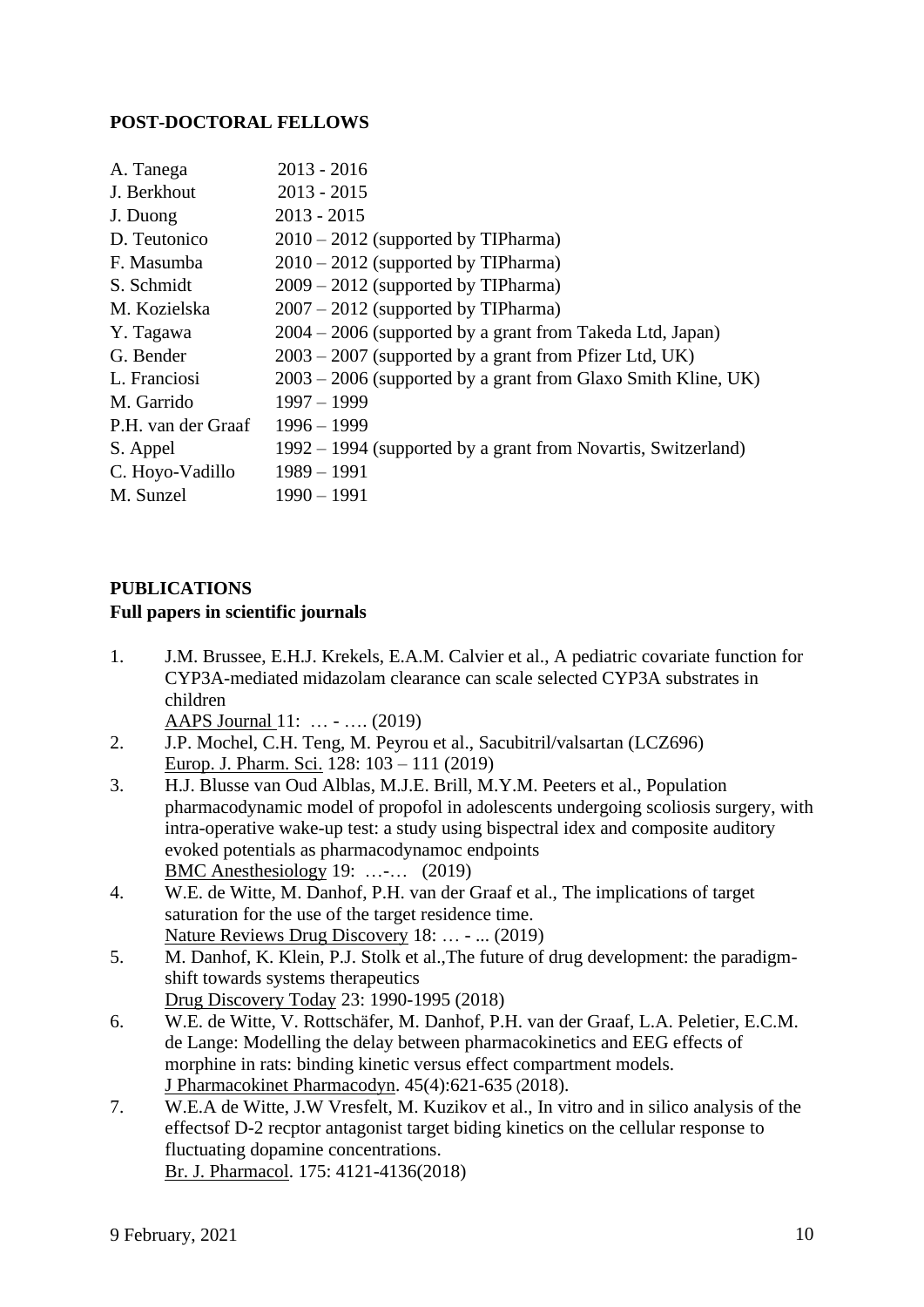8. S.C. van Dijkman, N.C.B. de Jager, W.M. Rauwé, M. Danhof, O. Della Pasqua. Correction to: Effect of Age-Related Factors on the Pharmacokinetics of Lamotrigine and Potential Implications for Maintenance Dose Optimisation in Future Clinical Trials.

Clin Pharmacokinet. 57(8):1055-1056 (2018).

- 9. E.M.T. van Maanen, T.J. van Steeg, M.J. Ahsman, M.S. Michener, M.J. Savage, M.E. Kennedy, H.J. Kleijn, J. Stone, M. Danhof: Extending a Systems Model of the APP Pathway: Separation of β- and γ-Secretase Sequential Cleavage Steps of APP. J Pharmacol Exp Ther. 2018 Jun;365(3):507-518.
- 10. E.A. Calvier, E.H.J. Krekels, H. Yu, P.A. Välitalo, T.N. Johnson, A. Rostami-Hodjegan, D. Tibboel, P.H. van der Graaf, M. Danhof, C.A.J. Knibbe: Drugs Being Eliminated via the Same Pathway Will Not Always Require Similar Pediatric Dose Adjustments.

CPT Pharmacometrics Syst Pharmacol. 2018 Mar;7(3):175-185.

- 11. S.C. van Dijkman, N.C.B. de Jager, W.M. Rauwé, M. Danhof, O. Della Pasqua: Effect of Age-Related Factors on the Pharmacokinetics of Lamotrigine and Potential Implications for Maintenance Dose Optimisation in Future Clinical Trials. Clin Pharmacokinet. 57(8):1039-1053 (2018).
- 12. A. Taneja, A. Vermeulen, D.R. Huntjens, M. Danhof, E.C.M. de Lange, J.H. Proost : Modeling of prolactin response following dopamine D2 receptor antagonists in rats: can it be translated to clinical dosing? Pharmacol Res Perspect. 2017 Dec;5(6).
- 13. A.H.C. Vlot, W.E. de Witte, M. Danhof, P.H. van der Graaf, van Westen GJP, E.C.M. de Lange: Target and Tissue Selectivity Prediction by Integrated Mechanistic Pharmacokinetic-Target Binding and Quantitative Structure Activity Modeling. AAPS J. 2017 Dec 4;20(1):1
- 14. Y. Yamamoto, P.A. Välitalo, Y.C. Wong, D.R. Huntjens, J.H. Proost , A. Vermeulen, W. Krauwinkel, M.W. Beukers, H. Kokki, M. Kokki, M. Danhof, J.G. van Hasselt C, E.C.M. de Lange: Prediction of human CNS pharmacokinetics using a physiologically based pharmacokinetic modeling approach. Eur J Pharm Sci. 2018 Jan 15;112:168-179.
- 15. A. Taneja, O. Della Pasqua, M. Danhof: Challenges in translational drug research in neuropathic and inflammatory pain: the prerequisites for a new paradigm. Eur J Clin Pharmacol. 2017 Oct;73(10):1219-1236.
- 16. Y. Yamamoto, P.A. Välitalo, D.R. Huntjens, J.H. Proost , A. Vermeulen, W. Krauwinkel, M.W. Beukers, D.J. van den Berg, R. Hartman, Y.C. Wong, M. Danhof, J.G. van Hasselt, E.C.M. de Lange: Predicting Drug Concentration-Time Profiles in Multiple CNS Compartments Using a Comprehensive Physiologically-Based Pharmacokinetic Model.

CPT Pharmacometrics Syst Pharmacol. 2017 Nov;6(11):765-777.

- 17. S.C. van Dijkman, W.M. Rauwé, M. Danhof, O. Della Pasqua: Pharmacokinetic interactions and dosing rationale for antiepileptic drugs in adults and children. Br J Clin Pharmacol. 2018 Jan;84(1):97-111.
- 18. S.C. van Dijkman, Wicha SG, M. Danhof, O. Della Pasqua: Individualized Dosing Algorithms and Therapeutic Monitoring for Antiepileptic Drugs. Clin Pharmacol Ther. 2018 Apr;103(4):663-673.
- 13 V. Dubois, M. Danhof, O. Della Pasqua: Characterizing QT interval prolongation in early clinical development: a case study with methadone. Pharmacol Res Perspect. 2017 Jan 24;5(1)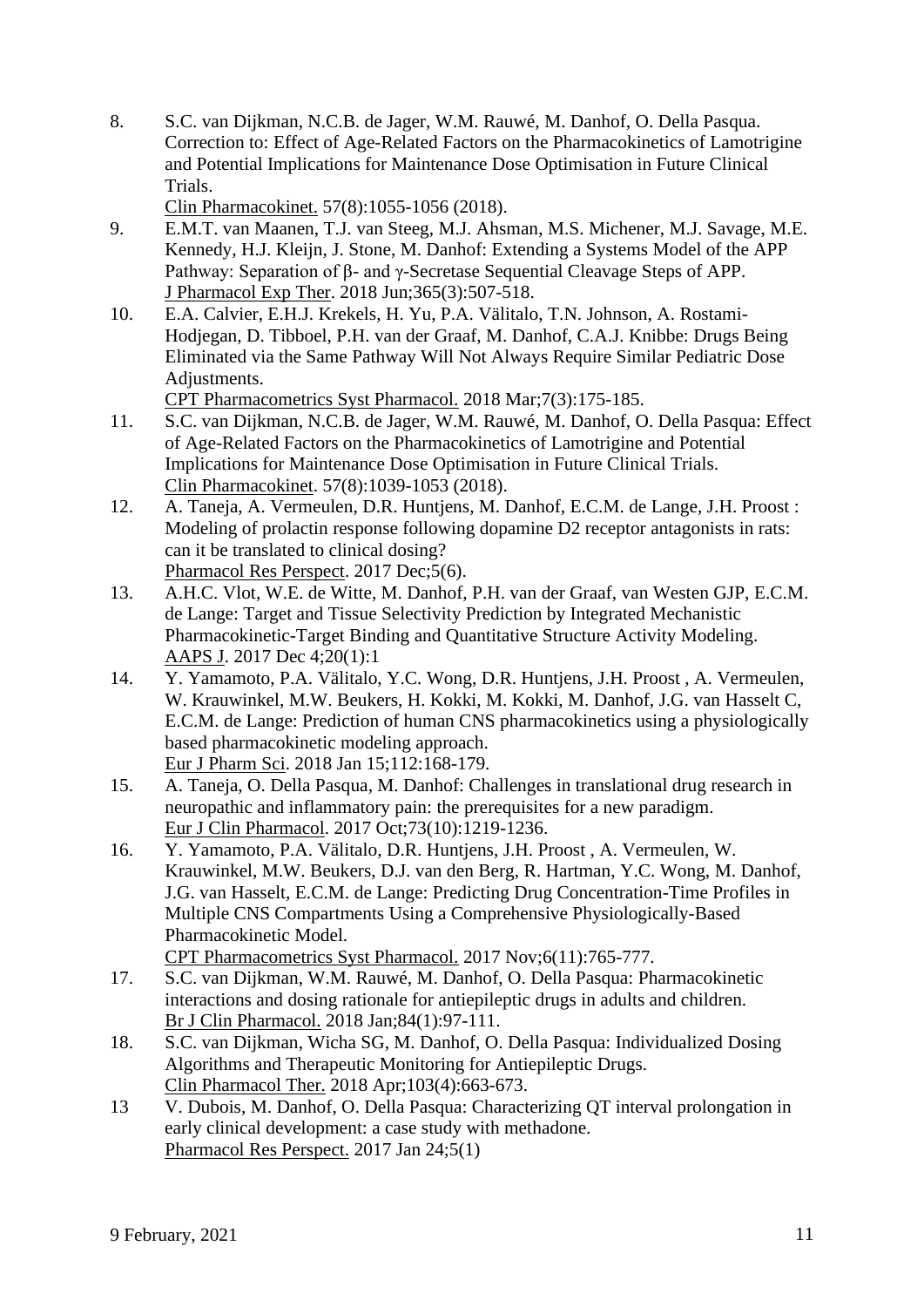- 14. Y. Yamamoto, M. Danhof, E.C.M. de Lange: Erratum to: Microdialysis: the Key to Physiologically Based Model Prediction of Human CNS Target Site Concentrations. AAPS J. 2017 Jul;19(4):1249-1252.
- 15. Y. Yamamoto, M. Danhof, E.C.M. de Lange: Microdialysis: the Key to Physiologically Based Model Prediction of Human CNS Target Site Concentrations. AAPS J. 2017 Jul;19(4):891-909.
- 16. V. Gotta, Z. Yu, F. Cools, K. van Ammel, D.J. Gallacher, S.A. Visser, F. Sannajust, P. Morisette, M. Danhof, P.H. van der Graaf: Application of a systems pharmacology model for translational prediction of hERG-mediated QTc prolongation. Pharmacol Res Perspect. 2016 Nov 17;4(6):e00270.
- 17. C. Piana, M. Danhof, O. Della Pasqua: Impact of disease, drug and patient adherence on the effectiveness of antiviral therapy in pediatric HIV. Expert Opin Drug Metab Toxicol. 2017 May;13(5):497-511..
- 18. N. Snelder, B.A. Ploeger, O. Luttringer, D.F. Rigel, R.L.Webb, D. Feldman, F. Fu, M. Beil, L. Jin, D.R. Stanski, M. Danhof: Characterization and Prediction of Cardiovascular Effects of Fingolimod and Siponimod Using a Systems Pharmacology Modeling Approach.

J Pharmacol Exp Ther. 2017 Feb;360(2):356-367.

- 19. J. Berkhout, J.A. Stone, K.M. Verhamme, M. Danhof, T.M. Post: Disease Systems Analysis of Bone Mineral Density and Bone Turnover Markers in Response to Alendronate, Placebo, and Washout in Postmenopausal Women. CPT Pharmacometrics Syst Pharmacol. 2016 Dec;5(12):656-664.
- 20. Y. Yamamoto, P.A. Välitalo, D.J. van den Berg, R. Hartman, W. van den Brink, Y.C. Wong, D.R. Huntjens, J.H. Proost, A. Vermeulen, W. Krauwinkel, S. Bakshi, V. Aranzana-Climent, S. Marchand, C. Dahyot-Fizelier, W. Couet, M. Danhof, J.G. van Hasselt, E.C. de Lange: A Generic Multi-Compartmental CNS Distribution Model Structure for 9 Drugs Allows Prediction of Human Brain Target Site Concentrations. Pharm Res. 2017 Feb;34(2):333-351.
- 21. V. Dubois, G. Smania, H. Yu, R. Graf, A.S. Chain, M. Danhof, O. Della Pasqua: Cardiovascular Safety Project Team; TI Pharma PKPD Platform. Translating QT interval prolongation from conscious dogs to humans. Br J Clin Pharmacol. 2017 Feb;83(2):349-362.
- 22. J.K. Duong, W. de Winter, S. Choy, N. Plock, H. Naik, W. Krauwinkel, S.A. Visser, K.M. Verhamme, M.C. Sturkenboom, B.H. Stricker, M. Danhof: The variability in betacell function in placebo-treated subjects with type 2 diabetes: application of the weight-HbA1c-insulin-glucose (WHIG) model. Br J Clin Pharmacol. 2017 Mar;83(3):487-497.
- 23. A. Taneja, A. Vermeulen, D.R. Huntjens, M. Danhof, E.C. de Lange, J.H. Proost : Summary data of potency and parameter information from semi-mechanistic PKPD modeling of prolactin release following administration of the dopamine D2 receptor antagonists risperidone, paliperidone and remoxipride in rats. Data Brief. 2016 Aug 6;8:1433-7.
- 24. E.A. Calvier, E.H. Krekels, P.A. Välitalo, A. Rostami-Hodjegan, D. Tibboel, M. Danhof, C.A. Knibbe: Allometric Scaling of Clearance in Paediatric Patients: When Does the Magic of 0.75 Fade?

Clin Pharmacokinet. 2017 Mar;56(3):273-285.

25. L. Kervezee, V. Gotta, J. Stevens, W. Birkhoff, I. Kamerling, M. Danhof, J.H. Meijer, J. Burggraaf: Levofloxacin-Induced QTc Prolongation Depends on the Time of Drug Administration.

CPT Pharmacometrics Syst Pharmacol. 2016 Sep;5(9):466-74.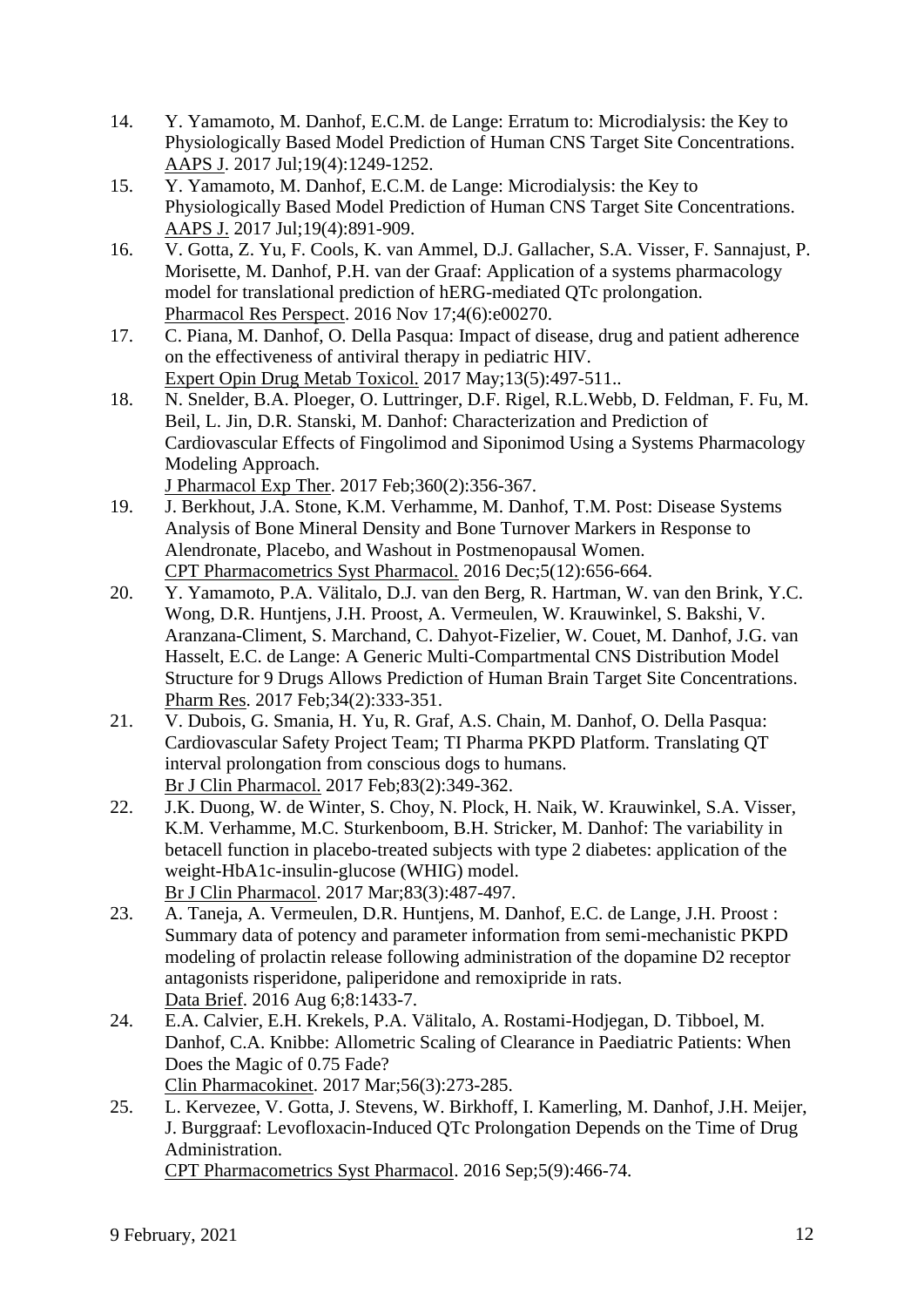26. S.C. van Dijkman, R. Alvarez-Jimenez, M. Danhof, O. Della Pasqua: Pharmacotherapy in pediatric epilepsy: from trial and error to rational drug and dose selection - a long way to go. Expert Opin Drug Metab Toxicol. 2016 Oct;12(10):1143-56.

27. V. Dubois, E.Casarotto, M. Danhof, O. Della Pasqua: Pharmacokineticpharmacodynamic modelling of drug-induced QTc interval prolongation in man: prediction from in vitro human ether-à-go-go-related gene binding and functional inhibition assays and conscious dog studies. Br J Pharmacol. 2016 Oct;173(19):2819-32.

- 28. S. Bakshi, E.C. de Lange, P.H. van der Graaf, M. Danhof, L.A. Peletier: Understanding the Behavior of Systems Pharmacology Models Using Mathematical Analysis of Differential Equations: Prolactin Modeling as a Case Study. CPT Pharmacometrics Syst Pharmacol. 2016 Jul;5(7):339-51.
- 29. A. Taneja, A. Vermeulen, D.R. Huntjens, M. Danhof, E.C.M. de Lange, J.H. Proost : A comparison of two semi-mechanistic models for prolactin release and prediction of receptor occupancy following administration of dopamine D2 receptor antagonists in rats.

Eur J Pharmacol. 2016 Oct 15;789:202-214.

30. W.E. de Witte, M. Danhof, P.H. van der Graaf, E.C.M. de Lange: In vivo Target Residence Time and Kinetic Selectivity: The Association Rate Constant as Determinant.

Trends Pharmacol Sci. 2016 Oct;37(10):831-842.

- 31. D.J. Moes, R.R. Press, O. Ackaert, B.A. Ploeger, F.J. Bemelman, C. Diack, J.A. Wessels, T. van der Straaten, M. Danhof, J.S. Sanders, J.J. Homan van der Heide, H.J. Guchelaar, J.W. de Fijter: Exploring genetic and non-genetic risk factors for delayed graft function, acute and subclinical rejection in renal transplant recipients. Br J Clin Pharmacol. 2016 Jul;82(1):227-37.
- 32. M. Danhof: Systems pharmacology Towards the modeling of network interactions. Eur J Pharm Sci. 2016 Oct 30;94:4-14.
- 33. T. Sahota, M. Danhof, O. Della Pasqua: Pharmacology-based toxicity assessment: towards quantitative risk prediction in humans. Mutagenesis. 2016 May;31(3):359-74.
- 34. M. Johnson, M. Kozielska, V. Pilla Reddy, A. Vermeulen, H.A. Barton, S. Grimwood, R. de Greef, G.M. Groothuis , M. Danhof, J.H. Proost : Erratum to: Translational Modeling in Schizophrenia: Predicting Human Dopamine D<sub>2</sub> Receptor Occupancy. Pharm Res. 2016 May;33(5):1305-6.
- 35. J.G. van Hasselt, M.L. Rizk, M. Lala, C. Chavez-Eng, S.A. Visser, T. Kerbusch, M. Danhof, G. Rao, P.H. van der Graaf: Pooled population pharmacokinetic model of imipenem in plasma and the lung epithelial lining fluid. Br J Clin Pharmacol. 2016 Jun;81(6):1113-23.
- 36. M.J. Brill, P.A. Välitalo, A.S. Darwich, B. van Ramshorst, H.P. van Dongen, A. Rostami-Hodjegan, M. Danhof, C.A. Knibbe: Semiphysiologically based pharmacokinetic model for midazolam and CYP3A mediated metabolite 1-OHmidazolam in morbidly obese and weight loss surgery patients. CPT Pharmacometrics Syst Pharmacol. 2016 Jan;5(1):20-30.
- 37. E.M. van Maanen, T.J. van Steeg, M.S. Michener, M.J. Savage, M.E. Kennedy, H.J. Kleijn, J.A. Stone, M. Danhof: Systems Pharmacology Analysis of the Amyloid Cascade after β-Secretase Inhibition Enables the Identification of an Aβ42 Oligomer Pool.

J Pharmacol Exp Ther. 2016 Apr;357(1):205-16.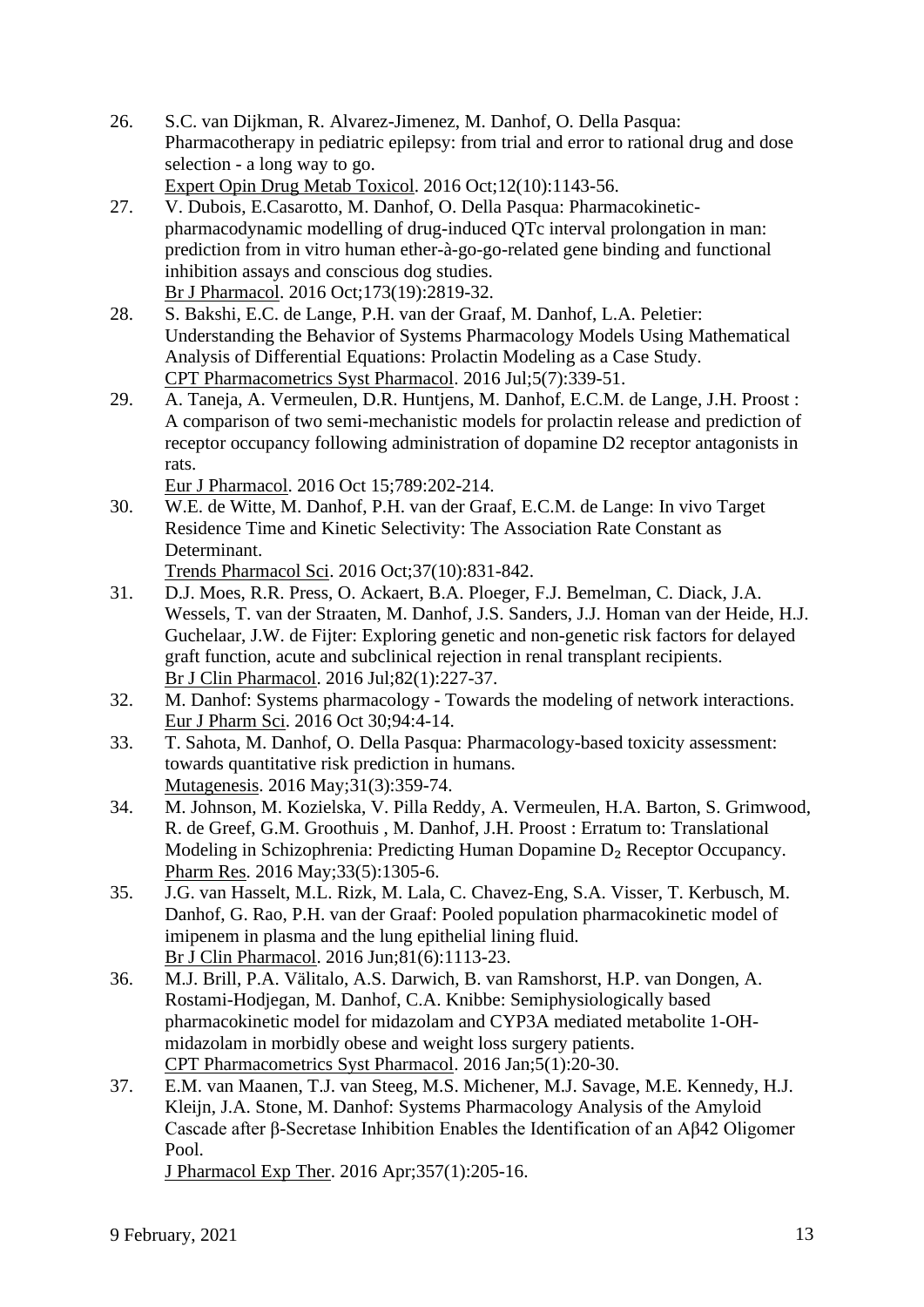38. F. Bellanti, V.L. Di Iorio, M. Danhof, O. Della Pasqua: Sampling Optimization in Pharmacokinetic Bridging Studies: Example of the Use of Deferiprone in Children With β-Thalassemia.

J Clin Pharmacol. 2016 Sep;56(9):1094-103.

- 39. M. Johnson, M. Kozielska, V. Pilla Reddy, A. Vermeulen, H.A. Barton, S. Grimwood, R. de Greef, G.M. Groothuis, M. Danhof, J.H. Proost : Translational Modeling in Schizophrenia: Predicting Human Dopamine D2 Receptor Occupancy. Pharm Res. Apr;33(4):1003-17. (2016)
- 40. P.A. Välitalo, K. Griffioen, M.L. Rizk, S.A. Visser, M. Danhof, G. Rao, P.H. van der Graaf, J.G. van Hasselt : Structure-Based Prediction of Anti-infective Drug Concentrations in the Human Lung Epithelial Lining Fluid. Pharm Res. Apr;33(4):856-67. (2016)
- 41. F. Bellanti, G.C. Del Vecchio, M.C. Putti, C. Cosmi, I. Fotzi, S.D. Bakshi, M. Danhof, O. Della Pasqua: Model-Based Optimisation of Deferoxamine Chelation Therapy. Pharm Res. Feb;33(2):498-509. (2016)
- 42. V. Dubois, W.E. de Witte, S.A. Visser, M. Danhof, O. Della Pasqua; Cardiovascular Safety Project Team; TI Pharma PKPD Platform: Assessment of Interspecies Differences in Drug-Induced QTc Interval Prolongation in Cynomolgus Monkeys, Dogs and Humans. Pharm Res. 2016
- 43. W.E. de Witte, Y.C. Wong, I. Nederpelt, L.H. Heitman, M. Danhof, P.H. van der Graaf, R.A. Gilissen, E.C. de Lange: Mechanistic models enable the rational use of in vitro drug-target binding kinetics for better drug effects in patients. Expert Opin Drug Discov.;11(1):45-63. (2016)
- 44. J. Berkhout, J.A. Stone, K.M. Verhamme, B.H. Stricker, M.C. Sturkenboom, M. Danhof, T.M. Post: Application of a Systems Pharmacology-Based Placebo Population Model to Analyze Long-Term Data of Postmenopausal Osteoporosis. CPT Pharmacometrics Syst Pharmacol. Sep;4(9):516-26. (2015)
- 45. J.P. Mochel, M. Danhof: Chronobiology and Pharmacologic Modulation of the ReninAngiotensin-Aldosterone System in Dogs: What Have We Learned? Rev Physiol Biochem Pharmacol.;169:43-69. (2015)
- 46. A. Taneja, S.P. Oosterholt, M. Danhof, O. Della Pasqua: Biomarker exposureresponse relationships as the basis for rational dose selection: Lessons from a simulation exercise using a selective COX-2 inhibitor. J Clin Pharmacol. May;56(5):609-21. (2016)
- 47. M. Danhof: Kinetics of drug action in disease states: towards physiology-based pharmacodynamic (PBPD) models. J Pharmacokinet Pharmacodyn. Oct;42(5):447-62. (2015)
- 48. A. Smits, R.F. de Cock , K. Allegaert, S. Vanhaesebrouck, M. Danhof, C.A. Knibbe: Prospective Evaluation of a Model-Based Dosing Regimen for Amikacin in Preterm and Term Neonates in Clinical Practice. Antimicrob Agents Chemother. Oct;59(10):6344-51. (2015)
- 49. E.H. Krekels, S. van Ham, K. Allegaert, J. de Hoon, D. Tibboel, M. Danhof, C.A. Knibbe: Developmental changes rather than repeated administration drive paracetamol glucuronidation in neonates and infants. Eur J Clin Pharmacol. Sep;71(9):1075-82. (2015)
- 50. V. Gotta, F. Cools, K. van Ammel, D.J. Gallacher, S.A. Visser, F. Sannajust, P. Morisette, M. Danhof, P.H. van der Graaf: Inter-study variability of preclinical in vivo safety studies and translational exposure-QTc relationships--a PKPD meta-analysis. Br J Pharmacol. Sep;172(17):4364-79. (2015)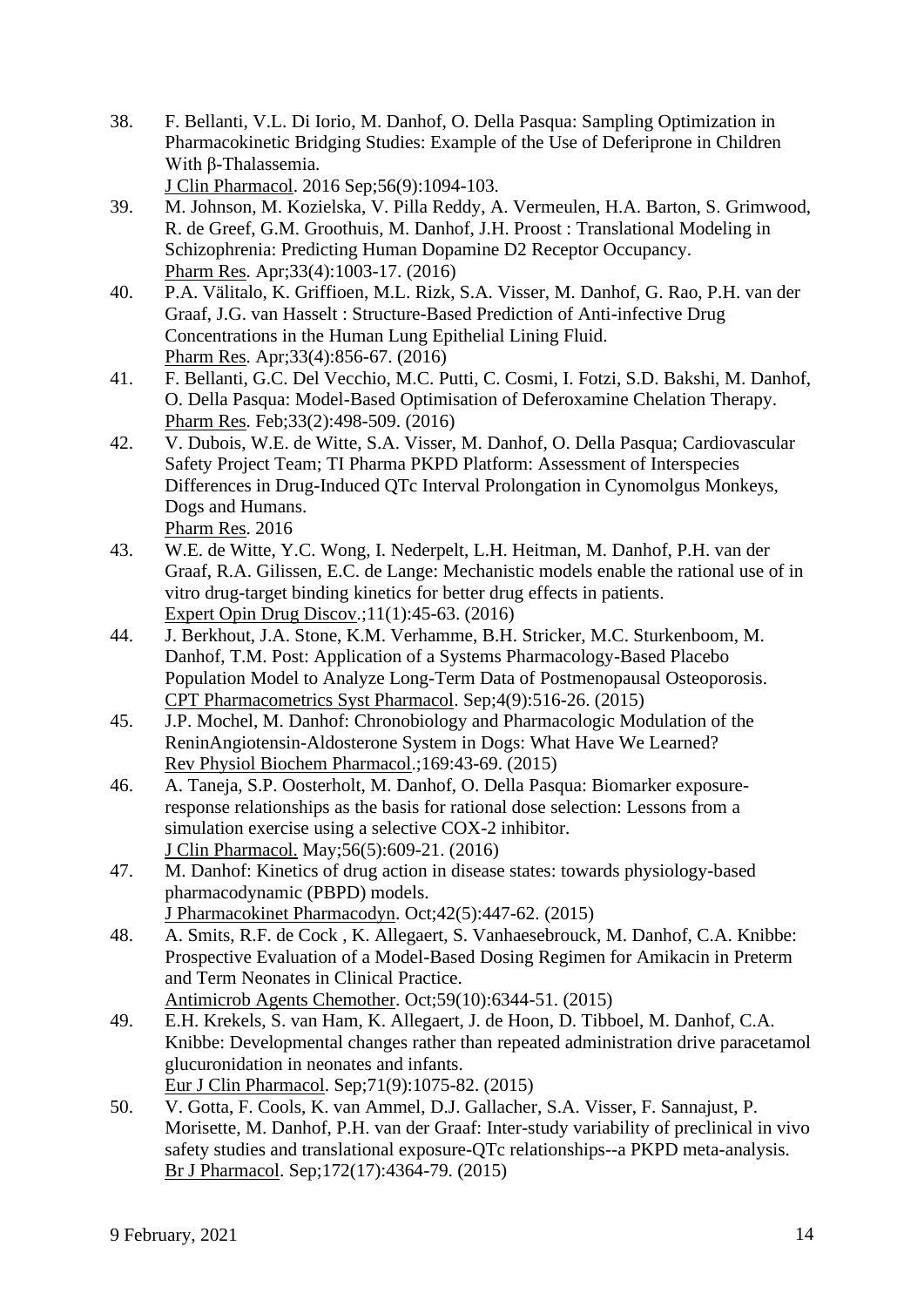51. D. Teutonico, F. Musuamba, J.H. Maas, A. Facius, S. Yang, M. Danhof, O. Della Pasqua: Generating Virtual Patients by Multivariate and Discrete Re-Sampling Techniques.

Pharm Res. Oct;32(10):3228-37. (2015)

- 52. A. Strougo, A. Yassen, M. Danhof, J.I. Freijer: Response to letter to the editor from Dr. Mahmood: Original publication: "Predicting the 'first dose in children' of CYP3Ametabolized drugs: evaluation of scaling approaches and insights into the CYP3A7CYP3A4 switch at young ages". J Clin Pharmacol. Jun;55(6):721. (2015)
- 53. F. Bellanti, R.C. van Wijk, M. Danhof, O. Della Pasqua: Integration of PKPD relationships into benefit-risk analysis. Br J Clin Pharmacol. Nov;80(5):979-91. 2015
- 54. T. Sahota, I. Sanderson, M. Danhof, O. Della Pasqua: Model-based prediction of the acute and long-term safety profile of naproxen in rats. Br J Pharmacol. Aug;172(15):3861-74. (2015)
- 55. T. Sahota, M. Danhof, O. Della Pasqua: The impact of composite AUC estimates on the prediction of systemic exposure in toxicology experiments. J Pharmacokinet Pharmacodyn. Jun;42(3):251-61. (2015)
- 56. V. Gotta, F. Cools, K. van Ammel, D.J. Gallacher, S.A. Visser, F. Sannajust, P. Morisette, M. Danhof, P.H. van der Graaf: Sensitivity of pharmacokineticpharmacodynamic analysis for detecting small magnitudes of QTc prolongation in preclinical safety testing.

J Pharmacol Toxicol Methods. Mar-Apr;72:1-10. (2015)

- 57. F. Stringer, J. DeJongh, K. Enya, E. Koumura, M. Danhof, K. Kaku: Evaluation of the long-term durability and glycemic control of fasting plasma glucose and glycosylated hemoglobin for pioglitazone in Japanese patients with type 2 diabetes. Diabetes Technol Ther. Mar;17(3):215-23. (2015)
- 58. J.P. Mochel, M. Fink, M. Peyrou, A. Soubret, J.M. Giraudel, M. Danhof: Pharmacokinetic/Pharmacodynamic Modeling of Renin-Angiotensin Aldosterone Biomarkers Following Angiotensin-Converting Enzyme (ACE) Inhibition Therapy with Benazepril in Dogs.

Pharm Res. Jun;32(6):1931-46. (2015)

- 59. C.A. Knibbe, M.J. Brill, A. van Rongen, J. Diepstraten, P.H. van der Graaf, M. Danhof: Drug disposition in obesity: toward evidence-based dosing. Annu Rev Pharmacol Toxicol.;55:149-67. (2015)
- 60. K. Romero, V. Sinha, S. Allerheiligen, M. Danhof, J. Pinheiro, N. Kruhlak, Y. Wang, S.J. Wang, JM Sauer, J.F. Marier, B. Corrigan, J. Rogers, H.J. Lambers Heerspink, T. Gumbo, P. Vis, P. Watkins, T. Morrison, W. Gillespie, M.F. Gordon, D. Stephenson, D. Hanna, M. Pfister, R. Lalonde, T. Colatsky: Modeling and simulation for medical product development and evaluation: highlights from the FDA-C-Path-ISOP 2013 workshop.

J Pharmacokinet Pharmacodyn. Dec;41(6):545-52. (2014)

61. F.T. Musuamba, D. Teutonico, J.H. Maas, A. Facius, S. Yang, M. Danhof, O. Della Pasqua: Prediction of disease progression, treatment response and dropout in chronic obstructive pulmonary disease (COPD).

Pharm Res. Feb;32(2):617-27. (2015)

62. V. Dubois, H. Yu, M. Danhof, O. Della Pasqua; Cardiovascular Safety Project Team and TI Pharma PKPD Platform: Model-based evaluation of drug-induced QTc prolongation for compounds in early development. Br J Clin Pharmacol. Jan;79(1):148-61. (2015)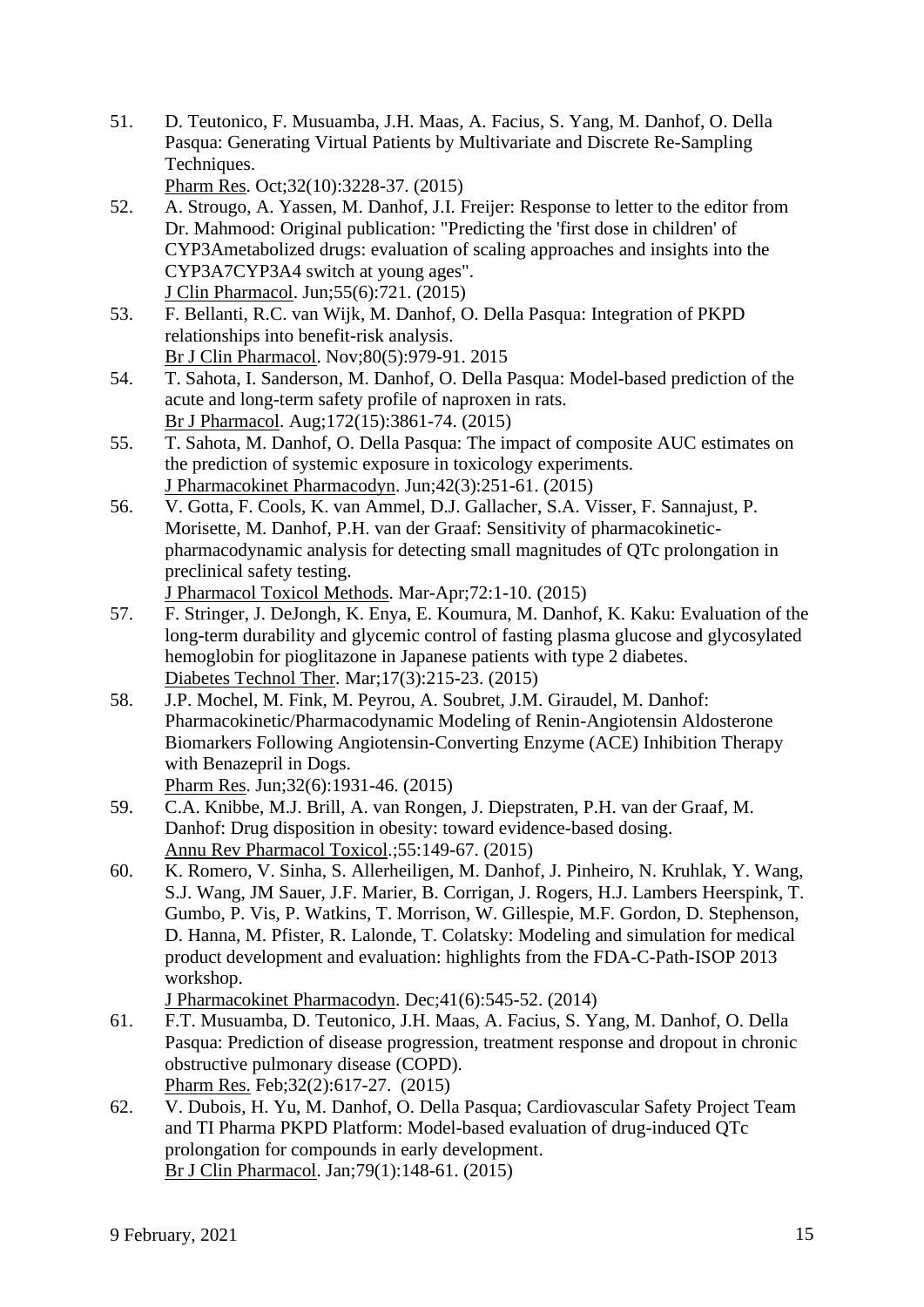- 63. F. Bellanti, M. Danhof, O. Della Pasqua: Population pharmacokinetics of deferiprone in healthy subjects.
	- Br J Clin Pharmacol. Dec;78(6):1397-406. (2014)
- 64. N. Snelder, B.A. Ploeger, O. Luttringer, D.R. Stanski, M. Danhof: Translational pharmacokinetic modeling of fingolimod (FTY720) as a paradigm compound subject to sphingosine kinase-mediated phosphorylation. Drug Metab Dispos. 2014 Sep;42(9):1367-78. (2014)
- 65. N. Snelder, B.A. Ploeger, O. Luttringer, D.F. Rigel, F. Fu, M. Beil, D.R. Stanski, M. Danhof: Drug effects on the CVS in conscious rats: separating cardiac output into heart rate and stroke volume using PKPD modelling. Br J Pharmacol. Nov;171(22):5076-92. (2014)
- 66. M. Johnson, M. Kozielska, V. Pilla Reddy, A. Vermeulen, H.A. Barton, S. Grimwood, R. de Greef, G.M. Groothuis, M. Danhof, J.H. Proost : Dopamine D2 receptor occupancy as a predictor of catalepsy in rats: a pharmacokinetic-pharmacodynamic modeling approach.

Pharm Res. Oct;31(10):2605-17. (2014)

- 67. R.F. de Cock, K. Allegaert, J.M. Brussee, C.M. Sherwin, H. Mulla, M. de Hoog, J.N. van den Anker, M. Danhof, C.A. Knibbe: Simultaneous pharmacokinetic modeling of gentamicin, tobramycin and vancomycin clearance from neonates to adults: towards a semi-physiological function for maturation in glomerular filtration. Pharm Res. Oct;31(10):2643-54.( 2014).
- 68. A. Strougo, A. Yassen, C. Monnereau, M. Danhof, J.I. Freijer: Predicting the "First dose in children" of CYP3A-metabolized drugs: Evaluation of scaling approaches and insights into the CYP3A7-CYP3A4 switch at young ages. J Clin Pharmacol. Sep;54(9):1006-15. (2014).
- 69. T. Sahota, I. Sanderson, M. Danhof, O. Della Pasqua: Model-based analysis of thromboxane  $B_2$  and prostaglandin  $E_2$  as biomarkers in the safety evaluation of naproxen.

Toxicol Appl Pharmacol. 2014 Aug 1;278(3):209-19. (2014)

- 70. J.P. Mochel, M. Fink, C. Bon, M. Peyrou, B. Bieth, C. Desevaux, M. Deurinck, J.M. Giraudel, M. Danhof: Influence of feeding schedules on the chronobiology of renin activity, urinary electrolytes and blood pressure in dogs. Chronobiol Int. Jun;31(5):715-30. (2014)
- 71. E.H. Krekels, D. Tibboel, S.N. de Wildt, I. Ceelie, A. Dahan, M. van Dijk, M. Danhof, C.A. Knibbe: Evidence-based morphine dosing for postoperative neonates and infants. Clin Pharmacokinet. 2014 Jun;53(6):553-63.
- 72. R.F. de Cock, A. Smits, K. Allegaert, J. de Hoon, V. Saegeman, M. Danhof, C.A. Knibbe: Population pharmacokinetic modelling of total and unbound cefazolin plasma concentrations as a guide for dosing in preterm and term neonates. J Antimicrob Chemother. May;69(5):1330-8. (2014)
- 73. J. Westerhout, D.J. van den Berg, R. Hartman, M. Danhof, E.C. de Lange: Prediction of methotrexate CNS distribution in different species - influence of disease conditions. Eur J Pharm Sci. Jun 16;57:11-24. (2014)
- 74. C. Piana, M. Danhof, O. Della Pasqua: Influence of covariate distribution on the predictive performance of pharmacokinetic models in paediatric research. Br J Clin Pharmacol. Jul;78(1):145-57. (2014)
- 75. C. Wang, K. Allegaert, D. Tibboel, M. Danhof, C.D. van der Marel, R.A. Mathot, C.A. Knibbe: Population pharmacokinetics of paracetamol across the human agerange from (pre)term neonates, infants, children to adults. J Clin Pharmacol. Jun;54(6):619-29. (2014)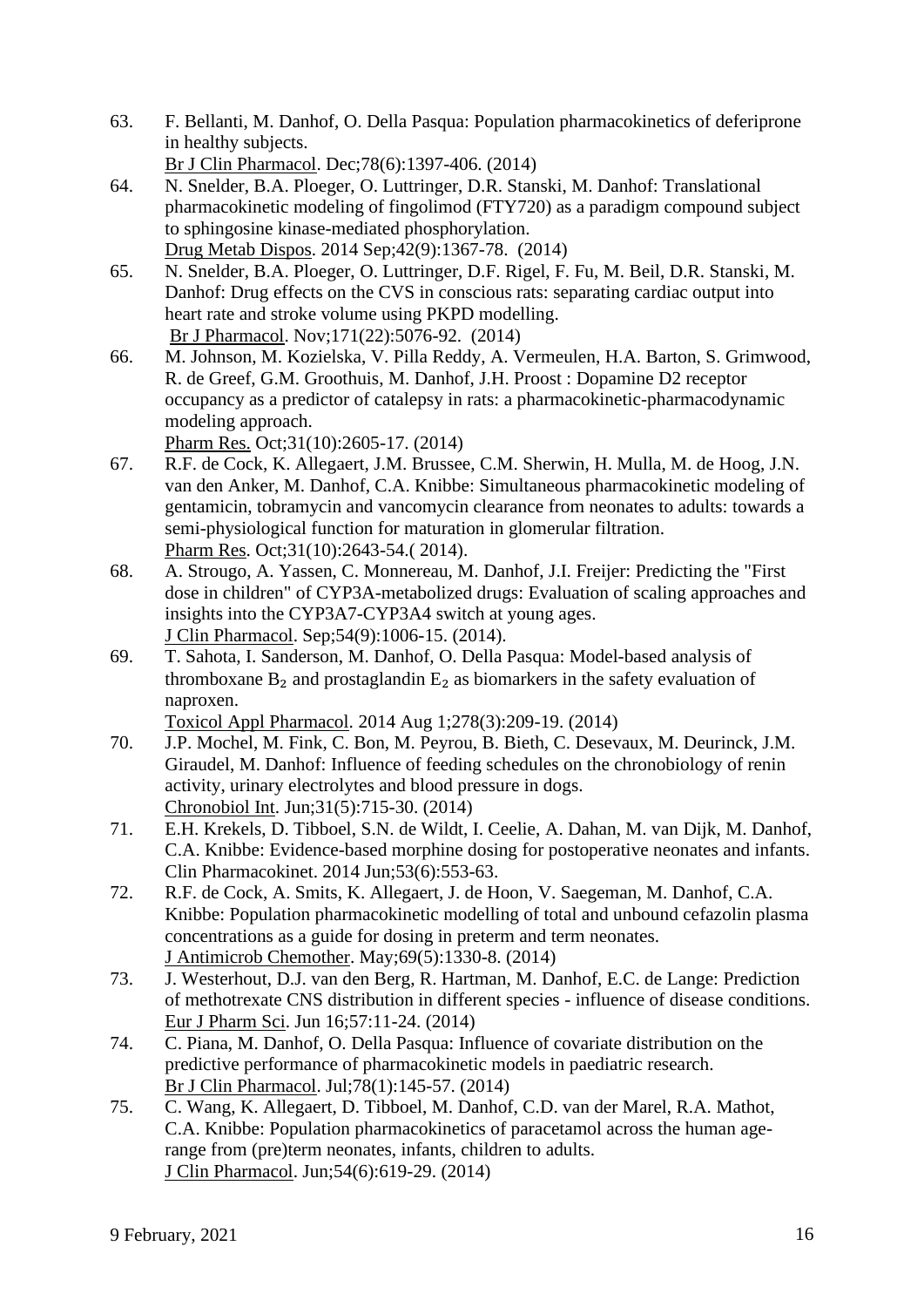- 76. R.F. de Cock, K. Allegaert, S. Vanhaesebrouck, J. de Hoon, R. Verbesselt, M. Danhof, C.A. Knibbe: Low but inducible contribution of renal elimination to clearance of propylene glycol in preterm and term neonates. Ther Drug Monit. Jun;36(3):278-87. (2014)
- 77. F. Stringer, J. DeJongh, G. Scott, M. Danhof: A model-based approach to analyze the influence of UGT2B15 polymorphism driven pharmacokinetic differences on the pharmacodynamic response of the PPAR agonist sipoglitazar. J Clin Pharmacol. Apr;54(4):453-61. (2014)
- 78. C. Piana, W. Zhao, K. Adkinson, D. Burger, E. Jacqz-Aigrain, M. Danhof, O. Della Pasqua: Covariate effects and population pharmacokinetics of lamivudine in HIVinfected children.
	- Br J Clin Pharmacol. May;77(5):861-72. (2014)
- 79. C. Piana, W. Zhao, K. Adkinson, D. Burger, E. Jacqz-Aigrain, M. Danhof, O. Della Pasqua: A model-based approach for the evaluation of once daily dosing of lamivudine in HIV-infected children. Br J Clin Pharmacol. May;77(5):852-60. (2014)
- 80. V. Pilla Reddy, M. Kozielska, M. Johnson, N. Mafirakureva, A. Vermeulen, J. Liu , R. de Greef, D. Rujescu, G.M. Groothuis, M. Danhof, J.H. Proost : Population pharmacokinetic-pharmacodynamic modeling of haloperidol in patients with schizophrenia using positive and negative syndrome rating scale. J Clin Psychopharmacol. Dec;33(6):731-9. (2013)
- 81. A. Taneja, I.F. Troconiz, M. Danhof, O. Della Pasqua; Neuropathic Pain Project of the PKPD Modelling Platform: Semi-mechanistic modelling of the analgesic effect of gabapentin in the formalin-induced rat model of experimental pain. Pharm Res. Mar;31(3):593-606. (2014)
- 82. R.F. de Cock, K. Allegaert, C.M. Sherwin, E.I. Nielsen, M. de Hoog, J.N. van den Anker, M. Danhof, C.A. Knibbe: A neonatal amikacin covariate model can be used to predict ontogeny of other drugs eliminated through glomerular filtration in neonates. Pharm Res. (2014)
- 83. A.S. Chain, M.C. Sturkenboom, M. Danhof, O. Della Pasqua: Establishing in vitro to clinical correlations in the evaluation of cardiovascular safety pharmacology. Drug Discov Today Technol. Sep;10(3):e373-83. (2013)
- 84. J.P. Mochel, M. Fink, M. Peyrou, C. Desevaux, M. Deurinck, J.M. Giraudel, M. Danhof: Chronobiology of the renin-angiotensin-aldosterone system in dogs: relation to blood pressure and renal physiology. Chronobiol Int. Nov;30(9):1144-59. (2013)
- 85. N. Snelder, B.A. Ploeger, O. Luttringer, D.F. Rigel, R.L. Webb, D. Feldman, F. Fu, M. Beil, L. Jin, D.R. Stanski, M. Danhof: PKPD modelling of the interrelationship between mean arterial BP, cardiac output and total peripheral resistance in conscious rats.
	- Br J Pharmacol. Aug;169(7):1510-24. 2013
- 86. S.A. Visser, E. Manolis, M. Danhof, T. Kerbusch: Modeling and simulation at the interface of nonclinical and early clinical drug development. CPT Pharmacometrics Syst Pharmacol. Feb 27;2:e30. (2013)
- 87. C. Wang, K. Allegaert, M.Y. Peeters, D. Tibboel, M. Danhof, C.A. Knibbe: The allometric exponent for scaling clearance varies with age: a study on seven propofol datasets ranging from preterm neonates to adults. Br J Clin Pharmacol. Jan;77(1):149-59. (2014)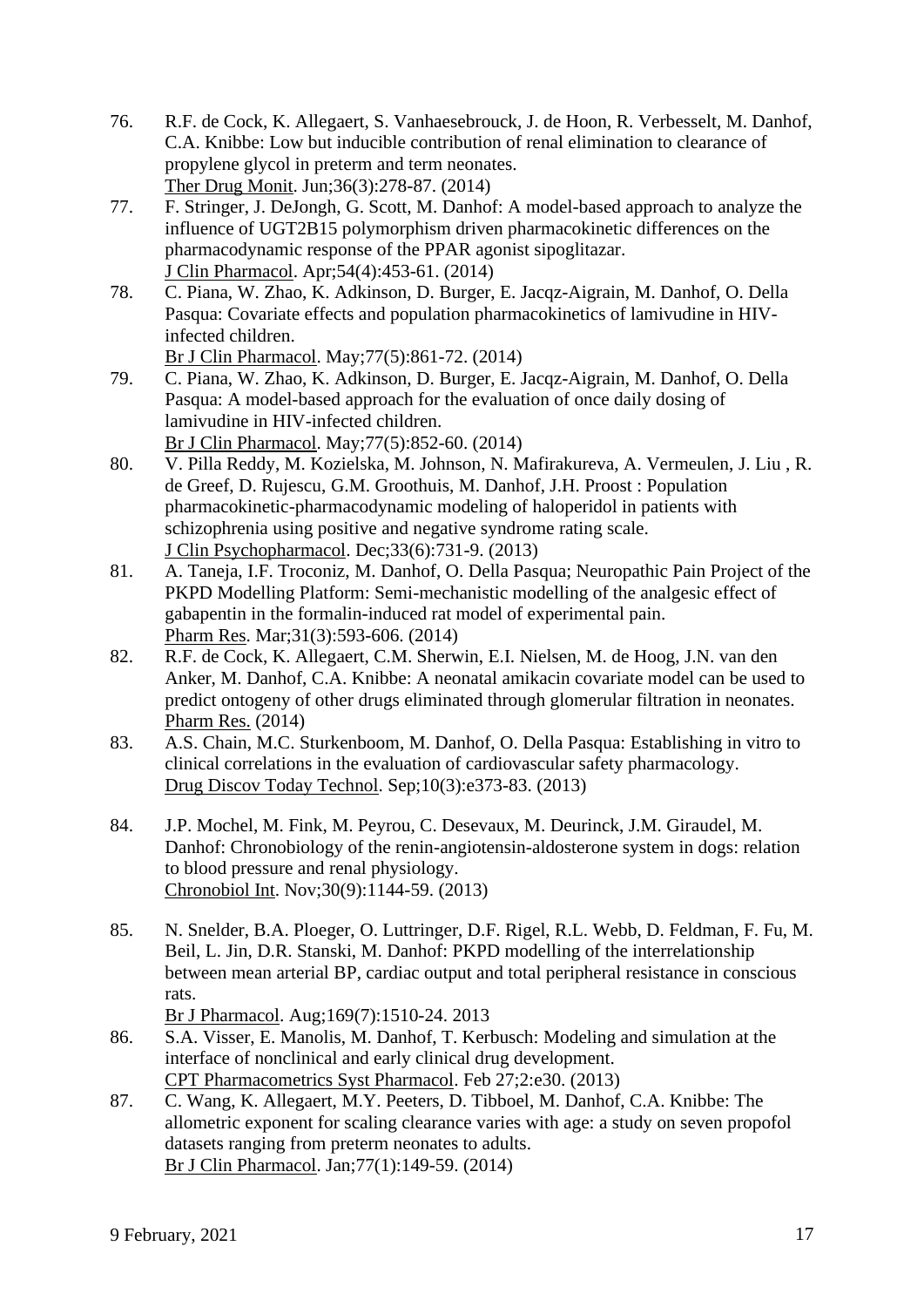- 88. C. Wang, S. Sadhavisvam, E.H. Krekels, A. Dahan, D. Tibboel, M. Danhof, A.A. Vinks, C.A. Knibbe: Developmental changes in morphine clearance across the entire paediatric age range are best described by a bodyweight-dependent exponent model. Clin Drug Investig. Jul;33(7):523-34. (2013)
- 89. A.S. Chain, J.P. Dieleman, C. van Noord, A. Hofman, B.H. Stricker, M. Danhof, M.C. Sturkenboom, O. Della Pasqua: Not-in-trial simulation I: Bridging cardiovascular risk from clinical trials to real-life conditions. Br J Clin Pharmacol. Dec;76(6):964-72. (2013)
- 90. C.A. Knibbe, D. Tibboel, S.N. de Wildt, M. de Hoog, Tjoeng MM, M. Danhof: [Individualized dosing guidelines for children]. Ned Tijdschr Geneeskd. 157(16):A4214. Review. Dutch. (2013)
- 91. J. Westerhout, J. Smeets, M. Danhof, E.C. de Lange: The impact of P-gp functionality on non-steady state relationships between CSF and brain extracellular fluid. J Pharmacokinet Pharmacodyn. Jun;40(3):327-42. 2013
- 92. I. Ince, S.N. de Wildt, C. Wang, M.Y. Peeters, J. Burggraaf, E. Jacqz-Aigrain, J.N. van den Anker, D. Tibboel, M. Danhof, C.A. Knibbe: A novel maturation function for clearance of the cytochrome P450 3A substrate midazolam from preterm neonates to adults. Clin Pharmacokinet. 2013 Jul;52(7):555-65. (2013)

Erratum in: Clin Pharmacokinet. 2013 Jul;52(7):611. Wang, Chengueng [corrected to Wang, Chenguang].

- 93. V. Pilla Reddy, M. Kozielska, A.A. Suleiman, M. Johnson, A. Vermeulen, J. Liu, R. de Greef, G.M. Groothuis, M. Danhof, J.H. Proost : Pharmacokineticpharmacodynamic modelling of antipsychotic drugs in patients with schizophrenia: part II: the use of subscales of the PANSS score. Schizophr Res. May;146(1-3):153-61. (2013)
- 94. V. Pilla Reddy, M. Kozielska, A.A. Suleiman, M. Johnson, A. Vermeulen, J. Liu, R. de Greef, G.M. Groothuis, M. Danhof, J.H. Proost : Pharmacokineticpharmacodynamic modeling of antipsychotic drugs in patients with schizophrenia Part I: the use of PANSS total score and clinical utility. Schizophr Res. May;146(1-3):144-52. (2013).
- 95. I. Ince, C.A. Knibbe, M. Danhof, S.N. de Wildt: Developmental changes in the expression and function of cytochrome P450 3A isoforms: evidence from in vitro and in vivo investigations.
	- Clin Pharmacokinet. 2013 May;52(5):333-45. Review. (2013)
- 96. F. Stringer, B.A. Ploeger, J. DeJongh, G. Scott, R. Urquhart, A. Karim, M. Danhof: Evaluation of the impact of UGT polymorphism on the pharmacokinetics and pharmacodynamics of the novel PPAR agonist sipoglitazar. J Clin Pharmacol. 53(3):256-63. (2013)
- 97. M. Kozielska, V. Pilla Reddy, M. Johnson, F. de Ridder, A. Vermeulen, J. Liu , G.M. Groothuis, M. Danhof, J.H. Proost: Sensitivity of individual items of the Positive and Negative Syndrome Scale (PANSS) and items subgroups to differentiate between placebo and drug treatment in schizophrenia. Schizophr Res. May;146(1-3):53-8. (2013)
- 98. A.S. Chain, V. Dubois, M. Danhof, M.C. Sturkenboom, O. Della Pasqua; Cardiovascular Safety Project Team, TI Pharma PKPD Platform: Identifying the translational gap in the evaluation of drug-induced QTc interval prolongation. Br J Clin Pharmacol. Nov;76(5):708-24. (2013)
- 101. T.M. Post, S. Schmidt, L.A. Peletier, R. de Greef, T. Kerbusch, M. Danhof: Application of a mechanism-based disease systems model for osteoporosis to clinical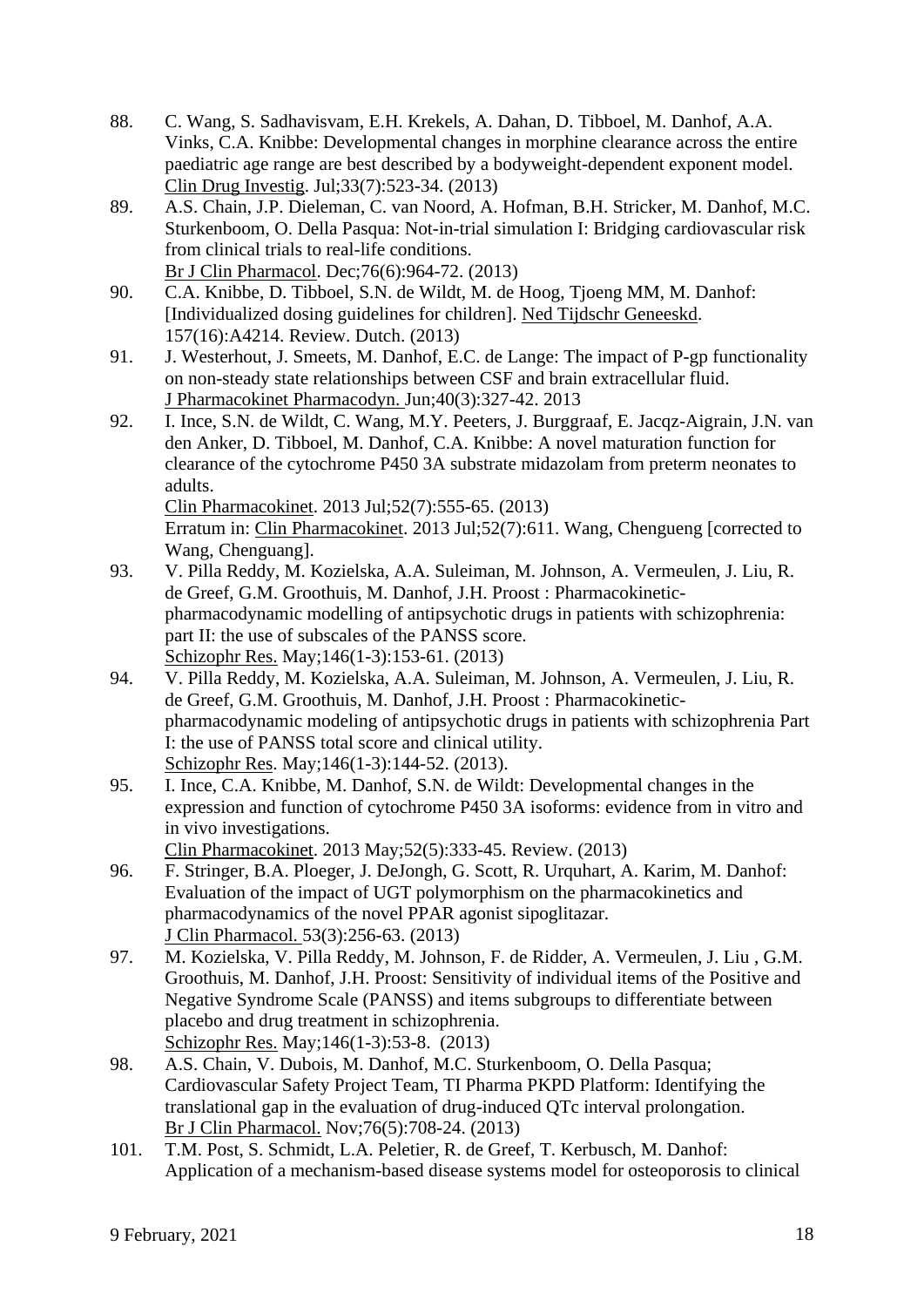data.

J Pharmacokinet Pharmacodyn. Apr;40(2):143-56. (2013)

- 102. A. Taneja, J. Nyberg, E.C. de Lange, M. Danhof, O. Della Pasqua: Application of ED optimality to screening experiments for analgesic compounds in an experimental model of neuropathic pain.
	- J Pharmacokinet Pharmacodyn. 2012 Dec;39(6):673-81.
- 103. A. Taneja, J. Nyberg, M. Danhof, O. Della Pasqua: Optimised protocol design for the screening of analgesic compounds in neuropathic pain. J Pharmacokinet Pharmacodyn. 39(6):661-71. (2012)
- 104. W. Zhao, C. Piana, M. Danhof, D. Burger, O. Della Pasqua, E. Jacqz-Aigrain: Population pharmacokinetics of abacavir in infants, toddlers and children. Br J Clin Pharmacol. Jun;75(6):1525-35. (2013)
- 105. I.H. Bartelink, S.V. Belitser, C.A. Knibbe, M. Danhof, A.J. de Pagter, T.C. Egberts, J.J. Boelens: Immune reconstitution kinetics as an early predictor for mortality using various hematopoietic stem cell sources in children. Biol Blood Marrow Transplant. Feb;19(2):305-13. (2013)
- 106. R. Gaspar, B. Aksu, A. Cuine, M. Danhof, M.J. Takac, H.H. Linden, A. Link, E.M. Muchitsch, C.G. Wilson, P. Ohrngren, L. Dencker. Towards a European strategy for medicines research (2014-2020): The EUFEPS position paper on Horizon 2020. Eur J Pharm Sci. Dec 18;47(5):979-87. Epub 2012 Oct 6. (2012)
- 107. E.H. Krekels, D. Tibboel, M. Danhof, C.A. Knibbe: Prediction of morphine clearance in the paediatric population : how accurate are the available pharmacokinetic models? Clin Pharmacokinet. Nov;51(11):695-709. Review. (2012)
- 108. I.H. Bartelink, C. van Kesteren, J.J. Boelens, T.C. Egberts, M.B. Bierings, G.D. Cuvelier, R.F.Wynn, M.A. Slatter, R. Chiesa, M. Danhof, C.A. Knibbe: Predictive performance of a busulfan pharmacokinetic model in children and young adults. Ther Drug Monit. Oct;34(5):574-83. (2012)
- 109. J. Stevens, B.A. Ploeger, M. Hammarlund-Udenaes, G. Osswald, P.H. van der Graaf, M. Danhof, E.C. de Lange: Mechanism-based PK-PD model for the prolactin biological system response following an acute dopamine inhibition challenge: quantitative extrapolation to humans. J Pharmacokinet Pharmacodyn. Oct;39(5):463-77. Epub 2012 Jul 12. (2012)
- 110. I. Ince, S.N. de Wildt, M.Y. Peeters, D.J. Murry, D. Tibboel, M. Danhof, C.A. Knibbe: Critical illness is a major determinant of midazolam clearance in children aged 1 month to 17 years. Ther. Drug Monit. 34: 381-389 (2012)
- 111. F. Stringer, B.A. Ploeger, J. DeJongh, G. Scott, R. Urquhart, A. Karim, M. Danhof: Evaluation of the impact of UGT polymorphism on the pharmacokinetics and pharmacodynamics of the novel PPAR agonist sipoglitazar J. Clin. Pharmacol. (2012) [Epub ahead of print]
- 112. J. Westerhout, B. Ploeger, J. Smeets, M. Danhof, E.C. de Lange: Physiologically based pharmacokinetic modeling to investigate regional brain distribution kinetics in rats AAPS J. 14: 543-553 (2012)
- 113. J.P. Mochel, M. Peyrou, M. Fink, G. Strehlau, R. Mohamed, J.M. Giraudel, B. Ploeger, M. Danhof: capturing the dynamics of systemic Renin-Angiotensin-Aldosterone System (RAAS) peptides heightens the understanding of the effect of benazepril in dogs J. Vet. Pharmacol.Ther. Apr;36(2):174-80 (2013)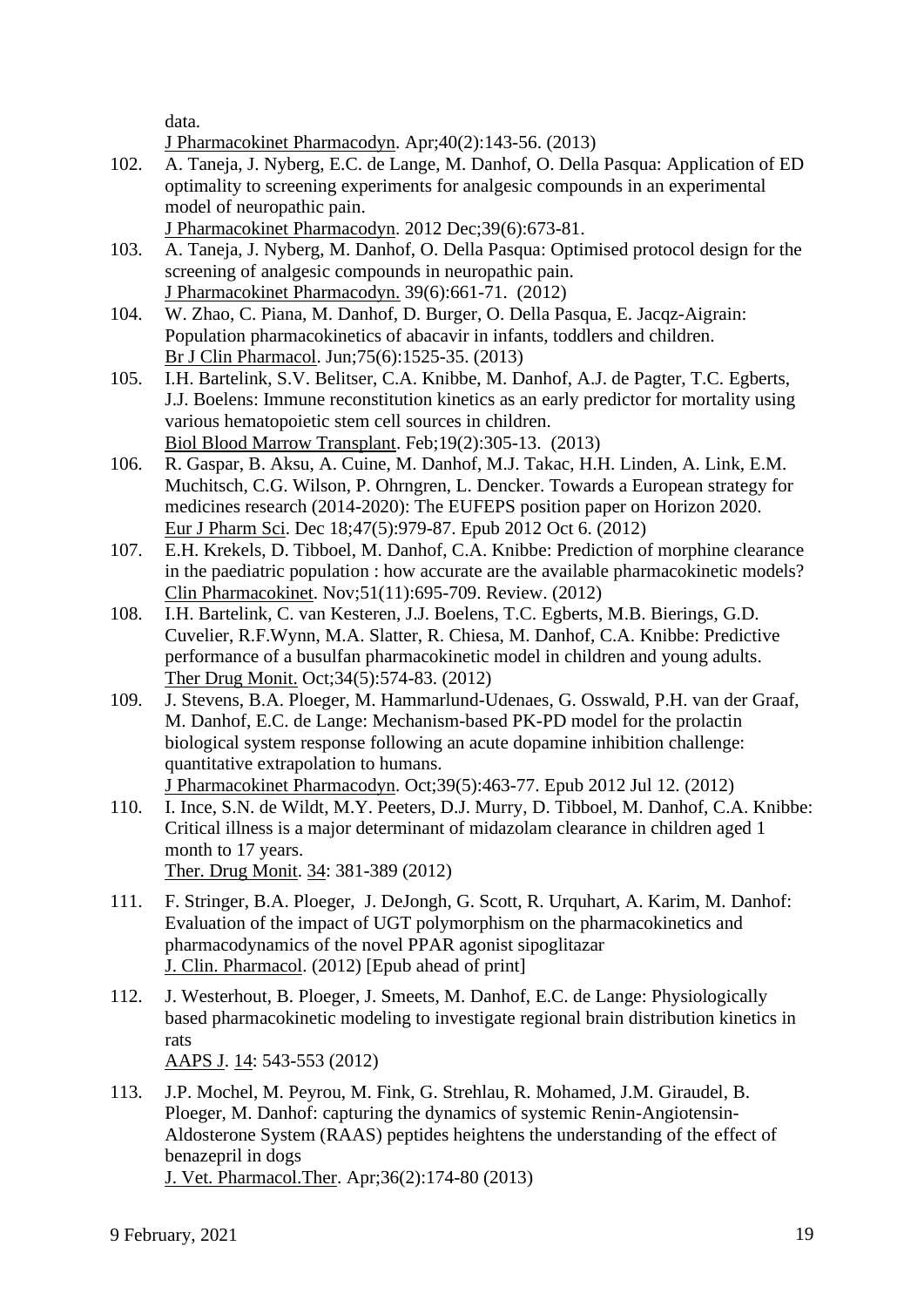- 114. R.F. de Cock , C.A. Knibbe, A. Kulo, J. de Hoon, R. Verbesselt, M. Danhof, K. Allegaert: Developmental pharmacokinetics of propylene glycol in preterm and term neonates. Br. J. Clin. Pharmacol. Jan;75(1):162-71 (2013)
- 115. I.H. Bartelink, J.J. Boelens, R.G. Bredius, A.C. Egberts, C. Wang, M.B. Bierings, P.J. Shaw, C.E. Nath, G. Hempel, J. Zwaveling, M. Danhof, C.A. Knibbe: Body-weight dependent pharmacokinetics of busulfan in pediatric haematopoietic stem cell transplantation patients: towards individualized dosing. Clin. Pharmacokinet. 51: 331-345 (2012)
- 116. E.H. Krekels, M. Danhof, D. Tibboel, C.A. Knibbe: Ontogeny of hepatic glucuronidation Current Drug Metab. 13: 728-743 (2012)
- 117. A. Taneja, V.L. Di Iorio, M. Danhof, O. Della Pasqua: Translation of drug effects from experimental models of neuropathic pain and analgesia to humans Drug Discov. Today. Aug;17(15-16):837-49 (2012)
- 118. M. Kozielska, M. Johnson, V. Pilla Reddy, A. Vermeulen, C. Li, S. Grimwood, R. de Greef, G.M. Groothuis, M. Danhof, J.H. Proost : Pharmacokinetic-pharmacodynamic mode-ling of the  $D_2$  and  $5-HT_{2A}$  receptor occupancy of risperidone and paliperidone in rats Pharm Res. 29: 1932-1948 (2012)
- 119. V. Pilla Reddy, M. Kozielska, M. Johnson, A.A. Suleiman, A. Vermeulen, J. Liu, R. de Greef, G.M. Groothuis, M. Danhof, J.H. Proost : Modeling and simulation of the Positive and Negative Syndrome Scale (PANNS) time course and dropout hazard in placebo arms of schizophrenia clinical trials Clin. Pharmacokinet. 51: 261-275 (2012).
- 120. M. Cella, M. Danhof, O. Della Pasqua: Bridging strategies for drug combinations in pediatric indications. Clin. Pharmacol. Ther. 91: 726-733 (2012)
- 121. M. Cella, F. Kloprogge , M. Danhof, O. Della Pasqua: Dosing rationale for fixed-dose combinations in children: shooting from the hip? Clin. Pharmacol. Ther. 91: 718-725 (2012).
- 122. P.G. Ravenstijn, H.J. Drenth, M.J. O'Neill, M. Danhof, E.C. de Lange: Evaluation of blood-brain barrier transport and CNS drug metabolism in disease and control brain after intravenous L-DOPA in a unilateral model of Parkinson's disease. Fluids Barriers CNS Feb 8;9:4 (2012)
- 123. A. Strougo, T. Eissing, A. Yassen, S. Willmann, M. Danhof, J.I. Freijer: First dose in children: physiological insights into pharmacokinetic scaling approaches and their implications in paediatric drug development. J. Pharmacokinet.Pharmacodyn. 39: 195-203 (2012)
- 124. M. Cella. C.A. Knibbe, S.N. de Wildt, J. van Gerven, M. Danhof, O. Della Pasqua: scaling pharmacokinetics across paediatric populations: the lack of interpolative power of allometric models. Br. J. Clin. Pharmacol. [Epub ahead of print]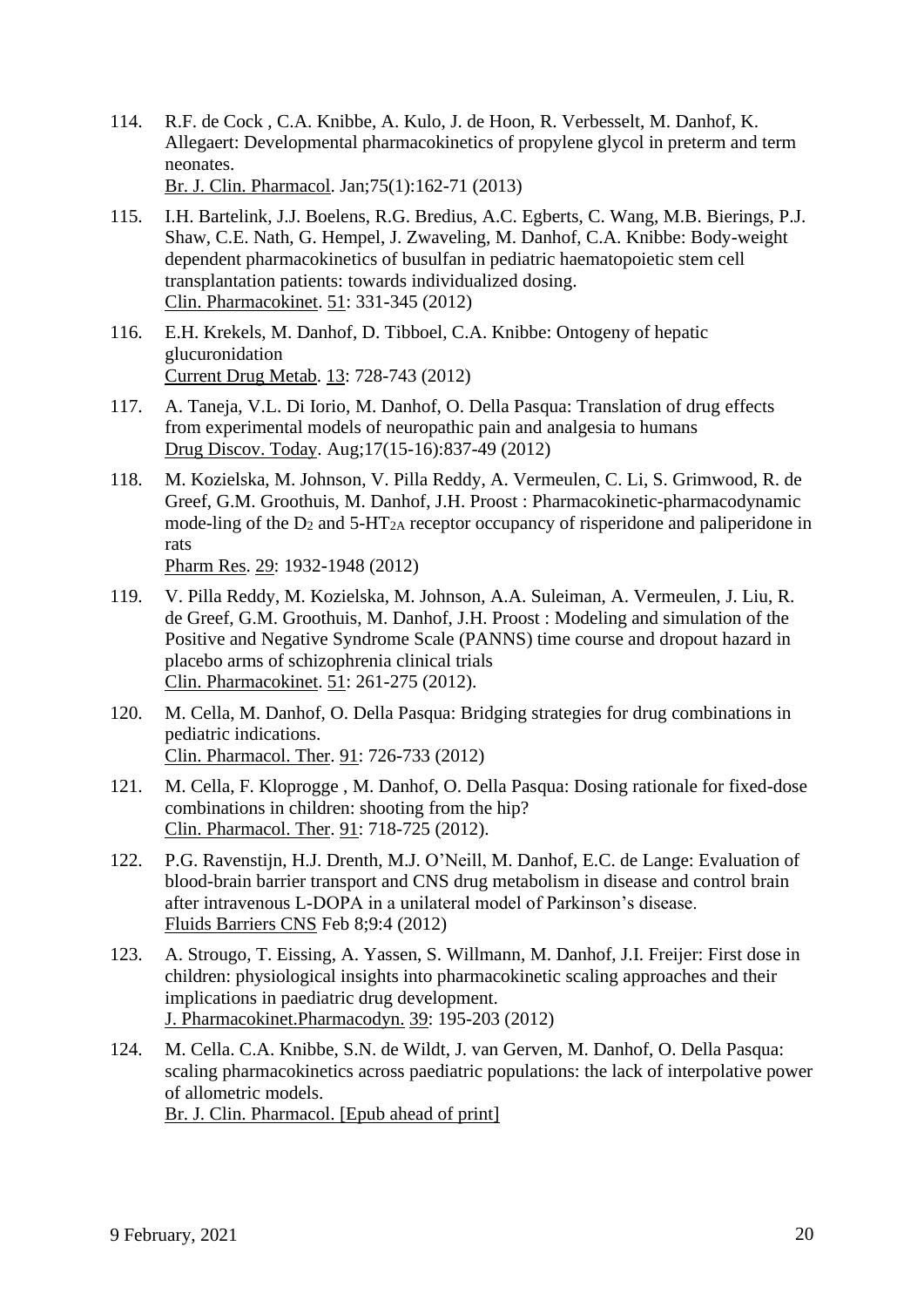- 125. C. Wang, M.Y. Peeters, K. Allegaert, H.J. Blussé van Oud-Alblas , E.H. Krekels, D. Tibboel, M. Danhof, C.A. Knibbe: A bodyweight-dependent allometric exponent for scaling clearance across the human life-span. Pharm Res. 29: 1570-1581 (2012)
- 126. M. Cella, M. Danhof, O. Della Pasqua: Adaptive trials in paediatric development: dealing with heterogeneity and uncertainty in pharmacokinetic differences in children. Br J Clin Pharmacol. 74: 346-353 (2012).
- 127. R.F. de Cock, K. Allegaert, M.F. Schreuder, C.M. Sherwin, M. de Hoog, J.N. van den Anker, M. Danhof, C.A. Knibbe: Maturation of the glomerular filtration rate in neonates as reflected by amikacin clearance. Clin Pharmacokinet. 51:105-117 (2012)
- 128. A.S. Chain , K.M. Krudys , M. Danhof, O. Della Pasqua: Assessing the probability of drug-induced QTc-interval prolongation during clinical drug development. Clin Pharmacol Ther. 90: 867-875 (2011)
- 129. S. Schmidt, T.M. Post, L.A. Peletier, M.A. Boroujerdi, M. Danhof: Coping with time scales in disease systems analysis: application to bone-remodeling. J Pharmacokinet Pharmacodyn. 38:873-900 (2011)
- 130. S. van Kralingen, J. Diepstraten, M.Y. Peeters, V.H. Deneer, B. van Ramshorst, R.J. Wiezer, E.P. van Dongen, M. Danhof, C.A. Knibbe: Population pharmacokinetics and pharmacodynamics of propofol in morbidly obese patients. Clin Pharmacokinet. 50:739-750 (2011)
- 131. J. Stevens, B.A. Ploeger, P.H. van der Graaf, M. Danhof, E.C. de Lange: Systemic and direct nose-to-brain transport pharmacokinetic model for remoxipride after intravenous and intranasal administration. Drug Metab Dispos. 39: 2275-2282 (2011)
- 132. V. Pilla Reddy, M. Kozielska, M. Johnson, A. Vermeulen, R. de Greef, J. Liu, G.M. Groothuis, M. Danhof, J.H. Proost : Structural models describing placebo treatment effects in schizophrenia and other neuropsychiatric disorders Clin Pharmacokinet. 50:429-450 (2011).
- 133. M. Johnson, M. Kozielska, V. Pilla Reddy, A. Vermeulen, C. Li, S. Grimwood , R. de Greef , G.M. Groothuis , M. Danhof, J.H. Proost : Mechanism-based pharmacokineticpharmacodynamic modeling of the dopamine D2 receptor occupancy of olanzapine in rats

Pharm Res. 28: 2490-2504 (2011)

- 134. J. Westerhout, M. Danhof, E.C. de Lange: Preclinical prediction of human brain target site concentrations: considerations in extrapolating to the clinical setting J Pharm Sci. 100:3577-3593 (2011)
- 135. M. Cella, W. Zhao, E. Jacqz-Aigrain, D. Burger, M. Danhof, O. Della Pasqua: Paediatric drug development: are population models perdictive of pharmacokinetics across paediatric populations? Br J Clin Pharmacol. 72: 454-464 (2011)
- 136. A. Strougo, A. Yassen, W. Krauwinkel, M. Danhof, J.I. Freijer: A semi-physiological model for prediction of the pharmacokinetics of drugs under liver and renal disease conditions

Drug Metab Dispos. 39:1278-1287 (2011)

137. C.A. Knibbe, M. Danhof: Individualized dosing regimens in children based on population PKPD modeling: are we ready for it? Int J Pharm. 415:9-14 (2011)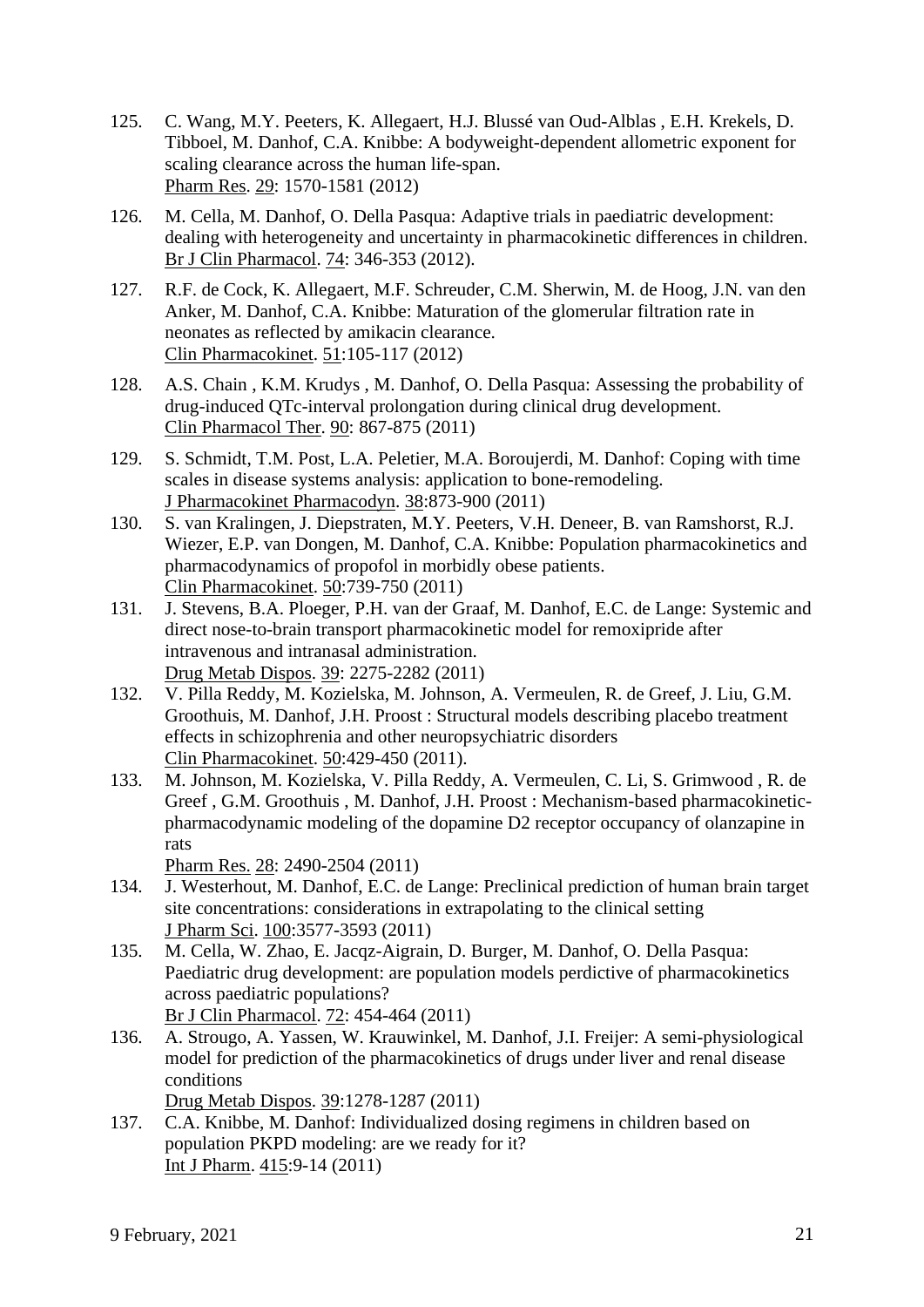- 138. G. Santen, E. van Zwet, P. Bettica, R.A. Gomeni, M. Danhof, O. Della Pasqua: From trial and error to trial simulation III: a framework for interim analysis in efficacy trials with antidepressant drugs Clin Pharmacol Ther. 89:602-607 (2011)
- 139. O.W. Ackaert, J. de Graan, S. Shi, R. Vreeken, O.E. Della Pasqua, D. Dijkstra , B.H. Westerink, M. Danhof, J.A. Bouwstra: The pharmacokinetics and pharmacological effect of (S)-5-OH-DPAT following controlled delivery with transdermal iontophoresis.

J Pharm Sci. 100: 2996-3009 (2011)

- 140. E.H. Krekels, J.G. van Hasselt, D. Tibboel, M. Danhof, C.A. Knibbe: Systematic evaluation of the descriptive and predictive performance of paediatric morphine population models. Pharm Res. 28:797-811 (2011)
- 141. E.H. Krekels, J. DeJongh, R.A. van Lingen, C.D. van der Marel, I. Choonara, A.M. Lynn, M. Danhof, D. Tibboel, C.A. Knibbe: Predictive performance ofa recently developed population pharmacokinetic model for morphine and its metabolites in new datasets of (preterm) neonates, infants and children. Clin Pharmacokinet. 50:51-63 (2011)
- 142. C.A. Knibbe, E.H. Krekels, M. Danhof: Advances in paediatric pharmacokinetics. Expert Opin Drug Metab Toxicol. 7:1-8 (2011).
- 143. M. Cella, C.A. Knibbe, M. Danhof, O. Della Pasqua: What is the right dose for children?

Br J Clin Pharmacol. 70(4):597-603 (2010)

144. K. Romero, B. Corrigan, C.W. Tornoe, J.V. Gobburu, M. Danhof, W.R. Gillespie, M.R. Gastonguay, B. Meibohm, H. Deredorf: Pharmacometricsas a discipline entering the industrialization phase: standards, automation, knowledge sharing and training are critical for future success.

J. Clin. Pharmacol. 50: 9S-19S (2010).

145. O.W. Ackaert, J. de Graan, R. Capancioni , D. Dijkstra , M. Danhof, J.A. Bouwstra: [Transdermal iontophoretic delivery of a novel series of dopamine agonists in vitro:](http://www.ncbi.nlm.nih.gov/pubmed/20636858)  [physicochemical considerations.](http://www.ncbi.nlm.nih.gov/pubmed/20636858)

J Pharm Pharmacol. 62:709-720 (2010).

146. G. Bender, J.A. Florian Jr, S. Bramwell, M.J. Field, K.K. Tan, S. Marshall, J. DeJongh, R.R. Bies, M. Danhof: [Pharmacokinetic-pharmacodynamic analysis of the](http://www.ncbi.nlm.nih.gov/pubmed/20444880)  [static allodynia response to pregabalin and sildenafil in a rat model of neuropathic](http://www.ncbi.nlm.nih.gov/pubmed/20444880)  [pain.](http://www.ncbi.nlm.nih.gov/pubmed/20444880)

J. Pharmacol. Exp. Ther. 334: 599-608 (2010).

147. R.R. Press, B.A. Ploeger, J. den Hartigh, T. van der Straaten, H. van Pelt, M. Danhof, H. de Fijter, H.J. Guchelaar: [Explaining variability in ciclosporin exposure in adult](http://www.ncbi.nlm.nih.gov/pubmed/20354687)  [kidney transplant recipients.](http://www.ncbi.nlm.nih.gov/pubmed/20354687)

Europ. J. Clin. Pharmacol. 66: 579-590 (2010)

- 148. R.F. de Cock, C. Piana, E.H. Krekels, M. Danhof, K. Allegaert, C.A. Knibbe: The role of population PK-PD modelling in paediatric clinical research. Europ. J. Clin. Pharmacol. 67: 5-16.
- 149. J. Stevens, D.J. van den Berg, S. de Ridder, H.A. Niederländer, P.H. van der Graaf, M. Danhof, E.C. de Lange: [Online solid phase extraction with liquid chromatography](http://www.ncbi.nlm.nih.gov/pubmed/20303836)[tandem mass spectrometry to analyze remoxipride in small plasma-, brain](http://www.ncbi.nlm.nih.gov/pubmed/20303836)  [homogenate-, and brain microdialysate samples.](http://www.ncbi.nlm.nih.gov/pubmed/20303836) J. Chromatogr. B 878: 969-975 (2010)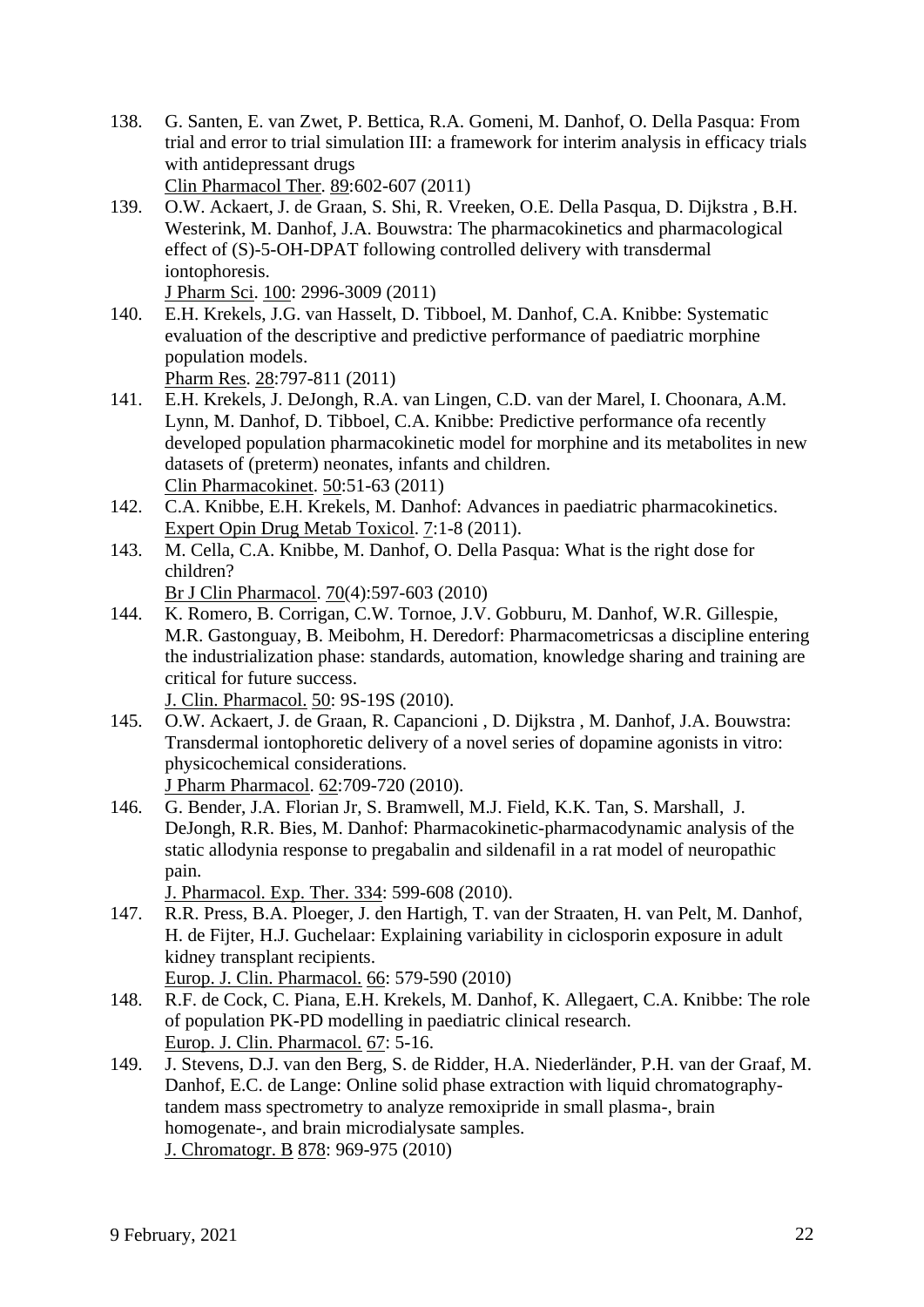- 150. O.W. Ackaert, J. de Graan, R. Capancioni, O. Della Pasqua, D. Dijkstra, B.H. Westerink, M. Danhof, J.A. Bouwstra. The in vitro and in vivo evaluation of new synthesized prodrugs of 5-OH-DPAT for iontophoretic delivery. J Control Release. 15: 296-305 (2010).
- 151. M.Y. Peeters, K. Allegaert, H.J. Blussé van Oud-Alblas, M. Cella, D. Tibboel, M. Danhof, C.A. Knibbe. [Prediction of propofol clearance in children from an allometric](http://www.ncbi.nlm.nih.gov/pubmed/20214410)  [model developed in rats, children and adults versus a 0.75 fixed-exponent allometric](http://www.ncbi.nlm.nih.gov/pubmed/20214410)  [model.](http://www.ncbi.nlm.nih.gov/pubmed/20214410)

Clin. Pharmacokinet. 49: 269-275 (2010)

- 150 A.E. Muller, J.W. Mouton, P.M. Oostvogel, P.J. Dörr, R.A. Voskuyl, J. DeJongh, E.A. Steegers, M. Danhof: The pharmacokinetics of clindamycin in pregnant women in the peripartum period. Antimicrob. Agents Chemother. (2010)
- 151 O. Della Pasqua, G. Santen, M. Danhof: The missing link between clinical endpoints and drug targets in depression. Trends Pharmacol Sci 31: 144-152 (2010)
- 152 M. Cella, F. Gorter de Vries, D. Burger, M. Danhof, O. Della Pasqua: A model-based approach to dose selection in early pediatric development. Clin Pharmacol Ther 87: 294 – 302 (2010)
- 153 T.M. Post, S.C. Cremers, T. Kerbusch, M. Danhof: Bone physiology, disease and treatment: towards disease system analysis in osteoporosis Clin pharmacokinet 49 (2) 89-118 (2010)
- 154 O.W. Ackaert, J. van Smeden, J. de Graan, D. Dijkstra, M. Danhof, J.A. Bouwstra: Mechanistic studies of the transdermal iontophoretic delivery of 5-OH-DPAT in vitro J Pharm Sci 99 (1) 275-285 (2010)
- 155 T.J. van Steeg, E.H. Krekels, J.I. Freijer, M. Danhof, E.C. de Lange: Effect of altered AGP plasma binding on heart rate changes by S(-) propranolol in rats using mechanism-based estimations of in vivo receptor affinity (K(B, vivo)) J Pharm Sci 99: 2511-2520 (2010)
- 156 D.R. Huntjens, D.J. Spalding, M. Danhof, O. Della Pasqua: Impact of chronic inflammation on the pharmacokinetic-pharmacodynamic relationship of naproxen Eur J Pain 14: e1-10 (2010)
- 157 G. Santen, J. Horrigan, M. Danhof, O. Della Pasqua: From trial and error to trial simulation. Part 2: an appraisal of current beliefs in the design and analysis of clinical trials for antidepressant drugs Clin Pharmacol Ther 86 (3) 255-262 (2009)
- 158 G. Bender, J. Gosset, J. Florian, K. Tan, M. Field, S. Marshall, J. DeJongh, R. Bies, M. Danhof: Population pharmacokinetic model of the pregabalin-sildenafil interaction in rats: application of simulation to preclinical PK-PD study design Pharm Res (10) 2259-2269 (2009)
- 159 G. Santen, E. van Zwet, M. Danhof, O. Della Pasqua: From trial and error to trial simulation. Part 1: the importance of model-based drug development for antidepressant drugs

Clin Pharmacol Ther 86 (3) 248-254 (2009)

- 160 C.A. Knibbe, E.H. Krekels, J.N. van den Anker, J. DeJongh, G. Santen, M. van Dijk, S.H. Simons, R.A. van Lingen, E.M. Jacqz-Aigrain, M. Danhof, D. Tibboel: Morphine glucuronidation in preterm neonates, infants and children younger than 3 years Clin Pharmacokinet 48 (6) 371-385 (2009)
- 161 R. Clinckers, I. Smolders, K. Vermoesen, Y. Michotte, M. Danhof, R. Voskuyl, O. Della Pasqua: Prediction of antiepileptic drug efficacy: the use of intracerebral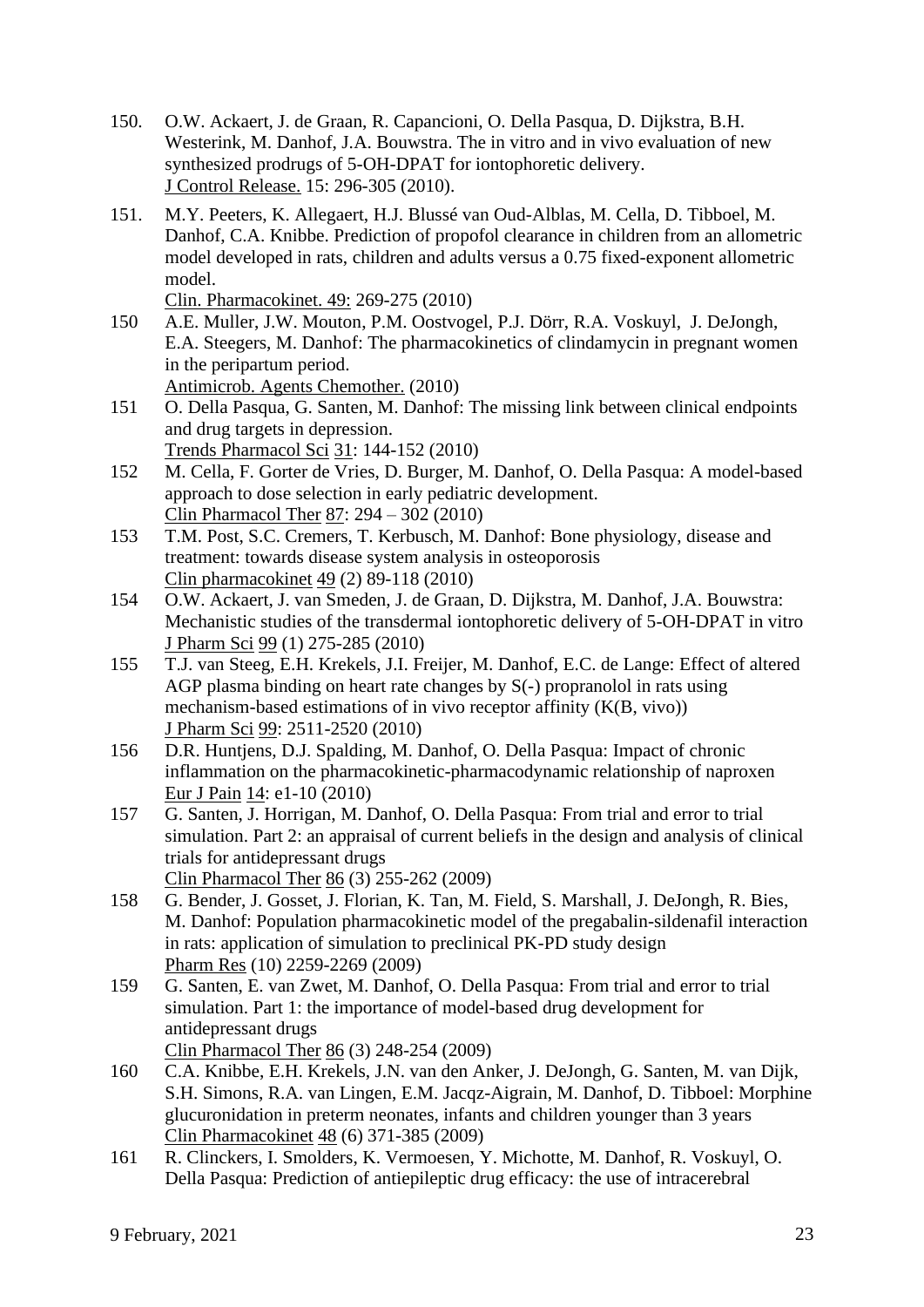microdialysis to monitor biophase concentrations Expert Opin Drug Metab Toxicol (10) 1267-1277 (2009)

- 162 J. Stevens, E. Suidgeest, P.H. van der Graaf, M. Danhof, E.C. de Lange: A new minimal –stress freely-moving rat model for preclinical studies on intranasal administration of CNS drugs Pharm Res (8) 1911-1917 (2009)
- 163 G. Santen, M. Danhof, O. Della Pasqua: Sensitivity of the Montgomery Asberg Depression Rating Scale to response and its consequences for the assessment of efficacy

J Psychiatr Res 43 (12) 1049-1056 (2009)

- 164 H. Maas, M. Danhof, O. Della Pasqua: Analysis of the relationship between age and treatment response in migraine Cephalalgia. (7) 772-780(2009)
- 165 R.R. Press, B.A. Ploeger, J. den Hartigh, T. van der Straaten, J. van Pelt, M. Danhof, J.W. de Fijter, H.J. Guchelaar: Explaining variability in tacrolimus pharmacokinetics to optimize early exposure in adult kidney transplant recipients The Drug Monit 31(2) 187-197 (2009)
- 166 B.A. Ploeger, P.H. Graaf, M. Danhof: Incorporating receptor theory in mechanismbased pharmacokinetic-pharmacodynamic (PK-PD) modeling Drug Metab Pharmacokinet 24 (1): 3-15 (2009)
- 167 A.E. Muller, P.M. Oostvogel, J. DeJongh, J.W. Mouton, E.A. Steegers, P.J. Door, M. Danhof, R.A. Voskuyl: Pharmacokinetics of amoxicillin in maternal, umbilical cord and neonatal serum

Antimicrob. Agents Chemother. 53 (4) 1574-1580 (2009)

168 T.J. van Steeg, V.B. Boralli, E.H. Krekels, P. Slijkerman, J.I. Freijer, M. Danhof, E.C. de Lange: Influence of plasma protein binding on pharmacodynamics: estimation of in vivo receptor affinities of net blockers using a new mechanism-based PK-PD modeling approach

J. Pharm Sci 98: 3816-3828 (2009)

169 B.A. Ploeger, J. Smeets, A. Strougo, H.J. Drenth, N. Houwing and M. Danhof: Pharmacokinetic-pharmacodynamic model for the reversal of neuromuscular blockade by sugammadex

Anesthesiology 110: 95-105 (2009)

170 I. Ince, S.N. de Wildt, D. Tibboel, M. Danhof, C.A. Knibbe: Tailor-made drug treatment for children Creation of an infrastructure for datasharing and population PK-PD modeling.

Drug Discov Today 14 (5-6) 316-320(2009)

- 171 R. Verpoorte, D. Crommelin, M. Danhof, L.J. Gilissen, H. Schuitmaker, J. van der Greef, R.F. Witkamp: Commentary:"A systems view on the future of medicine: inspiration from Chinese medicine?" J Ethnopharmacol 121: 479-481 (2009).
- 172 A.E. Muller, P.J. Dörr, J.W. Mouton, J. DeJongh, P.M. Oostvogel, E.A. Steegers, R.A. Voskuyl, M. Danhof: The influence of labour on the pharmacokinetics of intravenously administered amoxicillin in pregnant women. Br J Clin Pharmacol 66(6) 866-874 (2008)
- 173 R. Clinckers, I. Smolders, Y. Michotte, G. Ebinger, M. Danhof, R.A. Voskuyl, O. Della Pasqua: Impact of efflux transporters and of seizures on the pharmacokinetics of oxcarbazepine metabolite in the rat brain. Br J Pharmacol 155 (7) 1127-1138 (2008)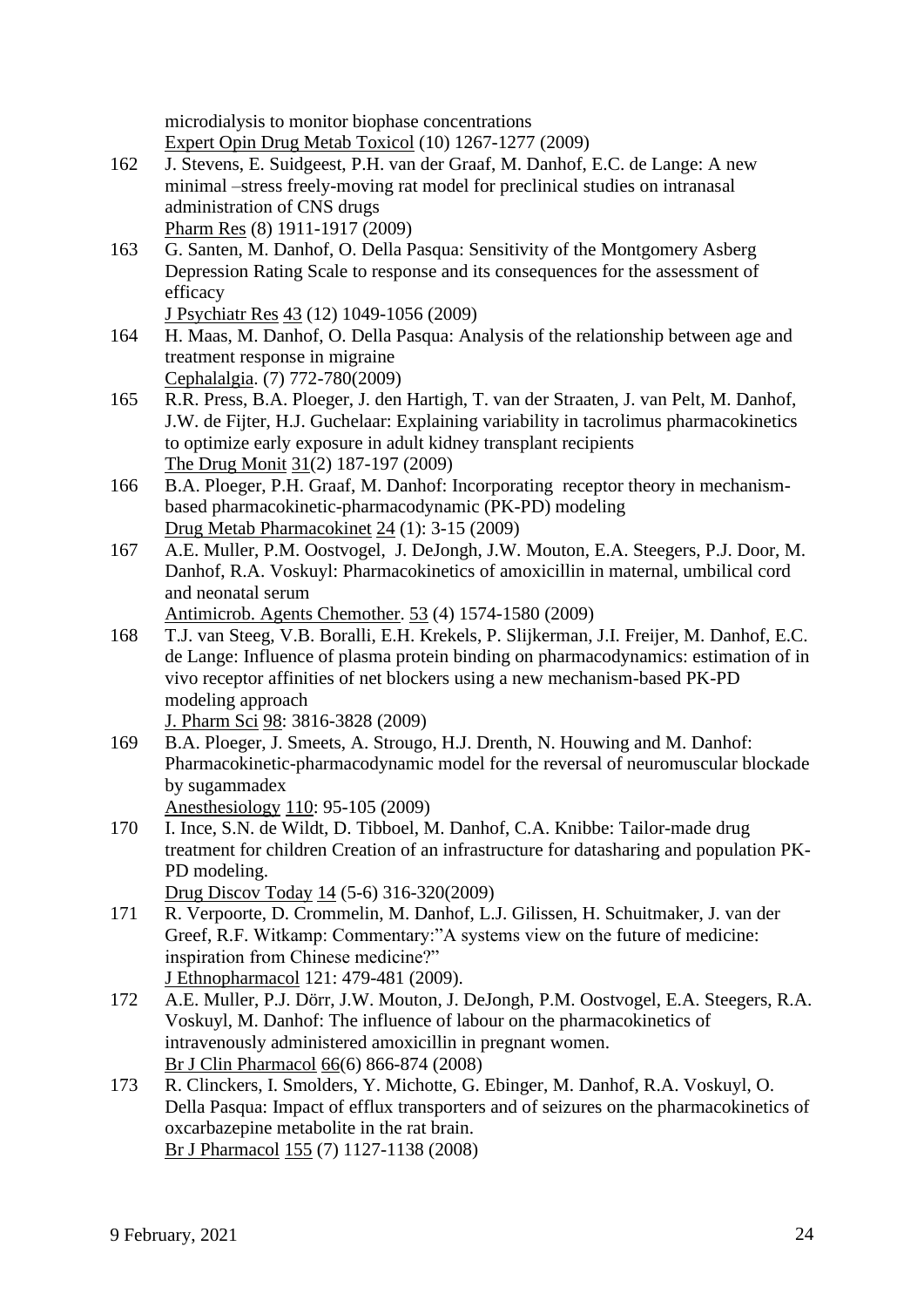174 D.R. Huntjens, D.J. Spalding, M. Danhof, O. Della Pasqua: [Differences in the](http://www.ncbi.nlm.nih.gov/pubmed/18774319?ordinalpos=3&itool=EntrezSystem2.PEntrez.Pubmed.Pubmed_ResultsPanel.Pubmed_DefaultReportPanel.Pubmed_RVDocSum)  [sensitivity of behavioural measures of pain to the selectivity of cyclo-oxygenase](http://www.ncbi.nlm.nih.gov/pubmed/18774319?ordinalpos=3&itool=EntrezSystem2.PEntrez.Pubmed.Pubmed_ResultsPanel.Pubmed_DefaultReportPanel.Pubmed_RVDocSum)  [inhibitors.](http://www.ncbi.nlm.nih.gov/pubmed/18774319?ordinalpos=3&itool=EntrezSystem2.PEntrez.Pubmed.Pubmed_ResultsPanel.Pubmed_DefaultReportPanel.Pubmed_RVDocSum)

Eur J Pain 13(5) 448-457 (2009).

- 175 L.C. Liefaard, B.A. Ploeger, C.F. Molthoff, H.W. de Jong, J. Dijkstra, L. van der Weerd, A.A. Lammertsma, M. Danhof, R.A. Voskuyl: Changes in GABA (A) receptor properties in amygdala kindled animals: In vivo studies using [(11)C]flumazenil and positron emission tomography. Epilepsia 50: 88-98 (2009).
- 176 J.H. Maas, N. Snelder, M. Danhof, O. Della Pasqua: Prediction of attack frequency in migraine treatment

Cephalalgia 28: 847-855 (2008)

- 177 M. Geldof, J.I. Freijer, L. van Beijsterveldt, X. Langlois, M. Danhof: Pharmacokinetic-pharmacodynamic modelling of fluvoxamine 5-HT transporter occupancy in rat frontal cortex. Br J Pharmacol 154(6) 1369-1378 (2008)
- 178 D. Groenendaal, J.I. Freijer, A. Rosier, D. de Mik, G. Nicholls, A. Hersey, A.D. Ayrton, M. Danhof, E.C. de Lange: Pharmacokinetic-pharmacodynamic modelling of the EEG effects of opioids: the role of complex biophase distribution kinetics. Eur J Pharm Sci. 34 (2-3) 149-163 (2008)
- 179 M. Danhof, E.C. de Lange, O. Della Pasqua, B.A. Ploeger, R.A. Voskuyl: Mechanismbased pharmacokinetic-pharmacodynamic (PK-PD) modeling in translational drug research.

Trends Pharmacol Sci. 29(4) 186-191 (2008)

- 180 G. Santen, M. Danhof, O. Della Pasqua: Evaluation of treatment response in depression studies using a Bayesian parametric cure rate model. J Psychiatr Res. 42 (14) 1189-1197 (2008)
- 181 M. Geldhof, J.I. Freijer, L.A. Peletier, L. van Beijsterveldt, M. Danhof: Mechanistic model for the acute effect of fluvoxamine on 5-HT and 5-HIAA concentrations in rat frontal cortex.

Eur J Pharm Sci. 33 (3) 217-229 (2008)

182 G. [Santen, R. Gomeni, M. Danhof, O. Della Pasqua:](http://www.ncbi.nlm.nih.gov/pubmed/18206909?ordinalpos=1&itool=EntrezSystem2.PEntrez.Pubmed.Pubmed_ResultsPanel.Pubmed_RVDocSum) Sensitivity of the individual items of the Hamilton depression rating scale to response and its consequences for the assessment of efficacy.

J Psychiatr Res: 42 (12):1000-1009 (2008)

- 183 [T.M. Post, J.I. Freijer, B.A. Ploeger, M. Danhof.:](http://www.ncbi.nlm.nih.gov/pubmed/18197467?ordinalpos=2&itool=EntrezSystem2.PEntrez.Pubmed.Pubmed_ResultsPanel.Pubmed_RVDocSum) Extensions to the Visual Predictive Check to facilitate model performance evaluation. J Pharmacokinet Pharmacodyn: 35 (2):185-202 (2008)
- 184 [D.R. Huntjens, A. Strougo, A. Chain, A. Metcalf, S. Summerfield, D.J. Spalding, M.](http://www.ncbi.nlm.nih.gov/pubmed/18193075?ordinalpos=3&itool=EntrezSystem2.PEntrez.Pubmed.Pubmed_ResultsPanel.Pubmed_RVDocSum)  [Danhof, O. Della Pasqua:](http://www.ncbi.nlm.nih.gov/pubmed/18193075?ordinalpos=3&itool=EntrezSystem2.PEntrez.Pubmed.Pubmed_ResultsPanel.Pubmed_RVDocSum) Population pharmacokinetic modelling of the enterohepatic recirculation of diclofenac and rofecoxib in rats. Br J Pharmacol: 153(5):1072-1084 (2008)
- 185 [A.E. Muller, J. DeJongh, P.M. Oostvogel, R.A. Voskuyl, P.J. Dörr, M. Danhof, J.W.](http://www.ncbi.nlm.nih.gov/pubmed/18061131?ordinalpos=4&itool=EntrezSystem2.PEntrez.Pubmed.Pubmed_ResultsPanel.Pubmed_RVDocSum)  [Mouton:](http://www.ncbi.nlm.nih.gov/pubmed/18061131?ordinalpos=4&itool=EntrezSystem2.PEntrez.Pubmed.Pubmed_ResultsPanel.Pubmed_RVDocSum) Amoxicillin pharmacokinetics in pregnant women with preterm premature rupture of the membranes.

Am J Obstet Gynecol.;198(1):108.e1-6. (2008)

186 [J.H. Maas, M.A. Spruit, M. Danhof, O. Della Pasqua:](http://www.ncbi.nlm.nih.gov/pubmed/18193920?ordinalpos=5&itool=EntrezSystem2.PEntrez.Pubmed.Pubmed_ResultsPanel.Pubmed_RVDocSum) Relevance of absorption rate and lag time to the onset of action in migraine. Clin Pharmacokinet.;47(2)139-146. (2008)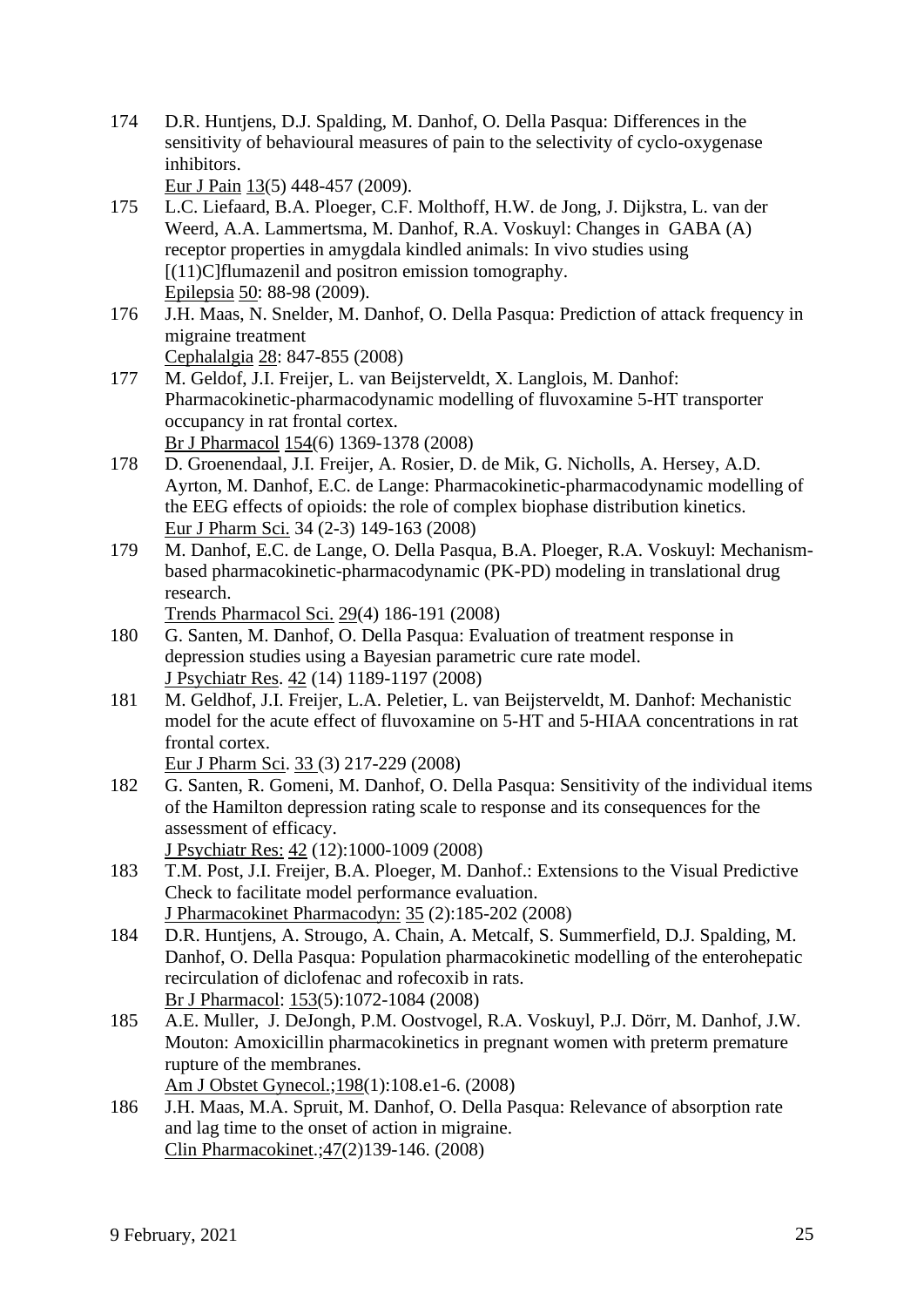- 187 [A. Yassen, E. Olofsen, J. Kan, A. Dahan, M. Danhof:](http://www.ncbi.nlm.nih.gov/pubmed/17914664?ordinalpos=6&itool=EntrezSystem2.PEntrez.Pubmed.Pubmed_ResultsPanel.Pubmed_RVDocSum) Pharmacokineticpharmacodynamic modeling of the effectiveness and safety of buprenorphine and fentanyl in rats. Pharm Res.;25(1):183-193. (2008)
- 188 [T.J. van Steeg, J.I. Freijer, M. Danhof, E.C. de Lange:](http://www.ncbi.nlm.nih.gov/pubmed/18162599?ordinalpos=7&itool=EntrezSystem2.PEntrez.Pubmed.Pubmed_ResultsPanel.Pubmed_RVDocSum) Mechanism-based pharmacodynamic modeling of S(-)-Atenolol: Estimation of in vivo affinity for the beta1-adrenoceptor with an agonist-antagonist interaction model. J Pharmacol Exp Ther. 324 (3):1234-1242(2007)
- 189 M. [Geldof, J.I. Freijer, L.A. Peletier, L. van Beijsterveldt, M. Danhof.](http://www.ncbi.nlm.nih.gov/pubmed/18207708?ordinalpos=8&itool=EntrezSystem2.PEntrez.Pubmed.Pubmed_ResultsPanel.Pubmed_RVDocSum) Mechanistic model for the acute effect of fluvoxamine on 5-HT and 5-HIAA concentrations in rat frontal cortex.

Eur J Pharm Sci. 33 (3):217-229 (2007)

190 [M.Y. Peeters, L.P. Aarts, F.A. Boom, L.J. Bras, D. Tibboel, M. Danhof, C.A. Knibbe:](http://www.ncbi.nlm.nih.gov/pubmed/17994316?ordinalpos=9&itool=EntrezSystem2.PEntrez.Pubmed.Pubmed_ResultsPanel.Pubmed_RVDocSum) Pilot study on the influence of liver blood flow and cardiac output on the clearance of propofol in critically ill patients.

Eur J Clin Pharmacol. 64(3):329-334(2007)

- 191 P.G. [Ravenstijn, M. Merlini, M. Hameetman, T.K. Murray, M.A. Ward, H. Lewis, G.](http://www.ncbi.nlm.nih.gov/pubmed/18155613?ordinalpos=10&itool=EntrezSystem2.PEntrez.Pubmed.Pubmed_ResultsPanel.Pubmed_RVDocSum)  [Ball, C. Mottart, C. de Ville de Goyet, T. Lemarchand, K. van Belle, M.J. O'Neill, M.](http://www.ncbi.nlm.nih.gov/pubmed/18155613?ordinalpos=10&itool=EntrezSystem2.PEntrez.Pubmed.Pubmed_ResultsPanel.Pubmed_RVDocSum)  [Danhof, E.C. de Lange.](http://www.ncbi.nlm.nih.gov/pubmed/18155613?ordinalpos=10&itool=EntrezSystem2.PEntrez.Pubmed.Pubmed_ResultsPanel.Pubmed_RVDocSum) The exploration of rotenone as a toxin for inducing Parkinson's disease in rats, for application in BBB transport and PK-PD experiments. J Pharmacol Toxicol Methods. 57 (2):114-130 (2007)
- 192 M. [Geldof, J.I. Freijer, L. van Beijsterveldt, P.C. Vermote, A.A. Megens,](http://www.ncbi.nlm.nih.gov/pubmed/17825539?ordinalpos=11&itool=EntrezSystem2.PEntrez.Pubmed.Pubmed_ResultsPanel.Pubmed_RVDocSum) M. Danhof. Pharmacokinetic-pharmacodynamic modeling of the effect of fluvoxamine on pchloroamphetamine-induced behavior. Eur J Pharm Sci.;32(3):200-208 (2007)
- 193 [K.P. Zuideveld, P.H. van der Graaf, L.A. Peletier, M. Danhof:](http://www.ncbi.nlm.nih.gov/pubmed/17541734?ordinalpos=12&itool=EntrezSystem2.PEntrez.Pubmed.Pubmed_ResultsPanel.Pubmed_RVDocSum) Allometric scaling of pharmacodynamic responses: application to  $5-HT<sub>1A</sub>$  receptor mediated responses from rat to man.

Pharm Res.;24(11):2031-2039 (2007)

194 A.E. [Muller, J. DeJongh, Y. Bult, W.H. Goessens, J.W. Mouton, M. Danhof, J.N. van](http://www.ncbi.nlm.nih.gov/pubmed/17646418?ordinalpos=13&itool=EntrezSystem2.PEntrez.Pubmed.Pubmed_ResultsPanel.Pubmed_RVDocSum)  [den Anker.](http://www.ncbi.nlm.nih.gov/pubmed/17646418?ordinalpos=13&itool=EntrezSystem2.PEntrez.Pubmed.Pubmed_ResultsPanel.Pubmed_RVDocSum) Pharmacokinetics of penicillin G in infants with a gestational age of less than 32 weeks.

Antimicrob Agents Chemother: 51(10):3720-5. (2007)

- 195 V.V. [Anisimov, H.J. Maas, M. Danhof, O. Della Pasqua:](http://www.ncbi.nlm.nih.gov/pubmed/17385187?ordinalpos=14&itool=EntrezSystem2.PEntrez.Pubmed.Pubmed_ResultsPanel.Pubmed_RVDocSum) Analysis of responses in migraine modelling using hidden Markov models. Stat Med. 26(22):4163-4178. (2007)
- 196 M. [Geldof, J.I. Freijer, L. van Beijsterveldt, M. Danhof.](http://www.ncbi.nlm.nih.gov/pubmed/17710515?ordinalpos=15&itool=EntrezSystem2.PEntrez.Pubmed.Pubmed_ResultsPanel.Pubmed_RVDocSum) Pharmacokinetic Modeling of Non-Linear Brain Distribution of Fluvoxamine in the Rat. Pharm Res. 25 (4): 792-804(2007)
- 197 M.Y. [Peeters, L.J. Bras, J. DeJongh, R.M. Wesselink, L.P. Aarts, M. Danhof, C.A.](http://www.ncbi.nlm.nih.gov/pubmed/17687274?ordinalpos=16&itool=EntrezSystem2.PEntrez.Pubmed.Pubmed_ResultsPanel.Pubmed_RVDocSum)  [Knibbe.](http://www.ncbi.nlm.nih.gov/pubmed/17687274?ordinalpos=16&itool=EntrezSystem2.PEntrez.Pubmed.Pubmed_ResultsPanel.Pubmed_RVDocSum) Disease Severity Is a Major Determinant for the Pharmacodynamics of Propofol in Critically Ill Patients. Clin Pharmacol Ther. 83(3): 443-451 (2007)
- 198 D. [Groenendaal, J.I. Freijer, D. de Mik, M.R. Bouw, M. Danhof, E.C. de Lange.](http://www.ncbi.nlm.nih.gov/pubmed/17471182?ordinalpos=17&itool=EntrezSystem2.PEntrez.Pubmed.Pubmed_ResultsPanel.Pubmed_RVDocSum) Population pharmacokinetic modelling of non-linear brain distribution of morphine: influence of active saturable influx and P-glycoprotein mediated efflux. Br J Pharmacol. 151(5):701-712. (2007)
- 199 D. [Groenendaal, J.I. Freijer, D. de Mik, M.R. Bouw, M. Danhof, E.C. de Lange.](http://www.ncbi.nlm.nih.gov/pubmed/17471181?ordinalpos=18&itool=EntrezSystem2.PEntrez.Pubmed.Pubmed_ResultsPanel.Pubmed_RVDocSum) Influence of biophase distribution and P-glycoprotein interaction on pharmacokinetic-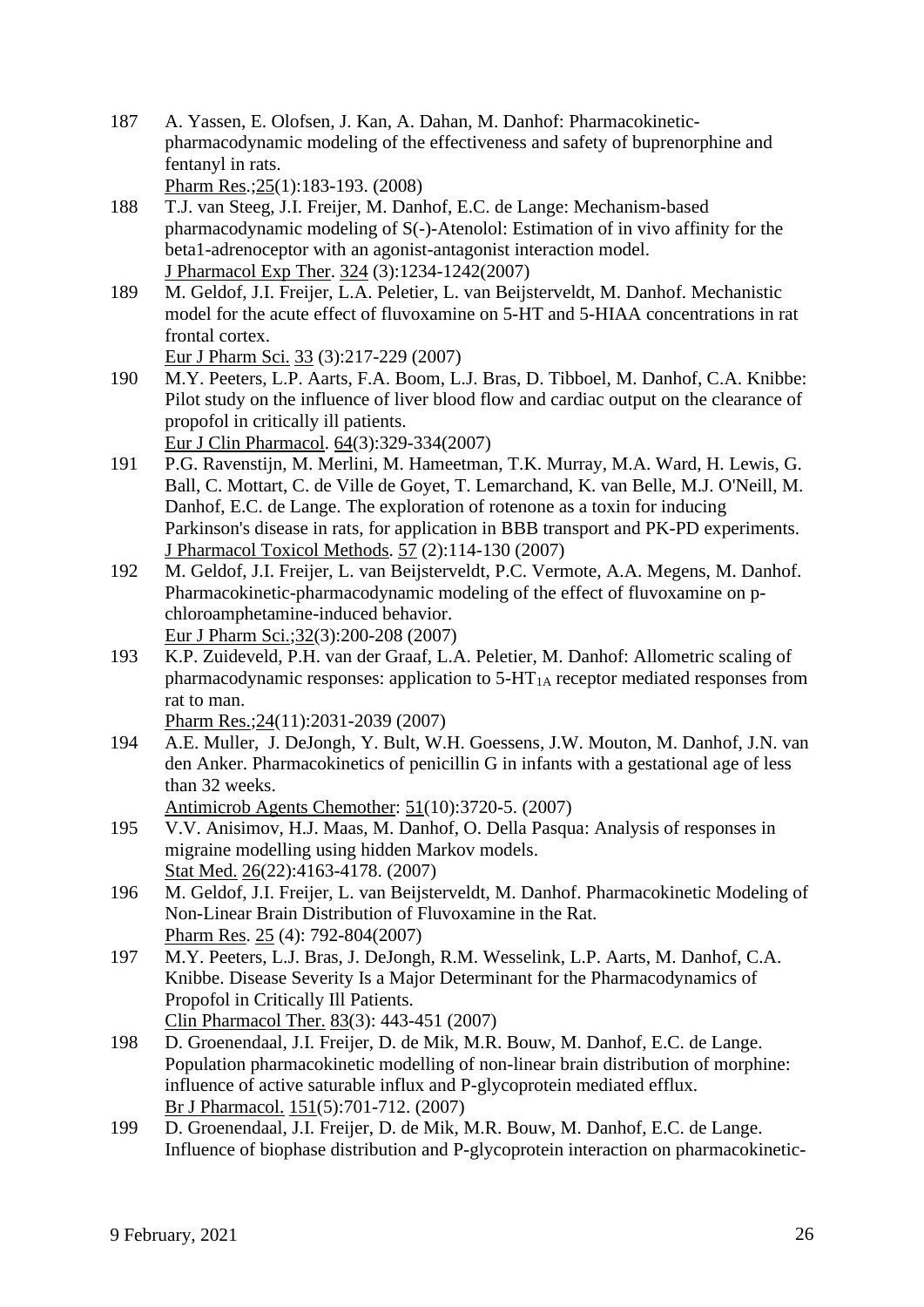pharmacodynamic modelling of the effects of morphine on the EEG. Br J Pharmacol.;151(5):713-720. (2007)

200 L.C. [Liefaard, R.A. Gunput, M. Danhof, R.A. Voskuyl.](http://www.ncbi.nlm.nih.gov/pubmed/17442008?ordinalpos=19&itool=EntrezSystem2.PEntrez.Pubmed.Pubmed_ResultsPanel.Pubmed_RVDocSum) Decreased Efficacy of GABAA-receptor modulation by midazolam in the kainate model of temporal lobe epilepsy.

Epilepsia: 48(7):1378-1387. (2007)

- 201 T.J. [van Steeg, E.H. Krekels, M. Danhof, E.C. de Lange.](http://www.ncbi.nlm.nih.gov/pubmed/17376707?ordinalpos=20&itool=EntrezSystem2.PEntrez.Pubmed.Pubmed_ResultsPanel.Pubmed_RVDocSum) Reproducible and timedependent modification of serum protein binding in Wistar Kyoto rats. J Pharmacol Toxicol Methods: 56(1):72-78 (2007)
- 202 T.J. [van Steeg, J.I. Freijer, M. Danhof, E.C. de Lange:](http://www.ncbi.nlm.nih.gov/pubmed/17420778?ordinalpos=21&itool=EntrezSystem2.PEntrez.Pubmed.Pubmed_ResultsPanel.Pubmed_RVDocSum) Pharmacokineticpharmacodynamic modelling of S(-)-atenolol in rats: reduction of isoprenalineinduced tachycardia as a continuous pharmacodynamic endpoint. Br J Pharmacol.;151(3):356-366. (2007)
- 203 A. [Yassen, J. Kan, E. Olofsen, E. Suidgeest, A. Dahan, M. Danhof:](http://www.ncbi.nlm.nih.gov/pubmed/17283225?ordinalpos=22&itool=EntrezSystem2.PEntrez.Pubmed.Pubmed_ResultsPanel.Pubmed_RVDocSum) Pharmacokineticpharmacodynamic modeling of the respiratory depressant effect of norbuprenorphine in rats.
	- J Pharmacol Exp Ther.;321(2):598-607 (2007)
- 204 D.M. [Jonker, R.A. Voskuyl, M. Danhof.](http://www.ncbi.nlm.nih.gov/pubmed/17346245?ordinalpos=23&itool=EntrezSystem2.PEntrez.Pubmed.Pubmed_ResultsPanel.Pubmed_RVDocSum) Synergistic combinations of anticonvulsant agents: what is the evidence from animal experiments? Epilepsia. 48(3):412-434. (2007).
- 205 P. [Rolan, M. Danhof, D. Stanski, C. Peck.](http://www.ncbi.nlm.nih.gov/pubmed/17196378?ordinalpos=24&itool=EntrezSystem2.PEntrez.Pubmed.Pubmed_ResultsPanel.Pubmed_RVDocSum) Current issues relating to drug safety especially with regard to the use of biomarkers: a meeting report and progress update. Eur J Pharm Sci.;30(2):107-112. (2007)
- 206 M. [Danhof, J. DeJongh, E.C. de Lange, O.E. Della Pasqua, B.A. Ploeger, R.A.](http://www.ncbi.nlm.nih.gov/pubmed/17067280?ordinalpos=25&itool=EntrezSystem2.PEntrez.Pubmed.Pubmed_ResultsPanel.Pubmed_RVDocSum)  [Voskuyl.](http://www.ncbi.nlm.nih.gov/pubmed/17067280?ordinalpos=25&itool=EntrezSystem2.PEntrez.Pubmed.Pubmed_ResultsPanel.Pubmed_RVDocSum) Mechanism-based pharmacokinetic-pharmacodynamic modeling: biophase distribution, receptor theory, and dynamical systems analysis. Annu Rev Pharmacol Toxicol.;47:357-400.( 2007)
- 207 J.I. [Freijer, T.M. Post, B.A. Ploeger, J. DeJongh, M. Danhof:](http://www.ncbi.nlm.nih.gov/pubmed/17024551?ordinalpos=26&itool=EntrezSystem2.PEntrez.Pubmed.Pubmed_ResultsPanel.Pubmed_RVDocSum) Application of the convection-dispersion equation to modelling oral drug absorption. Bull Math Biol.;69(1):181-195. (2007)
- 208 A. [Yassen, E. Olofsen, E. van Dorp, E. Sarton, L. Teppema, M. Danhof, A. Dahan.](http://www.ncbi.nlm.nih.gov/pubmed/17922561?ordinalpos=27&itool=EntrezSystem2.PEntrez.Pubmed.Pubmed_ResultsPanel.Pubmed_RVDocSum) Mechanism-based pharmacokinetic-pharmacodynamic modelling of the reversal of buprenorphine-induced respiratory depression by naloxone : a study in healthy volunteers.

Clin Pharmacokinet.;46(11):965-980. (2007)

- 209 A. [Yassen, E. Olofsen, J. Kan, A. Dahan, M. Danhof.](http://www.ncbi.nlm.nih.gov/pubmed/17465641?ordinalpos=28&itool=EntrezSystem2.PEntrez.Pubmed.Pubmed_ResultsPanel.Pubmed_RVDocSum) Animal-to-human extrapolation of the pharmacokinetic and pharmacodynamic properties of buprenorphine. Clin Pharmacokinet.;46(5):433-447.( 2007)
- 210 A. Yassen, E. [Olofsen, R. Romberg, E. Sarton, L. Teppema, M. Danhof, A. Dahan.](http://www.ncbi.nlm.nih.gov/pubmed/17185999?ordinalpos=29&itool=EntrezSystem2.PEntrez.Pubmed.Pubmed_ResultsPanel.Pubmed_RVDocSum) Mechanism-based PK/PD modeling of the respiratory depressant effect of buprenorphine and fentanyl in healthy volunteers. Clin Pharmacol Ther.;81(1):50-58. (2007)
- 211 M. [Geldof, J.I. Freijer, L. van Beijsterveldt, P. Timmerman, A. Ahnaou, W.H.](http://www.ncbi.nlm.nih.gov/pubmed/17134886?ordinalpos=30&itool=EntrezSystem2.PEntrez.Pubmed.Pubmed_ResultsPanel.Pubmed_RVDocSum)  [Drinkenburg, M. Danhof.](http://www.ncbi.nlm.nih.gov/pubmed/17134886?ordinalpos=30&itool=EntrezSystem2.PEntrez.Pubmed.Pubmed_ResultsPanel.Pubmed_RVDocSum) Population pharmacokinetic model of fluvoxamine in rats: utility for application in animal behavioral studies. Eur J Pharm Sci.: 30(1):45-55. 2007
- 212 M.Y. [Peeters, S.A. Prins, C.A. Knibbe, J. DeJongh, R.A. Mathôt, C. Warris, R.H. van](http://www.ncbi.nlm.nih.gov/pubmed/17122576?ordinalpos=31&itool=EntrezSystem2.PEntrez.Pubmed.Pubmed_ResultsPanel.Pubmed_RVDocSum)  [Schaik, D. Tibboel, M. Danhof.](http://www.ncbi.nlm.nih.gov/pubmed/17122576?ordinalpos=31&itool=EntrezSystem2.PEntrez.Pubmed.Pubmed_ResultsPanel.Pubmed_RVDocSum) Pharmacokinetics and pharmacodynamics of midazolam and metabolites in nonventilated infants after craniofacial surgery. Anesthesiology.;105(6):1135-1146. (2006)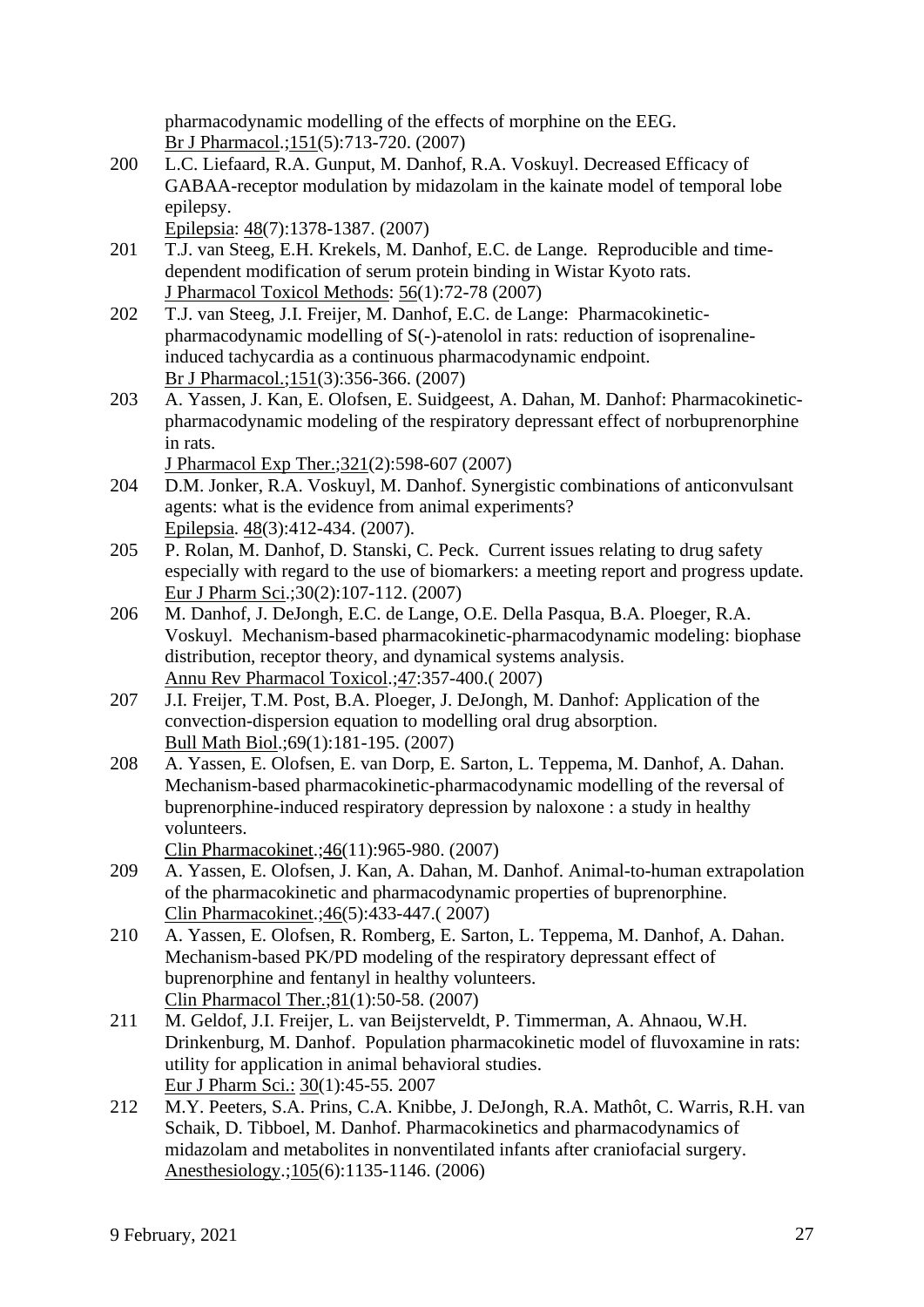- 213 H.J. [Maas, M. Danhof, O.E. Della Pasqua.](http://www.ncbi.nlm.nih.gov/pubmed/17061965?ordinalpos=32&itool=EntrezSystem2.PEntrez.Pubmed.Pubmed_ResultsPanel.Pubmed_RVDocSum) A model-based approach to treatment comparison in acute migraine. Br J Clin Pharmacol.;62(5):591-600. (2006)
- 214 A. [Yassen, J. Kan, E. Olofsen,](http://www.ncbi.nlm.nih.gov/pubmed/16855177?ordinalpos=33&itool=EntrezSystem2.PEntrez.Pubmed.Pubmed_ResultsPanel.Pubmed_RVDocSum) E. Suidgeest, A. Dahan, M. Danhof. Mechanism-based pharmacokinetic-pharmacodynamic modeling of the respiratory-depressant effect of buprenorphine and fentanyl in rats.
- J Pharmacol Exp Ther.;319(2):682-692. (2006) 215 E. [van Dorp, A. Yassen, E. Sarton, R. Romberg, E. Olofsen, L. Teppema, M. Danhof,](http://www.ncbi.nlm.nih.gov/pubmed/16809994?ordinalpos=34&itool=EntrezSystem2.PEntrez.Pubmed.Pubmed_ResultsPanel.Pubmed_RVDocSum)
- [A. Dahan.](http://www.ncbi.nlm.nih.gov/pubmed/16809994?ordinalpos=34&itool=EntrezSystem2.PEntrez.Pubmed.Pubmed_ResultsPanel.Pubmed_RVDocSum) Naloxone reversal of buprenorphine-induced respiratory depression. Anesthesiology.;105(1):51-57. (2006)
- 216 A.K. [Nugroho, S.G. Romeijn, R. Zwier, J.B. de Vries, D. Dijkstra, H. Wikström, O.E.](http://www.ncbi.nlm.nih.gov/pubmed/16732562?ordinalpos=36&itool=EntrezSystem2.PEntrez.Pubmed.Pubmed_ResultsPanel.Pubmed_RVDocSum)  [Della-Pasqua, M. Danhof, J.A. Bouwstra.](http://www.ncbi.nlm.nih.gov/pubmed/16732562?ordinalpos=36&itool=EntrezSystem2.PEntrez.Pubmed.Pubmed_ResultsPanel.Pubmed_RVDocSum) Pharmacokinetics and pharmacodynamics analysis of transdermal iontophoresis of 5-OH-DPAT in rats: in vitro-in vivo correlation.

J Pharm Sci.;95(7):1570-1585. (2006)

- 217 A. [Yassen, E. Olofsen, R.Romberg, E. Sarton, M. Danhof, A. Dahan.](http://www.ncbi.nlm.nih.gov/pubmed/16732095?ordinalpos=37&itool=EntrezSystem2.PEntrez.Pubmed.Pubmed_ResultsPanel.Pubmed_RVDocSum) Mechanismbased pharmacokinetic-pharmacodynamic modeling of the antinociceptive effect of buprenorphine in healthy volunteers. Anesthesiology.;104(6):1232-1242. (2006)
- 218 D.R. [Huntjens, D.J. Spalding, M. Danhof, O.E. Della Pasqua.](http://www.ncbi.nlm.nih.gov/pubmed/16682968?ordinalpos=38&itool=EntrezSystem2.PEntrez.Pubmed.Pubmed_ResultsPanel.Pubmed_RVDocSum) Correlation between in vitro and in vivo concentration-effect relationships of naproxen in rats and healthy volunteers.

Br J Pharmacol.; 148(4): 396-404. (2006)

219 W. [de Winter, J. DeJongh, T. Post, B. Ploeger, R. Urquhart, I. Moules, D. Eckland, M.](http://www.ncbi.nlm.nih.gov/pubmed/16552630?ordinalpos=39&itool=EntrezSystem2.PEntrez.Pubmed.Pubmed_ResultsPanel.Pubmed_RVDocSum)  [Danhof.](http://www.ncbi.nlm.nih.gov/pubmed/16552630?ordinalpos=39&itool=EntrezSystem2.PEntrez.Pubmed.Pubmed_ResultsPanel.Pubmed_RVDocSum) A mechanism-based disease progression model for comparison of long-term effects of pioglitazone, metformin and gliclazide on disease processes underlying Type 2 Diabetes Mellitus.

J Pharmacokinet Pharmacodyn. 33(3):313-343. (2006)

220 L.G. [Franciosi, C.P. Page, B.R. Celli, M. Cazzola, M.J.Walker, M. Danhof, K.F. Rabe,](http://www.ncbi.nlm.nih.gov/pubmed/16686949?ordinalpos=40&itool=EntrezSystem2.PEntrez.Pubmed.Pubmed_ResultsPanel.Pubmed_RVDocSum)  [O.E. Della Pasqua.](http://www.ncbi.nlm.nih.gov/pubmed/16686949?ordinalpos=40&itool=EntrezSystem2.PEntrez.Pubmed.Pubmed_ResultsPanel.Pubmed_RVDocSum) Markers of exacerbation severity in chronic obstructive pulmonary disease.

Respir Res: 10;7:74. (2006)

221 H. Maas, M. Danhof and O.E. della Pasqua: Prediction of headache response in migraine treatment.

Cephalalgia 26: 416-422 (2006).

- 222 W. de Winter, J. DeJongh, T.M. Post, B.A. Ploeger, R. Urquhart, I.A. Moules, D. Eckland and M. Danhof. A Mechanism-based Disease Progression Model for Comparison of Long-term Effects of Pioglitazone, Metformin and Gliclazide on Disease Processes Underlying Type 2 Diabetes Mellitus. J. Pharmacokin. Pharmacodyn. 33 (3):313-343 (2006)
- 223 A. Dahan, A. Yassen, R. Romberg, E. Sarton, L. Teppema, E. Olofsen and M. Danhof. Buprenorphine induces ceiling in respiratory depression but not in analgesia. Br. J. Anaesth. 96: 627-632 (2006).
- 224 M.Y.M. Peeters, S.A. Prins, C.A.J. Knibbe, J. DeJongh, R.H. van Schaick, M. van Dijk, I.P. van der Heiden, D. Tibboel and M. Danhof. Propofol pharmacokinetics and pharmacodynamics for depth of sedation in nonventilated infants after major craniofacial surgery.

Anesthesiology 104: 466-474 (2006)

225 E.L. Swart, K.P. Zuideveld, J. DeJongh, M. Danhof L.G. Thijs, R.M. Strack van Schijndel. Population pharmacodynamic modelling of lorazepam- and midazolam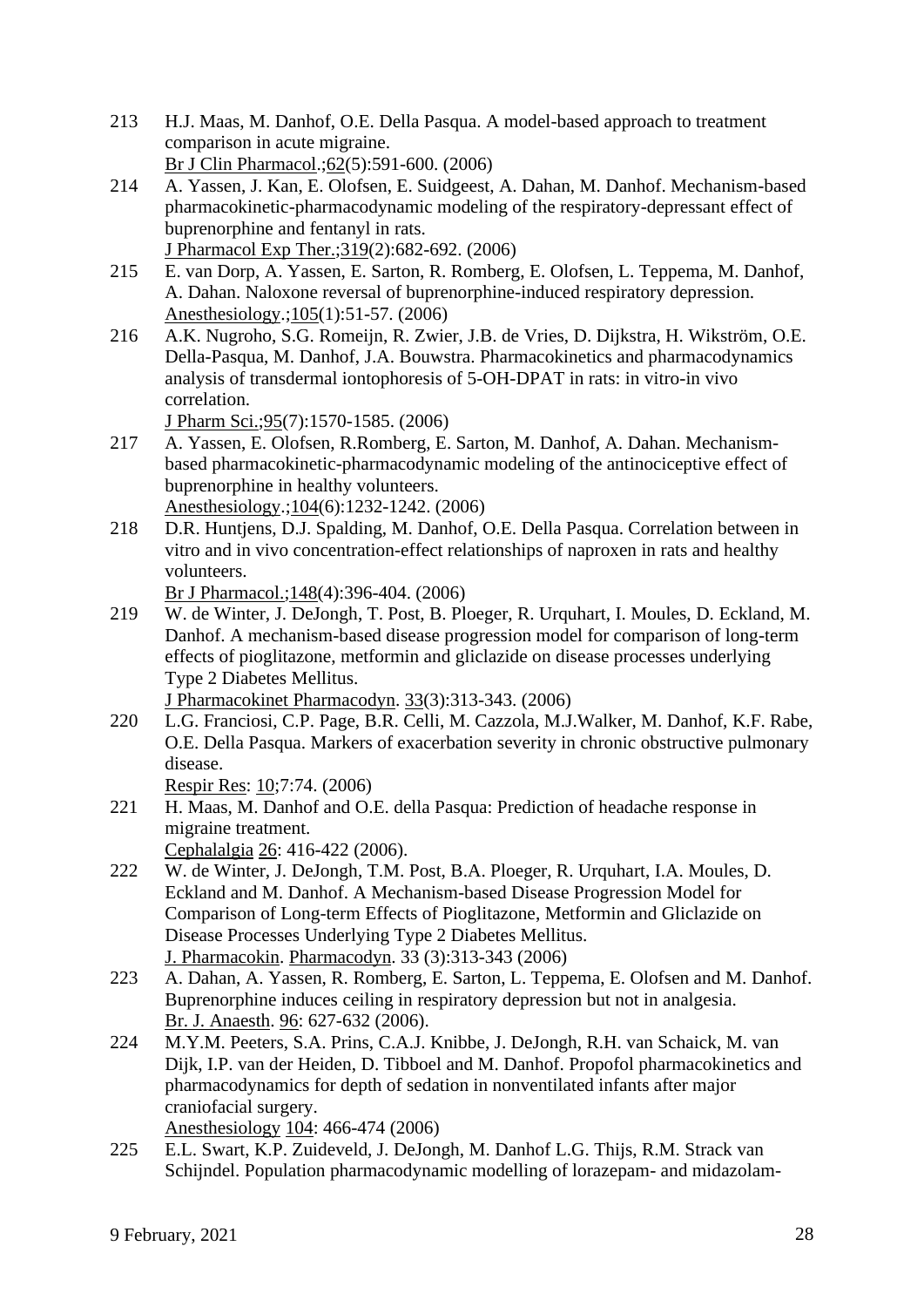induced sedation upon long-term continuous infusion in critically ill patients. Eur J Clin Pharmacol. 62:185-194 (2006).

226 L.G. Franciosi, C.P. Page, B. R. Celli, M. Cazzola, M. J. Walker, M. Danhof, K. F. Rabe and O.E. Della Pasqua: Markers of disease severity in chronic obstructive pulmonary disease.

Pulmonary Pharmacology & Therapeutics. 19: 189-199 (2006)

- 227 L.C. Liefaard, B.A. Ploeger, C.F. Molthoff, R. Boellaard, A.A. Lammertsma, M. Danhof and R.A. Voskuyl: Population pharmacokinetic analysis for simultaneous determination of Bmax and KD in vivo by positron emission tomography Mol. Imaging Biol. 7: 411-421 (2005)
- 228 D. Groenendaal, M.C. Blom-Roosemalen, M. Danhof and E.C. De Lange. High performance liquide chromatography of nalbuphine, butorphanol and morphine in blood and brain microdialysate samples: application to pharmacokinetic/ pharmacodynamic studies in rats.

J. Chromatogr. B. 822: 230-237 (2005).

- 229 T.M. Post, J.I. Freijer, J. DeJongh and M. Danhof: Disease System Analysis: basic Disease Progression Models in Degenerative Disease. Pharm. Res. 22: 1038-1049 (2005)
- 230 G.L. Li, T.J. van Steeg, H. Putter, J. van der Spek, S. Pavel, M. Danhof and J.A. Bouwstra: Cutaneous side-effects of transdermal iontophoresis with and without surfactant pretreatment: a single-blinded, randomized controlled trial. Br. J. Dermatol. 153: 404-412 (2005).
- 231 C.C. Visser, S. Stevanovic, L.H. Voorwinden, L. van Bloois, P.J. Gaillard, M. Danhof, D.J.A. Crommelin and A.G. de Boer Targeting liposomes with protein drug to the blood-brain barrier in vitro.

Eur J Pharm Sci. 25: 299-305 (2005).

232 D.R. Huntjens, M. Danhof and O.E. Della Pasqua: Pharmacokineticpharmacodynamic correlations and biomarkers in the development of COX-2 inhibitors.

Rheumatology (Oxford). 44: 846-859 (2005).

233 A.K. Nugroho, O.E. Della-Pasqua, M. Danhof and J.A Bouwstra. Compartmental modeling of transdermal iontophoretic transport II: in vivo model derivation and application.

Pharm. Res. 22 (3): 335-346 (2005)

- 234 A. Dahan, A. Yassen, H. Bijl, R. Romberg, E. Sarton, L. Teppema, E. Olofsen, and M. Danhof. Comparison of the respiratory effects of intravenous buprenorphine and fentanyl in humans and rats. Br J Anaesth. 94 (6): 825- 834 (2005)
- 235 S.A. Prins, M.Y. Peeters, R.J. Houmes, M. Van Dijk, C.A. Knibbe, M. Danhof and D. Tibboel. Propofol 6% as sedative in children under 2 years of age following major craniofacial surgery.

Br J Anaesth. 94 (5): 630-635 (2005).

- 236 A.Yassen, E. Olofsen, A. A. Dahan and M. Danhof. Pharmacokineticpharmacodynamic modeling of the antinociceptive effect of buprenorphine and fentanyl in rats: role of receptor equilibration kinetics. J Pharmacol Exp Ther. 313(3): 1136-1149 (2005)
- 237 M. Danhof, G. Alvan, S.G. Dahl, J. Kuhlmann and G. Paintaud. Mechanism-based Pharmacokinetic-Pharmacodynamic Modelling – A new classification of biomarkers. Pharm. Res. 22: 1432-1437 (2005).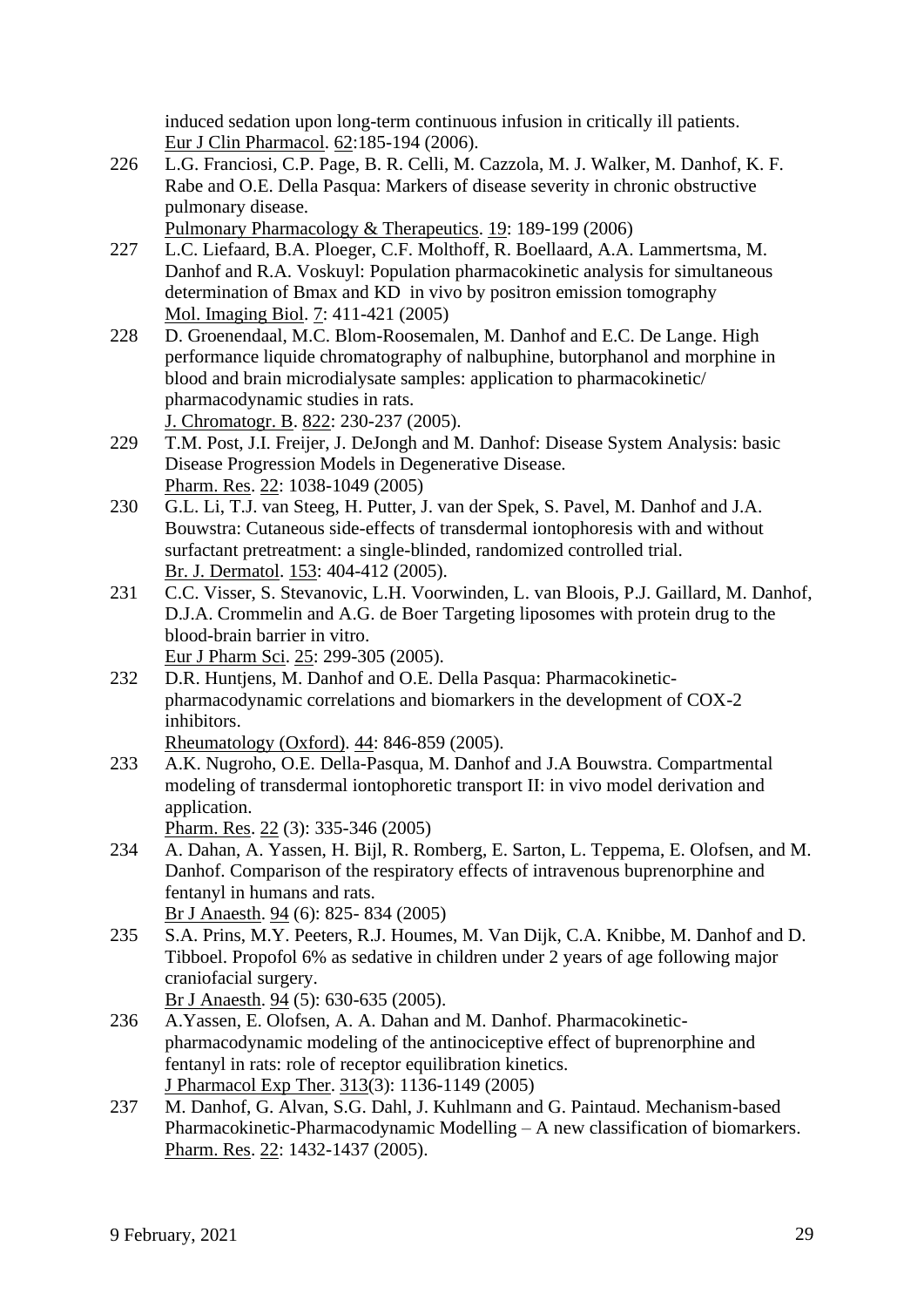- 238 M.P. Schaddelee, S.D. Collins, J. DeJongh, A.G. de Boer, A.P. IJzerman, M. Danhof. Pharmacokinetic/Pharmacodynamic modelling of the anti-hyperalgesic and antinociceptive effect of adenosine A1 receptor partial agonists in neuropathic pain. Europ. J. Pharmacol. 514: 131-140 (2005)
- 239 A.K. Nugroho , G.L.Li, D. Dijkstra, H. Wikstrom, M. Danhof, J.A Bouwstra. Transdermal iontophoresis of the dopamine agonist 5-OH-DPAT in human skin in vitro.

J. Control Release 103: 393-403 (2005)

- 240 E.L. Swart, J. DeJongh, K.P. Zuideveld, M. Danhof, L.G. Thijs, R.J. Strack van Schijndel. Population pharmacokinetics of lorazepam and midazolam and their metabolites in intensive care patients on continuous venovenous hemofiltration. Am J Kidney Dis. 45(2):360-371 (2005)
- 241 M.P. Schaddelee, K.D. Read, C.G. Cleypool, A.P. IJzerman, M. Danhof, A.G. de Boer. Brain penetration of synthetic adenosine A(1) receptor agonists in situ: role of the rENT1 nucleoside transporter and binding to blood constituents. Eur J Pharm Sci. 24(1):59-66 (2005).
- 242 D.M. Jonker, S.A.G. Visser, P.H. van der Graaf, R.A. Voskuyl, M. Danhof: Towards a mechanism-based analysis of pharmacodynamic drug-drug interactions *in vivo*. Pharmacol.Ther. 106: 1-18 (2005).
- 243 C.C. Visser, L.H. Voorwinden, L.R. Harders, M. Eloualid, L. van Bloois, D.J. Crommelin, M. Danhof, A.G. de Boer. Coupling of metal containing homing devices to liposomes via a maleimide linker: use of TCEP to stabilize thiol-groups without scavenging metals.

J Drug Target. 12(9-10):569-573 (2004).

- 244 M.P. Schaddelee, D. Groenendaal, J. DeJongh, C.G.J. Cleypool, A.P. IJzerman, A.G. de Boer and M. Danhof: Population pharmacokinetic Modeling of Blood-Brain Barrier Transport of Synthetic Adenosine A1 Receptor Agonists. J. Pharmacol. Exp. Ther. 311: 1138-1146 (2004)
- 245 M.P. Schaddelee, J. DeJongh, S.D. Collins, A.G. de Boer, A.P. IJzerman, M. Danhof: Population pharmacokinetic-pharmacodynamic modelling of the anti-hyperalgesic effect of 5'deoxy-N6-cylopentyladenosine in the mononeuropathic rat. Europ. J. Pharmacol. 504:7-15 (2004)
- 246 G.L. Li, J.J. de Vries, T.J. van der Steeg, H. van den Bussche, H.J. Maas, H.J.E.M. Reeuwijk, M. Danhof, J.A. Boustra and T. van Laar: Transdermal iontophoretic delivery of apomorphine with surfactant preatment in patients with Parkinson's disease.

J. Contr. Rel. 101: 199-208 (2005).

247 C.A.J. Knibbe, K.P. Zuideveld, L.P.H.J. Aarts, P.F.M. Kuks and M. Danhof. Allometric relations between the pharmacokinetics of propofol in rats, children and adults.

Br. J. Clin. Pharm. 59:705-711 (2005)

248 A.K. Nugroho, G.L. Li, M. Danhof, J.A. Bouwstra (2004) Transdermal iontophoresis of rotigotine across human stratum corneum in vitro: influence of pH and NaCl concentration.

Pharm Res 21(5): 844-50 (2004)

249 A.K. Nugroho, G. Li, A. Grossklaus, M. Danhof and J.A. Bouwstra. Transdermal iontophoresis of rotigotine: influence of concentration, temperature and current density in human skin in vitro.

J. Contr. Drug Rel. 96: 159-167 (2004)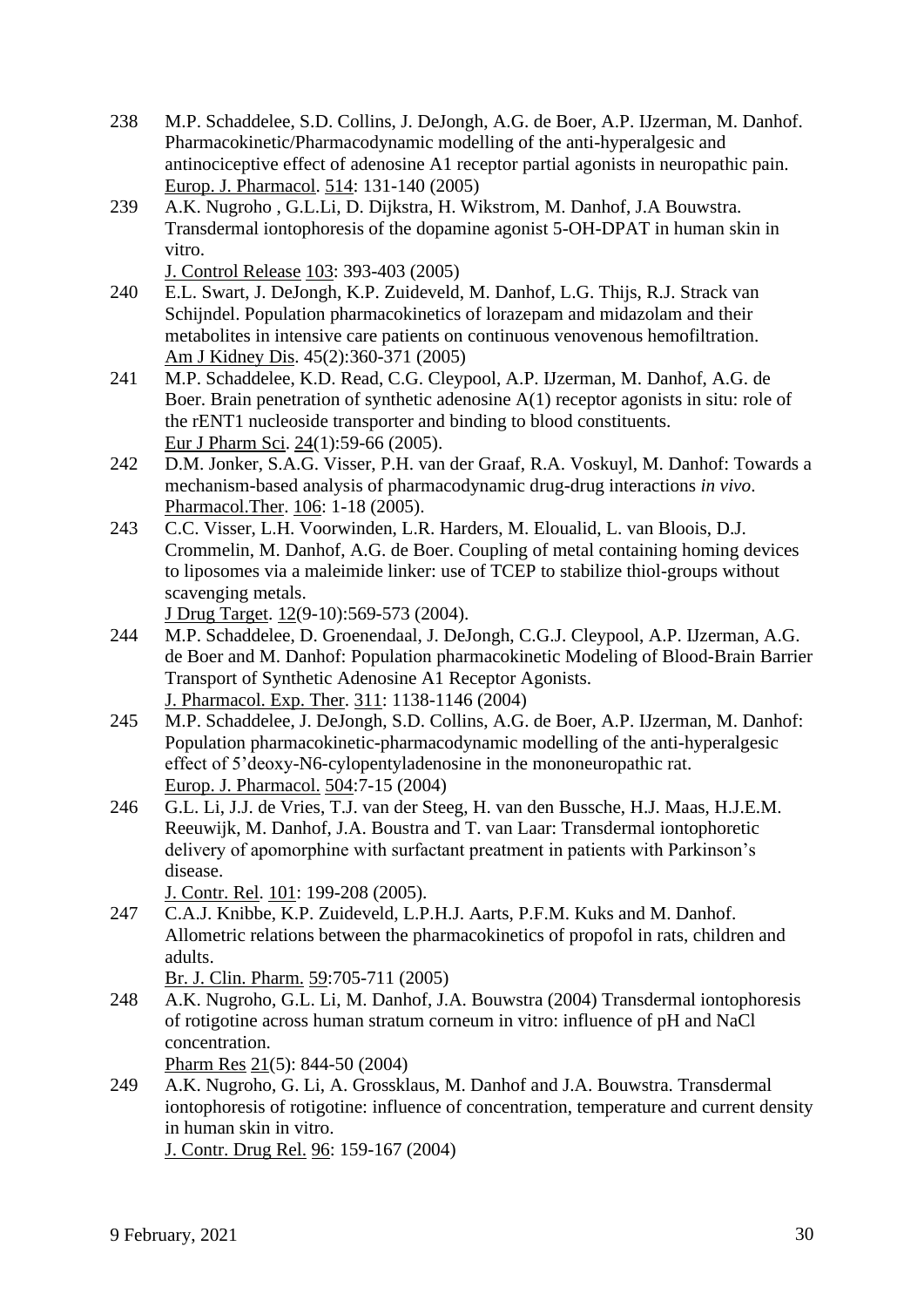- 250 C.C. Visser, S. Stevanovic, L.H. Voorwinden, P.J. Gaillard, D.J.A. Crommelin, M. Danhof and A.G. de Boer. Validation of the transferrin receptor for drug targeting to brain capillary endothelial cells in vitro J. Drug. Target. 12: 145-150 (2004)
- 251 C.C. Visser, L.H. Voorwinden, D.J.A. Crommelin, M. Danhof and A.G. De Boer. Characterization and Modulation of the Transferrin Receptor on Brain Capillary Endothelial Cells. Pharm. Res. 21: 761-769 (2004)
- 252 M. Jonker, R.A. Voskuyl and M. Danhof. Pharmacodynamic analysis of the anticonvulsant effects of tiagabine and lamotrigine in combination in the rat. Epilepsia. 45: 424-435 (2004)
- 253 E.L. Swart, K.P. Zuideveld, J. DeJongh, M. Danhof and L.G. Thijs. Population pharmacokinetics of lorazepam and midazolam in ICU patients after long-term continuous infusion.

Br. J. Clin. Pharmacol. 57:135-145 (2004)

- 254 E.L. Swart, K.P. Zuideveld, J. DeJongh, M. Danhof, L.G. Thijs, R.M. Strack van Schijndel. Comparative population pharmacokinetics of lorazepam and midazolam during longterm continuous infusion in critically ill patients. Br. J. Clin. Pharmacol. 57:135-45 (2004)
- 255 K.P. Zuideveld, P.H. van der Graaf, D. Newgreen, R. Thurlow, N. Petty, P. Jordan, L.A. Peletier and M. Danhof. Mechanism-based pharmacokinetic/pharmacodynamic modeling of 5-HT1A receptor agonists: estimation of in vivo affinity and intrinsic efficacy on body temperature in rats. J. Pharmacol Exp Ther. 308: 1012-1020 (2004)
- 256 C.A.J. Knibbe, H. Naber, L.P.H.J. Aarts, P.F.M. Kuks and M. Danhof. Long-term sedation with Propofol 60 mg/ml versus Propofil 10 mg/ml in critically ill, mechanically ventilated patients. Acta Aneaesthesiol. Scand. 48: 302-307 (2004)
- 257 G. Li, A. Grossklaus, M. Danhof, J.A. Bouwstra. Iontophoretic R-apomorphine delivery in combination with surfactant pretreatment: in vitro validation studies. Int. J. Pharmac. 266: 61-68 (2003)
- 258 S.A.G. Visser, D.R.H. Huntjens, P.H. van der Graaf, L.A. Peletier and M. Danhof. Mechanism-Based modeling of the pharmacodynamic interaction of Alphaxalone and midazolam in rats.

J. Pharmacol Exp Ther 307 365-375 (2003)

259 S.A.G. Visser, F.L. Wolters, J.M. Gubbens-Stibbe, E. Tukker, P.H. van der Graaf, L.A. Peletier and M. Danhof. Mechanism-based pharmacokinetic/pharmacodynamic modeling of the electroencephalogram effects of GABAA receptor modulators: in vitro-in vivo correlations.

J Pharmacol Exp Ther 304: (1) 88-101 (2003)

260 S.A.G. Visser, F.L. Wolters, P.H. van der Graaf, L.A. Peletier and M. Danhof. Dosedependent EEG effects of zolpidem provide evidence for GABA(A) receptor subtype selectivity in vivo.

J Pharmacol Exp Ther 304: (3) 1251-1257 (2003)

261 M.P. Schaddelee, H.L. Voorwinden, D. Groenendaal, A. Hersey, A.P. IJzerman, M. Danhof and A.G. de Boer. Blood-brain barrier transport of synthetic adenosine A1 receptor agonist in vitro: structure transport relationships. Eur. J. Pharm. Sci. 20: 347-356 (2003)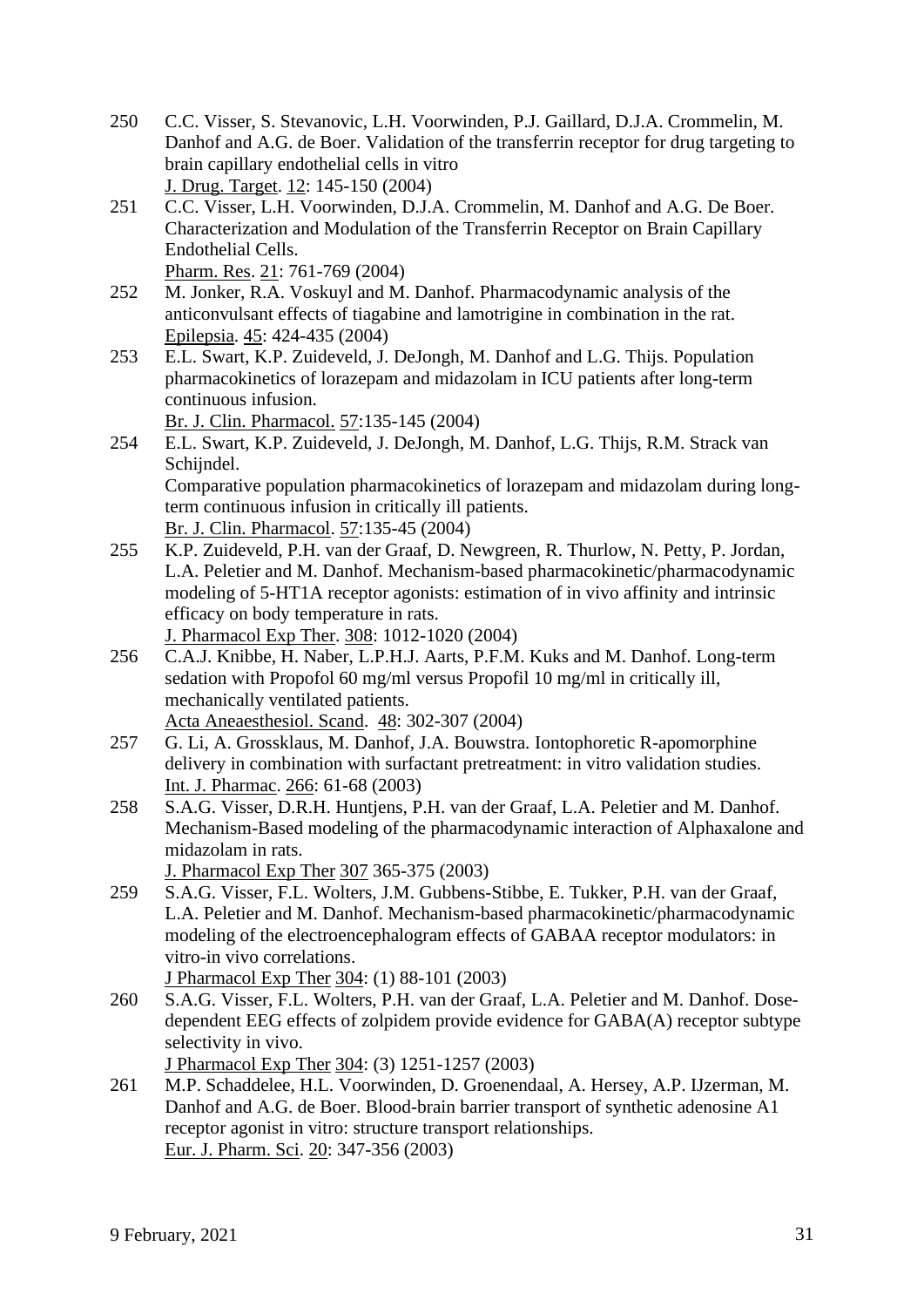- 262 M.P. Schaddelee, H.L. Voorwinden, E W. van Tilburg, T.J. Pateman, A.P. IJzerman, M. Danhof and A.G. de Boer. Functional role of adenosine receptor subtypes in the regulation of blood-brain barrier permeability: possible implications for the design of synthetic adenosine derivatives. Eur J Pharm Sci 19: (1) 13-22 (2003)
- 263 D.M. Jonker, D.A. Vermeij, P.M. Edelbroek, R.A. Voskuyl, V.K. Piotrovsky and M. Danhof. Pharmacodynamic analysis of the interaction between tiagabine and midazolam with an allosteric model that incorporates signal transduction. Epilepsia 44: (3) 329-338. (2003)
- 264 D.M. Jonker, C. van de Mheen, P.H.C. Eilers, M.R. Kruk, R.A. Voskuyl and M. Danhof. Anticonvulsant drugs differentially suppress individual ictal signs: a pharmacokinetic/pharmacodynamic analysis in the cortical stimulation model in the rat.

Behavioral-Neuroscience 117: (5) 1076-1085. (2003)

- 265 T.J.H. Bueters, A.P. IJzerman, H.P. van Helden and M. Danhof. Characterization of the pharmacokinetics, brain distribution, and therapeutic efficacy of the adenosine A1 receptor partial agonist 2'-deoxy-N6-cyclopentyladenosine in sarin-poisoned rats. Toxicol Appl Pharmacol. 192: 86-94 (2003)
- 266 T.J.H. Bueters, L.M. van Duivenvoorde, M. Danhof, A.P. IJzerman and H.P.M. van Helden. Cyclopentyladenosine and some of its low-efficacy derivatives inhibit striatal synaptosomal release of acetylcholine to a similar degree. Eur. J. Pharmacol. 481: 141-146 (2003)
- 267 T.J.H. Bueters, M.J. Joosen, H.P. van Helden, A.P. IJzerman and M. Danhof. Adenosine A1 receptor agonist N6-cyclopentyladenosine affects the inactivation of acetylcholine-sterase in blood and brain by sarin. J Pharmacol Exp Ther 304: (3) 1307-1313. (2003)
- 268 T.J. Bueters, H.P. van Helden, A.P. IJzerman and M. Danhof. Low efficacy adenosine A(1) agonists inhibit striatal acetylcholine release in rats improving central selectivity of action.

Neurosci Lett 343: (1) 57-61 (2003)

- 269 G.L. Li, M. Danhof, P.M. Frederik and J.A. Bouwstra. Pretreatment with a waterbased surfactant formulation affects transdermal iontophoretic delivery of Rapomorphine in vitro. Pharm Res 20: (4) 653-659. (2003)
- 270 K.P. Zuideveld, J. Rusic-Pavletic, H.J. Maas, L.A. Peletier, P.H. van der Graaf and M. Danhof. Pharmacokinetic-Pharmacodynamic modeling of buspirone and its metabolite 1-(2-Pyrimidinyl)-Piperazine in rats. J. Pharmacol. & Exp. Ther. 303 : N3: 1130-1137 (2002).
- 271 M. Danhof. Electroencephalography parameters as biomarkers: extrapolation from laboratory animals to humans. Methods Find Exp Clin Pharmacol 24: 63-64 (2002)
- 272 M. Danhof and S.A.G. Visser. Pharmaco-electroencephalography and pharmacokinetic-pharmacodynamic modeling in drug development: focus on preclinical steps.

Methods Find Exp Clin Pharmacol 24: 127-128 (2002)

273 G.L. Li, R. van der Geest, L. Chanet, E. van Zanten, M. Danhof and J.A. Bouwstra. In vitro iontophoresis of R-apomorphine across human stratum corneum. Structuretransport relationship of penetration enhancement. J Controlled Rel. 84: 49-57 (2002)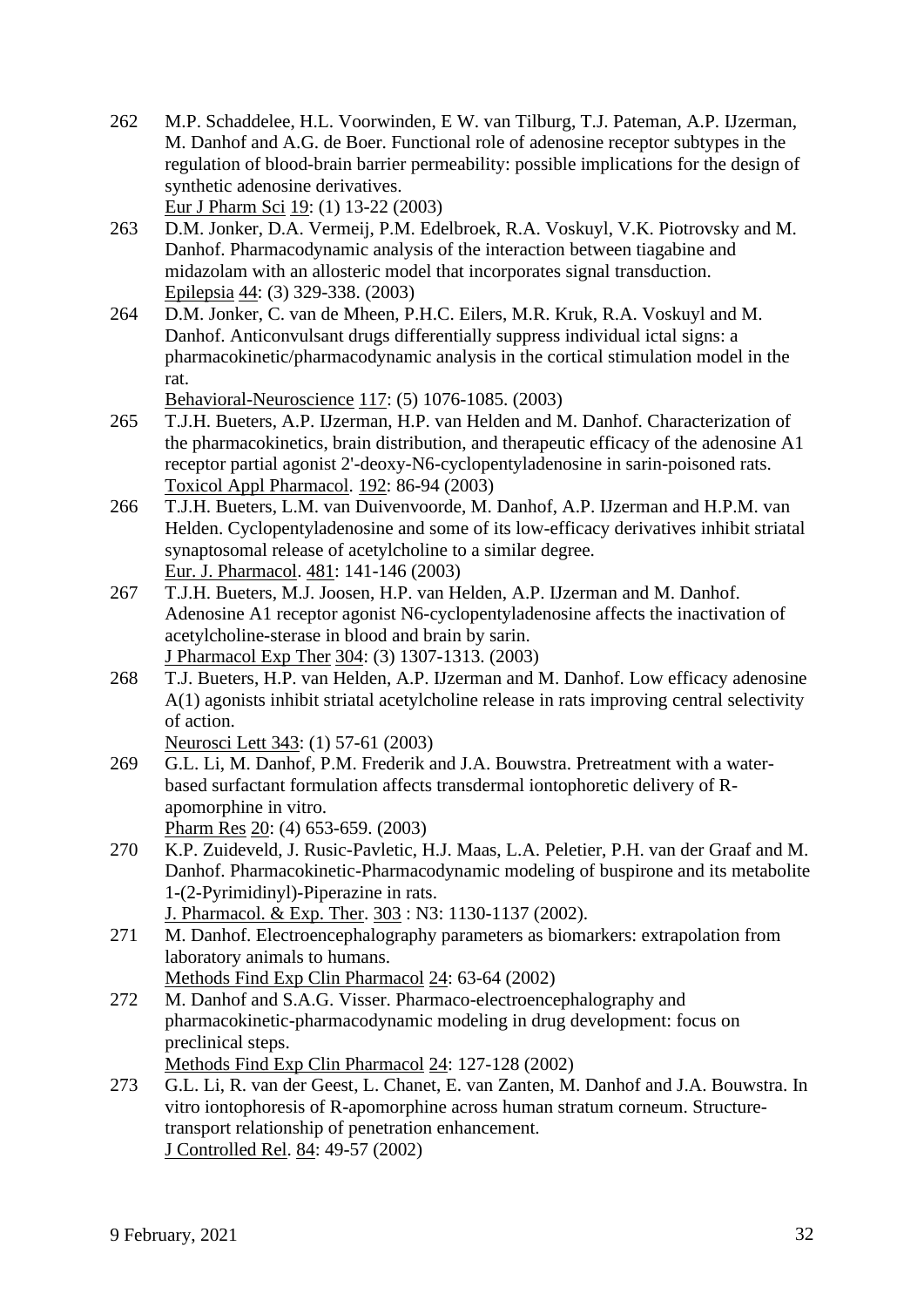- 274 C.A.J. Knibbe, G. Melenhorst-de Jong, M. Mestrom, C.M.A. Rademaker, A.F.A. Reijnvaan, K.P. Zuideveld, P.F.M. Kuks, H. van Vught and M. Danhof. Pharmacokinetic and effects of propofol 6% for short-term sedation in paediatric patients following cardiac Surgery. Br J Clin Pharmcol. 54: 415-422 (2002).
- 275 T.J.H. Bueters, H.P.M. van Helden, M. Danhof and A.P. IJzerman. Effects of adenosine A1 receptor allosteric modulators PD 81,723 and LUF 5484 on the striatal acetylcholine release.

Eur. J. Pharmacol. 454: 177-182 (2002).

- 276 T.J.H. Bueters, B. Groen, M. Danhof, A.P. IJzerman and H.P. van Helden. Therapeutic efficacy of the A1 receptor agonist cyclopentyladenosine (CPA) against organophosphate intoxications. Arch Toxicol. 11: 650-656 (2002)
- 277 S.A.G. Visser, W.W.F.T. Gladdines, P.H. van der Graaf, L.A. Peletier and M. Danhof. Neuroactive Steroids Differ in Potency but Not in Intrinsic Efficacy at the GABAA Receptor in Vivo.
	- J. Pharmacol. Exp. Ther. 303: 616-626 (2002)
- 278 S.A.G. Visser, J.G.M. Smulders, B.P.R. Reijers, PH. Van der Graaf, L.A. Peletier and M. Danhof. Mechanism-based Pharmacokinetic-Pharmacodynamic Modelling of Concentration-Dependent Hysteresis and Biphaseic Electroencephalogram Effects of Alphaxalone in Rats.
	- J. Pharmacol & Exp. Ther. 302: 1158-1167 (2002).
- 279 K.P. Zuideveld, A. van Gestel, L.A. Peletier, P.H. van der Graaf and M. Danhof. Pharmacokinetic-pharmacodynamic modelling of the hypothermic and corticosterone effects of the 5-HT1A-receptor agonist flesinoxan. Eur. J. Pharmacol. 445: 43-54 (2002).
- 280 K.P. Zuideveld, N. Treijtel, H.J. Maas, J.M. Gubbens-Stibbe, L.A. Peletier, P.H. van der Graaf and M. Danhof. A competitive interaction model predicts the effect of WAY-100,635 on the Time Course of R-(+)-8-Hydroxy-2-(di-n-propylamino)tetralin-Induced Hypothermia.

J. Pharm & Exp. Ther. 300: 330-338 (2002).

- 281 B. Tuk, T. van Gool and M. Danhof. Mechanism-based pharmacodynamic modelling of the interaction of midazolam, bretazenil and zolpidem with ethanol. J. Pharmacok. & Pharmacod. 29: 235-250 (2002)
- 282 C.A.J. Knibbe, K.P. Zuideveld, J. DeJongh, P.F. Kuks, L.P. Aarts and M. Danhof. Population pharmacokinetic and pharmacodynamic modeling of propofol for longterm sedation in critically ill patients: a comparison between propofol 6% and propofol 1%.

Clin Pharmacol Ther 72: (6) 670-84 (2002)

- 283 E.L. Swart, B. van der Hoven, A.B.J. Groeneveld, D.J. Touw and M. Danhof . Correlation between midazolam and lidocaine pharmacokinetics and MEGX formulation in healthy volunteers. Br. J. Clin. Pharmacol. 53: 133-139 (2002)
- 284 E.C.M. de Lange and M. Danhof. Considerations in the Use of Cerebrospinal Fluid Pharmacokinetics to Predict Brain Target Concentrations in the Clinical Setting; Implications of the Barriers between Blood and Brain. Clin Pharmacokin. V41: 691-703 (2002)
- 285 K.P. Zuideveld, H.J. Maas, N. Treijtel, J. Hulshof, P.H. van der Graaf, L.A. Peletier and M. Danhof. A set-point model with oscillatory behavior predicts the time course of 8-OH-DPAT-induced hypothermia.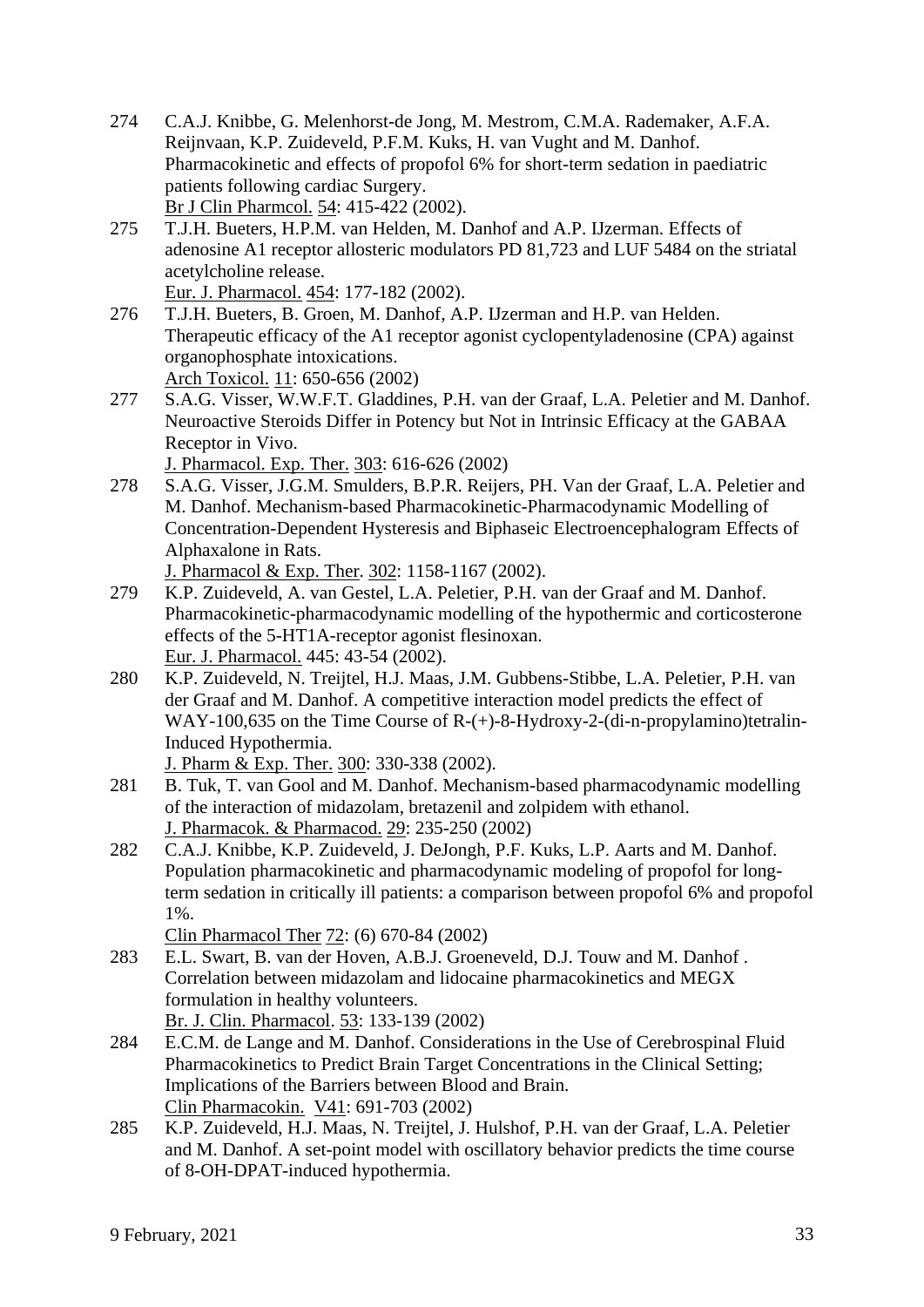Am J Physiol Reg Integr Comp Physiol 281: R2059-R2071 (2001).

- 286 G.L. Li, M. Danhof and J.A. Bouwstra. Effect of Elastic Liquid-state vesicle on apomorphine iontophoresis transport through human skin In vitro. Pharm Res. 18: 1627-1630 (2001).
- 287 G. L. Li, M. Danhof and J.A. Bouwstra. Iontophoretic delivery of Apomorphine in Vitro: Physicochemical considerations. Pharm. Res. 18: 1509-1513 (2001).
- 288 T.J. Parker, O.E. Della Pasqua, E. Loizillon, C. Chezaubernard, R. Jochemsen, M. Danhof. Pharmacokinetic-Pharmacodynamic modelling in the early development phase of anti-psychotics: a comparison of the effects of clozapine, S 16924 and S 18327 in the EEG model in rats. Br. J. Pharmacol. 132: 151-158 (2001).
- 289 P. Vis, O. E. Della Pasqua, M. Kruk, Delphine Martin, E. Mocaër, M. Danhof and R. Jochemsen. Population pharmacokinetic-pharmacodynamic modelling of S15535, a 5- HT1A receptor agonist, using a behavioural model in rats. Eur. J. Pharmacol. 414, 233-243 (2001).
- 290 S. R. Santos, O. Papini, C. E. Omosako, M. D. Pereira, T. B. Quintavalle, M. F. Riccio, A. Kurata, V. A. Pereira, G. Di-Pietro, O. E. Della-Paschoa, M. Danhof and P. L. Da-Luz. A simple HPLC-fluorescence method for the measurement of R,S-sotalol in the plasma of patients with life-threatening cardiac arrhythmias. Braz J Med Biol Res 33: (2) 199-204. (2000)
- 291 D.A. Eckland, M. Danhof. Clinical Pharmacokinetics of pioglitazone. Exp.Clin Endocrin. & Diab. 108: S234-S242 (2000)
- 292 S.A.G. Visser, C.J.G.M. Smulders, W.W.F.T Gladdines, H. Irth, P.H. van der Graaf and M. Danhof. High Performance Liquiid Chromatography of the Neuractive Steroids Alphaxalone and Pregnanolone in Plasma using Dansyl Hydrazine as Fluorescent Label: Application to a Pharmacokinetic Study in Rats. J. Chromatogr. 745: 357-363 (2000).
- 293 C.A.J. Knibbe, L.P.H.J. Aarts, P.F.M. Kuks, H.-J. Voortman, L. Lie-A-Huen, L.J. Bras, M. Danhof. Pharmacokinetics and pharmacodynamics of propofol 6% SAZN versus propofol 1% SAZN and Diprivan-10 for short-term sedation following coronary artery bypass surgery.

Eur. J. Clin. Pharmacol. 56:89-95 (2000)

- 294 M. Garrido, J. Gubbens-Stibbe, E. Tukker, E.H. Cox, J. von Freitag Drabbe Künzel, A.P. IJzerman, M. Danhof and P.H. van der Graaf. Pharmacokineticpharmacodynamic analysis of the EEG effect of alfentanil in rats following betafunaltrexamine-induced mu-opioid receptor "knockdown" in vivo. Pharm. Res. 17: (6) 653-659 (2000)
- 295 M.O. Karlsson, R.C. Schoemaker, B. Kemp, A.F. Cohen, J. van Gerven, B. Tuk, M. Danhof. A pharmacodynamic Markov mixed effect model for temazepam's effect on sleep.

Clinical Pharmacol. & Ther., 68: 175-188 (2000)

- 296 K.P. Zuideveld, N. Treijtel, P.H. van der Graaf, M. Danhof. Enantioselective highperformance liquid chromatographic analysis of the 5-HT 1 receptor agonist-8 hydroxy-2-(di-n-propylamino)tetralin: application to a pharmacokinetic-pharmacodynamic study in rats. J. Chromatography B. 738: 67-73 (2000)
- 297 O.E. Della Paschoa, A. Hoogerkamp, P. Edelbroek, R.A. Voskuyl, M. Danhof. Pharmacokinetic-pharmacodynamic correlation of lamotrigine, flunarizine, loreclezole, CGP40116, and CGP39551 in the cortical stimulation model.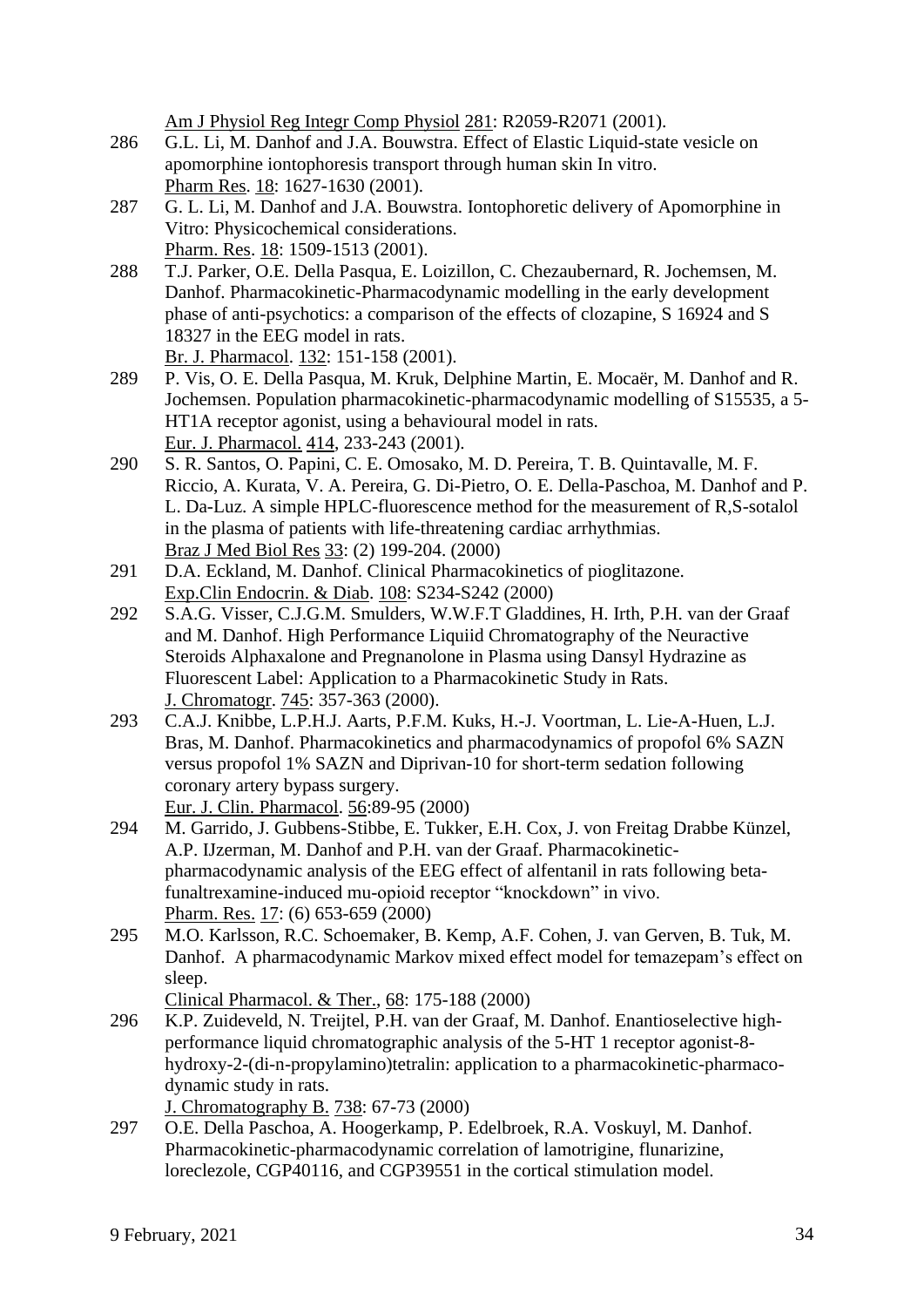Epilepsy Res. 40: 41-52 (2000)

- 298 A. Cleton, B.A. Altorf, R.A. Voskuyl, M. Danhof. Pharmacokinetic-pharmacodynamic modelling of tiagabine CNS effects upon chronic treatment in rats: lack of change in concentration-EEG effect relationship. Eur.J. Pharm. Sci. 12 141-150 (2000)
- 299 A. Cleton, J. Ödman, P.H. van der Graaf, R.A. Voskuyl, M. Danhof. Mechanismbased modelling of the functional adaptation upon chronic treatment with midazolam. Pharm Res. 17: (3) 321-327 (2000)
- 300 A. Cleton, B.A. Altorf, R.A. Voskuyl, M. Danhof. Effect of amygdala kindling on the central nervous system effects of tiagabine: EEG effects versus brain GABA levels. Br. J. Pharmacol. 130: 1037-1044 (2000)
- 301 A. Cleton, P.H. van der Graaf, W. Ghijsen, R. Voskuyl, M. Danhof. Mechanism-based modeling of adaptive changes in the pharmacodynamics of midazolam in the kindling model of epilepsy.

Pharm. Res. 16: 1702-1709 (1999)

- 302 A. Cleton, D. Mazee, R.A. Voskuyl, M. Danhof. Rate of change of blood concentrations is a major determinant of the pharmacodynamics of midazolam in rats. Br. J. Pharmacol. 127: 227-235 (1999)
- 303 A. Cleton, H.J.M.M. de Greef, P.M. Edelbroek, R.A. Voskuyl and M. Danhof: Stereoselective central nervous system effects of the R- and S-isomers of the GABA uptake blocker N-(4,4-di-(3-methylthien-2-yl)but-3-enyl)nipecotic acid in the rat. Br. J. Pharmacol., 128: 1651-1658 (1999)
- 304 A. Cleton, H.J.M.M. de Greef, P.M. Edelbroek, R.A. Voskuyl and M. Danhof: Application of a combined "Effect compartment/indirect response model": to the central nervous system effect of tiagabine in the rat. J. Pharmacokinet. Biopharm., 27: 301-323 (1999)
- 305 E. Snoeck, P. Jacqmin, A. van Peer, M. Danhof. A combined specific target site binding and pharmacokinetic model to explore the non-linear disposition of draflazine. J. Pharmacokin. Biopharm. 27: 257-281 (1999)
- 306 P.H. van der Graaf, E.A. van Schaick, S.A.G. Visser, H.J.M.M. de Greef, A.P. IJzerman, and M. Danhof: Mechanism-based pharmacokinetic-pharmacodynamic modelling of the anti-lipolytic effects of adenosine A1 receptor agonists in rats: prediction of tissue dependent efficacy in vivo. J. Pharmacol. Exp. Ther., 290: 702-709 (1999)
- 307 B.Tuk, M.F. van Oostenbruggen, V.M.M. Herben, J.W. Mandema and M. Danhof: Characterization of the pharmacodynamic interaction between parent drug and active metabolite in vivo: midazolam and alpha-OH-midazolam. J. Pharmacol. Exp. Ther., 289: 1067-1074 (1999)
- 308 C.A.J. Knibbe, V.S. Koster, L.P.H.J. Aarts, H.J.M. Langemeijer and M. Danhof. Pilot study in hmans on the pharmacokinetics and safety of propofil 6% SAZN. Pharm World Sci., 21: 239-240 (1999)
- 309 C.A.J. Knibbe, H.J. Voortman, L.P.H.J. Aarts, P.F.M. Kuks, R. Lange, H.J.M. Langemeijer and M. Danhof: Pharmacokinetics, induction of anaesthesia and safety characteristics of Propofol 6% SAZN, versusPropofol 1% SAZN and Diprivan-10R after bolus injection.

Br. J. Clin. Pharmacol., 47: 653-660 (1999)

310 P.H. van der Graaf, J. Nilsson, E.A. van Schaick and M. Danhof: Multivariate quantitative structure-pharmacokinetic (QSPKR) analysis of adenosine A1 receptor agonists in rat J.Pharm. Sci., 88: 306-312 (1999)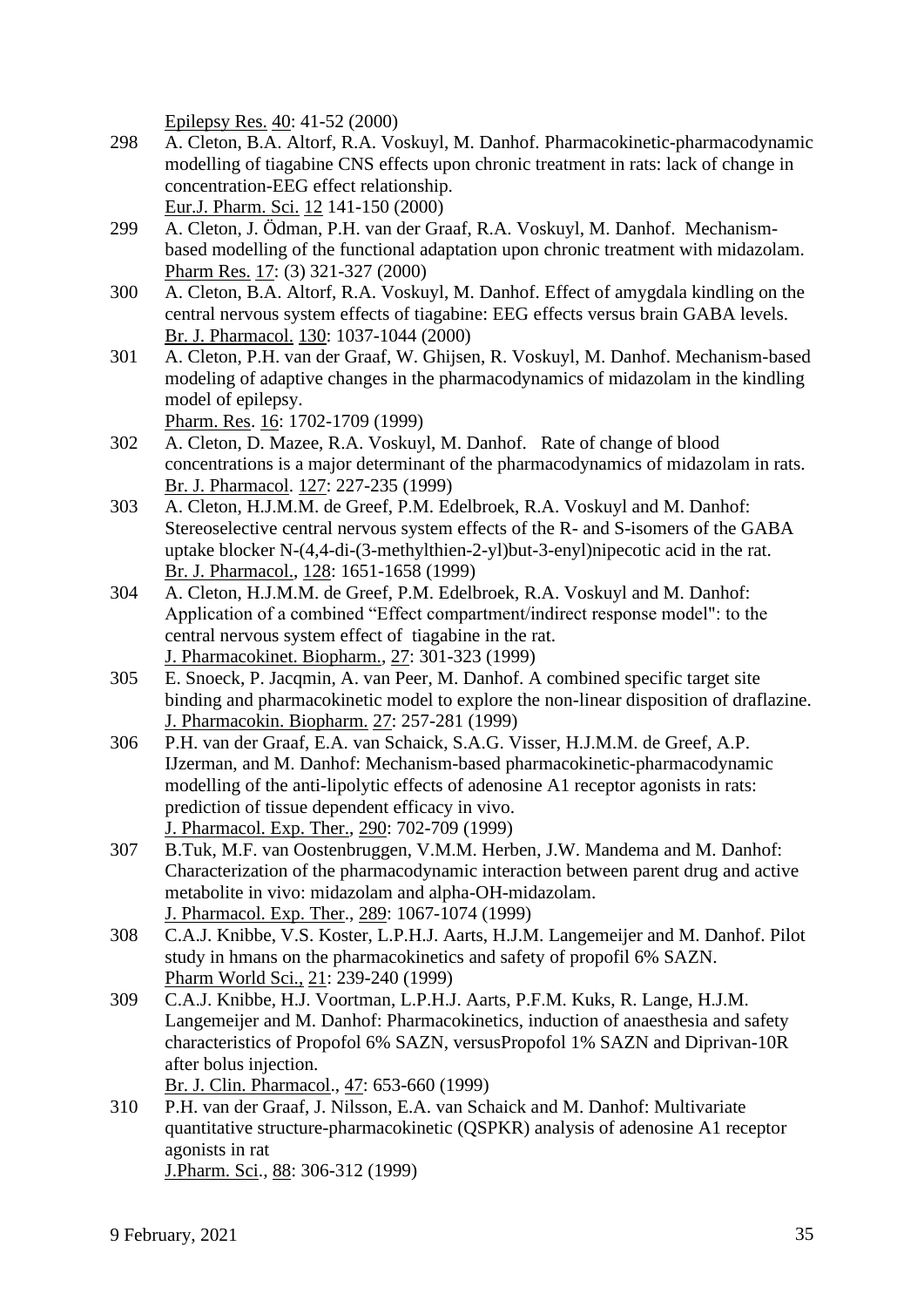311 E.H. Cox, M.W.E. Langemeijer, J.M. Gubbens-stibbe, K.T. Muir, and M. Danhof. The comparative pharmacodynamics of remifentanil and its metabolite, GR90291, in a rat EEG model.

Anesthesiology , 90: 535-544 (1999)

- 312 H. E. Boddé, T. Van Laar, R. van der Geest and M. Danhof. An integrated pharmacokinetic-pharmacodynamic approach to optimization of R-apomorphine delivery in Parkinson's disease. Adv Drug Deliv Rev 33: (3) 253-263. (1998)
- 313 O.E. Della Paschoa, M.R. Kruk, R.A. Voskuyl and M. Danhof. Effects of repeated seizure induction on seizure activity and interictal behavior. Brain Research, 814: 199-208 (1998).
- 314 O.E. Della Paschoa, R.A. Voskuyl and Danhof. Modelling of the pharmacodynamic interaction between phenytoin and sodium valproate. Br.J. Pharmacol., 125: 1610-1616 (1998)
- 315 O.E. Della Paschoa, M.R. Kruk, R. Hamstra, R.A. Voskuyl and M. Danhof: Pharmacodynamic interaction between phenytoin and sodium valproate changes seizure thresholds and pattern Br. J. Pharmacol., 125: 997-1004 (1998)
- 316 O.E. Della Paschoa, M.R. Kruk, and M. Danhof. Pharmacokinetic-Pharmacodynamic modelling of behavioral responses Neuroscience & Biobehavior. 23: 229-236 (1998)
- 317 A. Cleton, R.A. Voskuyl and M. Danhof. Adaptive changes in the pharmacodynamics of midazolam in different experimental models of epilepsy: kindling, cortical stimulation and genetic absence epilepsy. Br. J. Pharmacol., 125: 615-620 (1998).
- 318 E. Snoeck, K. Ver Donck, P. Jacqmin, H. van Belle, A.G. Dupont, A. van Peer and M. Danhof. Physiological red blood cell kinetic model to explain the apparent discrepancy between adenosine breakdown inhibition and nucleoside transporter occupancy of draflazine.

J. Pharmacol & Exp. Ther., 286: 142-149 (1998).

319 B.Tuk, V.M.M. Herben, J.W. Mandema and M. Danhof. Relevance of arteriovenous concentration differences in pharmacokinetic-pharmacodynamic modeling of midazolam.

J. Pharmacol. Exp. Ther., 284: 202-207 (1998).

320 E.A. van Schaick, K.P. Zuideveld, H.E. Tukker, M.W.E. Langemeijer, A.P. IJzerman and M. Danhof. Metabolic and cardiovascular effects of the adenosine A1 receptor agonist N6-(p-sulfophenyl)-adenosine in diabetic Zucker rats: influence of the disease on the selectivity of action.

J. Pharmacol. Exp. Ther.,287: 21-29 (1998)

- 321 E.A. van Schaick, H.E. Tukker, H.C.P.F. Roelen, A.P. IJzerman and M. Danhof. Selectivity of action of 8-alkylamino analogues of N6-cyclopentyl adenosine in vivo: haemodynamic versus antilipolytic responses in rats. Br. J. Pharmacol., 124: 607-618 (1998).
- 322 E.A. van Schaick, H.J.M.M. de Greef, A.P. IJzerman and M. Danhof. Physiological Indirect Effect Modelling of the anti-lipolytic effects of adenosine A1 receptor agonists.

J. Pharmacokin. Biopharm. 25: 673-694 (1998)

323 E.H. Cox, C.A.J. Knibbe, V.S. Koster, M.W.E. Langemeijer, H.E. Tukker, R. Lange, P.F.M. Kuks, H.J.M. Langemeijer, L.Lie-A-Huen and M. Danhof. Influence of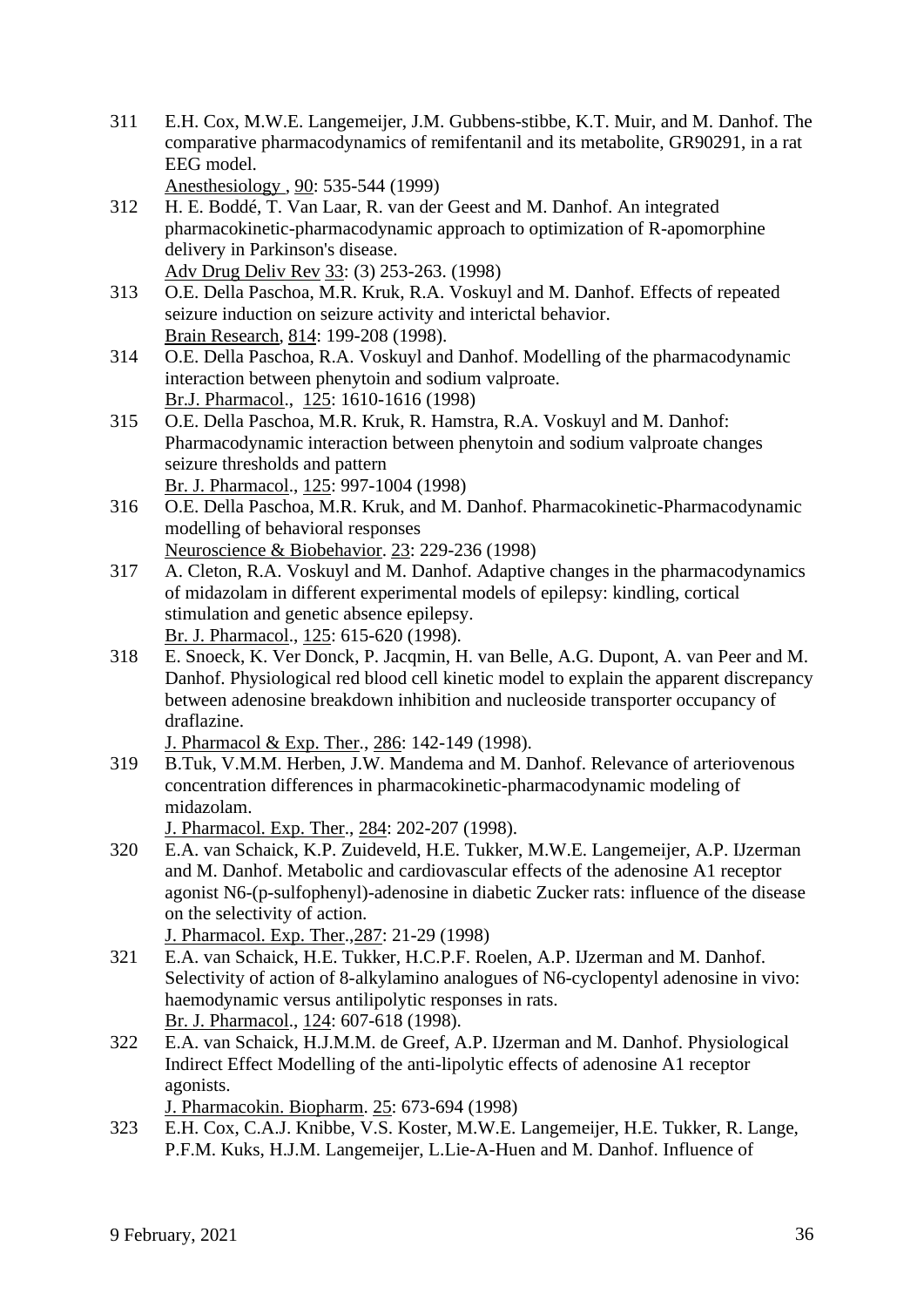different fat emulsion based intravenous formulations on the pharmacokinetics and pharmacodynamics of propofol.

Pharm. Res. 15: 442-448 (1998)

- 324 E.H. Cox, T. Kerbusch, P.H. van der Graaf and M. Danhof. Pharmacokineticpharmacodynamic modelling of the electroencephalogram effect of synthetic opioids in the rat. Correlation with binding at the ?-opioid receptor. J. Pharmacol. Exp. Ther., 284: 1095-1103 (1998).
- 325 E.H. Cox, M.W.E. Langemeijer and M. Danhof. Pharmacokinetic-pharmacodynamic modelling of the analgesic effect of alfentanil in the rat using tooth pulp evoked potentials.

J. Pharmacol. Toxicol. Meth. 39: 19-27 (1998).

- 326 T. van Laar, R. van der Geest, M.. Danhof, H.E. Boddé, P.H. Goossens and R.A.C. Roos. Stepwise intravenous infusion of apomorphine to determine the therapeutic window in patients with Parkinson's disease. Clin. Neuropharmacol. 21: 159-168 (1998).
- 327 R. van der Geest, T. van Laar, P.P. Kruger, J.M. Gubbens-Stibbe, H.E. Boddé, R.A.C. Roos and M. Danhof. Pharmacokinetics, enantiomer interconversion, and metabolism of R-apomorphine in patients with idiopathic Parkinson's disease. Clin. Neuropharmacol. 21: 152-158 (1998)
- 328 R. van der Geest, M. Danhof and H.E. Boddé. Validation and testing of a new iontophoretic continuous flowthrough transport cell. J. Control. Rel. 51: 85-91 (1998)
- 329 O.E. Della Paschoa, J.W. Mandema, R.A. Voskuyl and M. Danhof. Pharmacokineticpharmacodynamic modelling of the anticonvulsant and electroencephalogram effects of phenytoin in rats.

J. Pharmacol. Exp Ther., 284: 460-466 (1998).

- 330 M. Danhof, R.van der Geest, T. van Laar and H.E. Boddé. An integrated pharmacokinetic-pharmacodynamic approach to optimization of R-apomorphine delivery in Parkinson's disease. Adv. Drug Delivery Rev. 33: 253-263 (1998)
- 331 R. van der Geest, T. van Laar, J.M. Gubbens-Stibbe, H.E. Boddé and M. Danhof. Iontophoretic delivery of apomorphine II. An in vivo study in patients with Parkinson's disease. Pharm. Res., 14: 1803-1809 (1997).
- 332 R. van der Geest, M. Danhof and H.E. Boddé. Iontophoretic delivery of apomorphine I. In vitro optimization and validation. Pharm. Res., 14: 1797-1802 (1997).
- 333 E.H. Cox, J.G.M. van Hemert, H.J. Tukker and M. Danhof. Pharmacokineticpharmacodynamic modelling of the EEG effect of alfentanil in rats. J. Pharmacol. Toxicol. Meth., 38: 99-108 (1997).
- 334 C.J.J.G. Bol, M. Danhof, D.R. Stanski and J.W. Mandema. Pharmacokineticpharmacodynamic characterization of the cardiovascular, EEG and ventilatory responses of intravenous dexmedetomidine in the rat. J. Pharmacol. Exp. Ther. 283: 1051-1058 (1997).
- 335 C.J.J.G. Bol, A.P. IJzerman, M. Danhof and J.W. Mandema. Determination of Dexmedetomidine in rat plasma by a sensitive [3H]cloridine radioreceptor assay. J. Pharm. Sci., 86: 822-826 (1997).
- 336 E.A. van Schaick, C. Kulkarni, J.K. von Frijtag Drabbe Kunzel, R.A.A. Mathôt, G. Cristalli, A.P. IJzerman and M. Danhof. Time course of action of three adenosine A1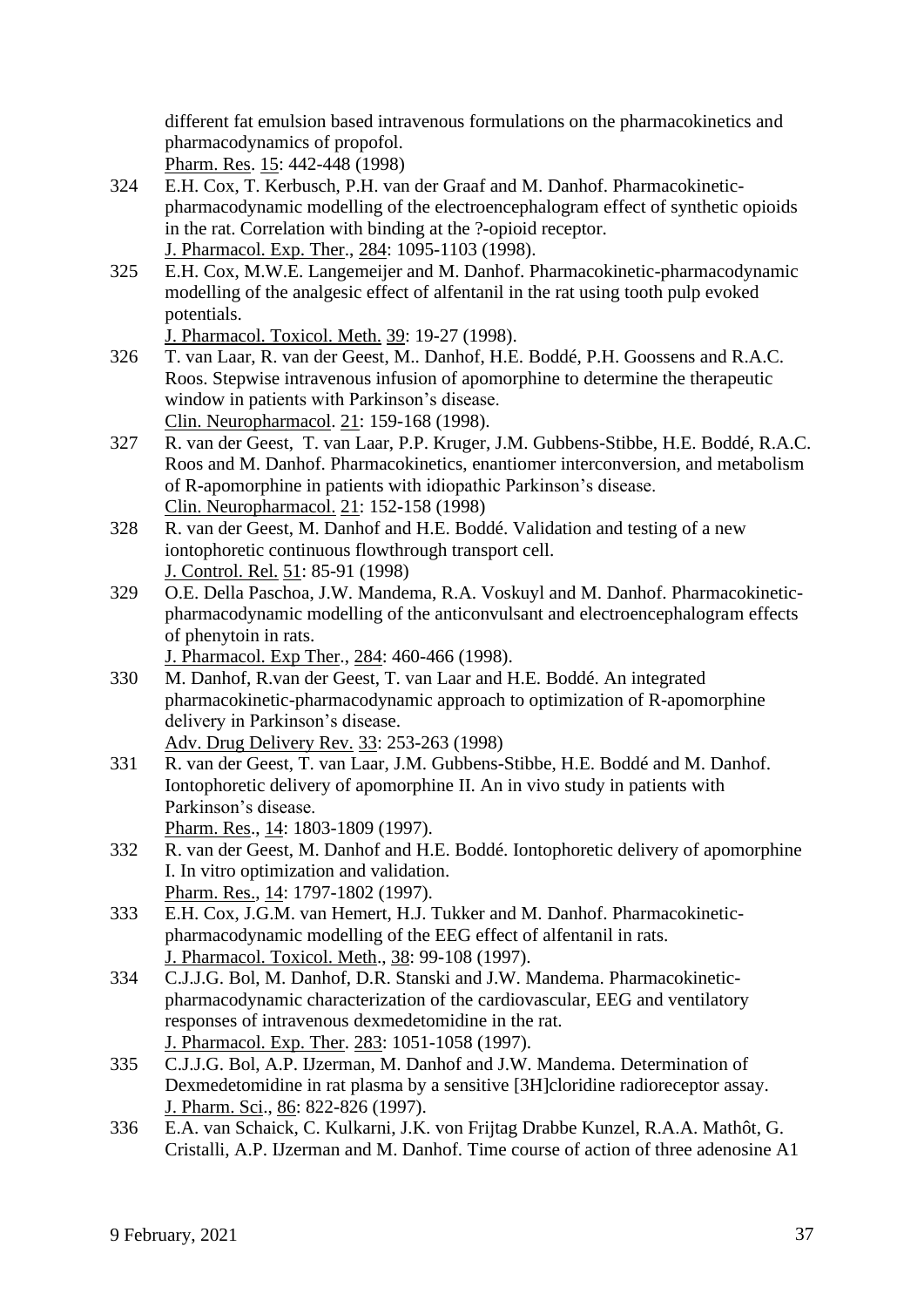receptor agonists with differing lipophilicity in rats: comparison of pharmacokinetic, haemodynamic and EEG effects.

Naunyn Schmiedeberg's Arch. Pharmacol. 356: 827-837 (1997).

337 B.Tuk, J.L. Oberye, M.S.M. Pieters, R.C. Schoemaker, B. Kemp, J. van Gerven, M. Danhof, H.A.C. Kamphuisen, A.F. Cohen, D.D. Breimer and C.C. Peck. Pharmacodynamics of temazepam in primary insomnia: Assessment of the value of quantitative electroencephalography and saccadic eye movements in predicting improvement of sleep.

Clin Pharmacol Ther. 62: 444-452 (1997).

- 338 P.H. van der Graaf and M. Danhof. On the reliability of affinity and efficacy estimates obtained by direct operational model fitting of agonist concentration-effect curves following irreversible receptor inactivation. J Pharmacol & Toxicol Meth. 38: 81-85 (1997).
- 339 E.A. van Schaick, R.A.A. Mathôt, J.M. Gubbens-stibbe, M.W.E. Langemeijer, H.C.P.F. Roelen, A.P. IJzerman and M. Danhof. 8-Alkylamino-substituted analogues of N6-cyclopentyladenosine are partial agonists for the cardiovascular adenosine A1 receptors in vivo.

J Pharmacol & Exp. Ther., 283: 800-808 (1997)

340 R. van der Geest, P.P. Kruger, J.M. Gubbens-Stibbe, T. van Laar, H.E. Boddé, M. Danhof. Assay of R-apomorphine, S-apomorphine, apocodeine, isoapocodeine and their glucuronide and sulfate conjugates in plasma and urine of patients with Parkinson's disease.

J Chromatography B., 702: 131-141 (1997)

- 341 E.C.M. de Lange, M. Danhof, A.G. de Boer and D.D Breimer. Methodological considerations of intracerebral microdialysis in pharmacokinetic studies on drug transport across the blood-brain barrier. Brain Res Rev., 25: 27-49 (1997)
- 342 O.E. Della Paschoa, M.R. Kruk, R. Hamstra, R.A. Voskuyl, and M. Danhof. Seizure patterns in kindling and cortical stimulation models of experimental epilepsy. Brain Res., 770: 221-227 (1997)
- 343 P.H. van der Graaf, E.A. van Schaick, R.A.A. Mathôt, A.P. IJzerman and M. Danhof. Mechanism-based pharmacokinetic-pharmacodynamic modeling of the effects of N6- Cyclopentyladenosine analogs on heart rate in rat: estimation of in vivo operational affinity and efficacy at adenosine A1 receptors. J. Pharmacol. Exp. Ther., 283: 809-816 (1997)
- 344 P.H. van der Graaf and M. Danhof. Analysis of drug-receptor interactions in vivo: a new approach in pharmacokinetic-pharmacodynamic modelling. Int. J. Clin. Pharmacol. Ther., 35: 442-446 (1997)
- 345 D.D. Breimer and M. Danhof: Relevance of the application of PK/PD modelling concepts in drug development: the wooden shoe paradigm Clin. Pharmacokin., 32: 259-267 (1997)
- 346 E.A. Van Schaick, H.J.M.M. de Greef, M.W.E. Langemeijer, M.J. Sheehan, A.P. IJzerman and M. Danhof: Pharmacokinetic-pharmacodynamic modelling of the antilipolytic and anti-ketotic effects of the adenosine A1 receptor agonist N6-(-psulfophenyl) adenosine in rats.

Br. J. Pharmacol., 122: 525-533 (1997).

347 B.Tuk, M. Danhof and J.W. Mandema: The impact of arterio-venous concentration differences on pharmacodynamic parameter estimates J. Pharmacokin. Biopharm., 25, 39-62 (1997)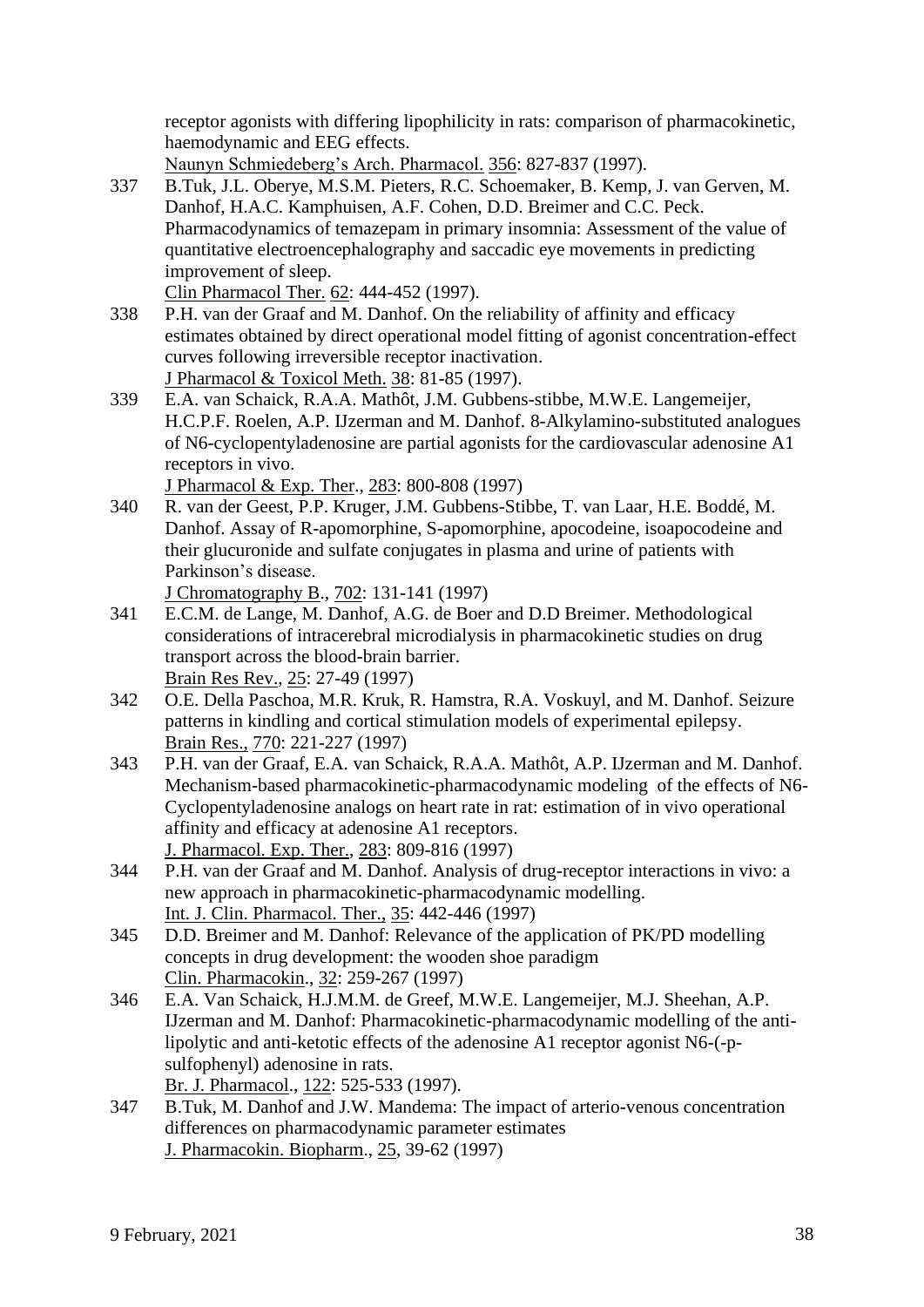348 E. Snoeck, V. Piotrovsky, P. Jacqmin, R.L. Lins, A. Van Peer, M. Danhof, R Woestenborghs, R. van Gool, A.G. Dupont, J. Heykants: Population analysis of the non-linear red blood cell partitioning of draflazine following various infusion durations.

Eur. J. Clin. Pharmacol., 53: 57-63 (1997).

- 349 E. Snoeck, V. Piotrovsky, P. Jacqmin, A. van Peer, M. Danhof, K. Ver Donck, R. Woestenborghs, H. van Belle, L. van Bortel, R. van Gool, A. Dupont, J. Heykants: Population analysis of the non-linear red blood cell partitioning and the concentrationeffect relationship of the nucleoside transport inhibitor draflazine Br. J. Clin. Pharmacol., 43: 603-612 (1997)
- 350 E. Snoeck, P. Jacqmin, A. van Peer, M. Danhof, K. Ver Donck, H. van Belle, R. Woestenborghs, R. Crabbe, R. van Gool, A Dupont, J. Heykants: The implications of nonlinear red blood cell partitioning in the pharmacokinetics and pharmacodynamics of the nucleoside transport inhibitor draflazine Br. J. Clin. Pharmacol. 42: 605-613 (1996)
- 351 R.A.A. Mathôt, E.M. van der Wenden, W. Soudijn, D.D. Breimer, A.P. IJzerman, M. Danhof: Partial agonism of the non-selective adenosine receptor agonist 8 nutylaminoadenosine at the A1 receptor in vivo J. Pharmacol, Exp. Ther., 279: 1439-1446 (1996)
- 352 P.W. Hoogerkamp, R.H.G.P. Arends, A.M. Bomers, J.W. Mandema, R.A. Voskuyl, M. Danhof: Pharmacokinetic-pharamacodynamic relationship of benzodiazepines in the direct cortical stimulation model of anticonvulsant effect J. Pharmacol. Exp. Ther., 279: 803-812 (1996)
- 353 A.A. Vinks, J.W. Mouton, D.J. Touw, H.G.M. Heijerman, M. Danhof and W. Bakker: Population pharmacokinetics of ceftazidime in cystic fibrosis patients by using a nonparametric algorithm and optimal sampling strategy. Antimicrob. Agents Chemother., 40: 1091-1097 (1996)
- 354 E.A. van Schaick, K.A. Jacobson, H.O. Kim, A.P. IJzerman, M. Danhof: Haemodynamic effects and histamine release elicited by the selective adenosine A3 receptor agonist 2-Cl-IB-MECA in conscious rats Eur. J. Pharmacol., 308: 311-314 (1996)
- 355 R.A.A. Mathôt, W. Soudijn, D.D. Breimer, A.P. IJzerman, M. Danhof: Pharmacokinetic -haemodynamic relationships of 2-chloroadenosine at adenosine A1 and A2a receptors in vivo Br. J. Pharmacol., 118: 369-377 (1996)
- 356 R. van der Geest, D.A.R. Elshove, M. Danhof, A.P.M. Lavrijssen and H.E. Boddé: Non-invasive assessment of skin barrier integrity and skin irritation following iontophoretic current application in humans. J. Control. Rel., 43: 205-214 (1996)
- 357 T van Laar, C. Neef, M. Danhof, R.I. Kroon, R.A.C. Roos: A new sublingual formulation of apomorphine in the treatment of Parkinson's disease Mov. Disord., 11: 633-638, (1996)
- 358 T. van Laar, E.N.H. Jansen, C. Neef, M. Danhof, R.A.C. Roos: Pharmacokinetics and clinical efficacy of rectal apomorphine in patients with Parkinson's disease: a study with five different suppositories Mov. Disord., 10: 433-439 (1995)
- 359 E.M. van der Wenden, H.R. Hartig-Witte, H.C.P. Roelen, J.K. von Frijtag Drabbe Künzel, I.M. Pirovano, R.A.A. Mathôt, M. Danhof, A van Aerschot, M.J. Lidaks, A.P. IJzerman, W. Soudijn: 8-Substituted adenosine and theophylline-7-ribose analogues as potential partial agonists for the adenosine A1 receptor.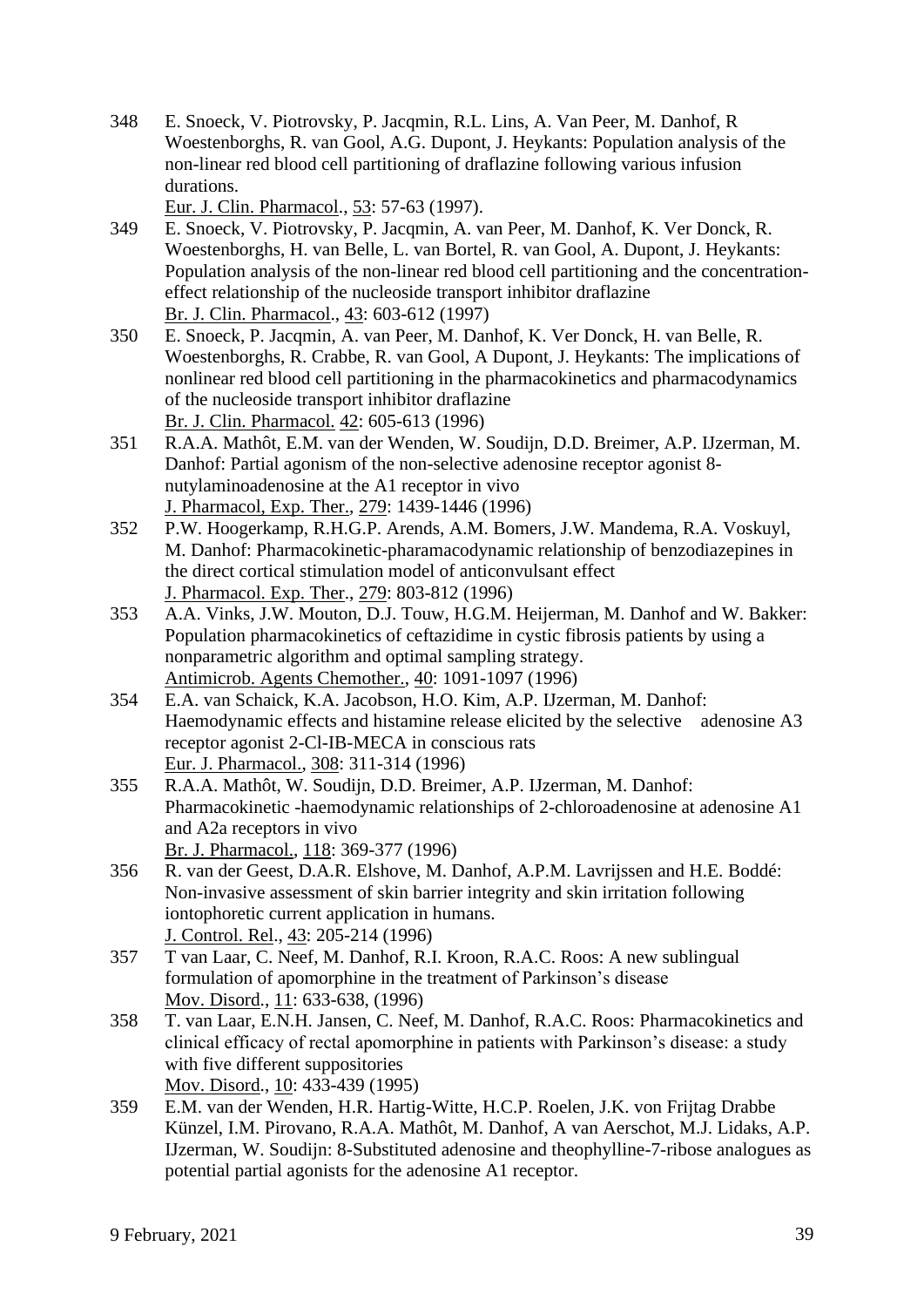Eur. J. Pharmacol., 290: 189-199 (1995)

- 360 E.M. van der Wenden, J.K. von Frijtag Drabbe Künzel, R.A.A. Mathôt, M. Danhof, A.P. IJzerman, W. Soudijn: Ribose modified adenosine analogues as potential partial agonists for the adenosine receptor. J. Med Chem., 38: 4000-4006 (1995)
- 361 E.C.M. De Lange, J.D. De Vries, M. Danhof, C. Zürcher, A.G. De Boer and D.D. Breimer: The use of intracerebral microdialysis for determination of pharmacokinetic profiles of anticancer drugs in tumor bearing rat brain. Pharm. Res., 12: 1924-1931 (1995)
- 362 E.C.M. De Lange, M. Danhof, C. Zürcher, A.G. De Boer and D.D. Breimer: Repeated microdialysis perfusions: periprobe tissue reactions and BBB permeability. Brain Res., 702: 261-265 (1995)
- 363 E.C.M. De Lange, M.R. Bouw, M. Danhof, A.G. De Boer and D.D. Breimer: Application of intracerebral microdialysis to study regional distribution kinetics of drugs in rat brain.

Br. J. Pharmacol., 116: 2538-2544 (1995)

364 E.C.M. De Lange, , M.B. Hesselink, M. Danhof, A.G. De Boer and D.D. Breimer: The use of intracerebral microdialysis to determine changes in blood-brain barrier transport characteristics.

Pharm. Res. 12: 129-133 (1995)

- 365 R.A.A. Mathôt, E.M. Van der Wenden, W. Soudijn, A.P. IJzerman and M. Danhof: Deoxyribose analogues of N6-cyclopentyladenosine (CPA) are partial agonists at the Adenosine A1 receptor in vivo. Br. J. Pharmacol., 116: 1957-1964 (1995)
- 366 S. Appel, R.A.A. Mathot, M.W.E. Langemeijer, A.P. IJzerman and M. Danhof: Modelling of the In Vivo Interaction of an A1 Adenosine Receptor Agonist and Antagonist: N6-Cyclopentyladenosine and 8-Cyclopentyltheophylline Br. J. Pharmacol., 115: 1253-1259 (1995)
- 367 R.A.A. Mathôt, J.M. Gubbens-Stibbe, W. Soudijn, K.A. Jacobson, A.P. IJzerman and M. Danhof: Quantification of the in vivo potency of the Adenosine A2 receptor antagonist 8-(3-chlorostyryl)caffeine (CSC). J. Pharmacol. Exp. Ther., 275: 245-253 (1995)
- 368 C. Hoyo-Vadillo, J.W. Mandema and M. Danhof: Synergistic pharmacodynamic interaction between midazolam and low doses of ethanol in vivo. Life Sci., 57: 325-334 (1995)
- 369 R.A.A. Mathôt, B.C.F.M. van den Aarsen, W. Soudijn, D.D. Breimer, A.P. IJzerman and M. Danhof: Pharmacokinetic-pharmacodynamic modelling of the cardiovascular effects of R- and S-N6-Phenylisopropyladenosine (PIA) in conscious normotensive rats.

J. Pharmacol. Exp. Ther., 273: 401-414 (1995)

- 370 R.A.A. Mathôt, A. Cleton, W. Soudijn, A.P. IJzerman and M. Danhof: The relationship between the pharmacokinetics and the haemodynamic effects of the selective A2 receptor agonist CGS 21680C in conscious normotensive rats. Br. J. Pharmacol., 114: 761-768 (1995)
- 371 A.P. IJzerman, E.M. van der Wenden, J.K. von Frijtag Drabbe Künzel, R.A.A. Mathôt, M. Danhof, P.A. Borea and K. Varani: Partial agonism of theophylline-7 riboside on adenosine receptors. Naunyn Schmiedeberg's Arch. Pharmacol. 350: 109-112 (1994)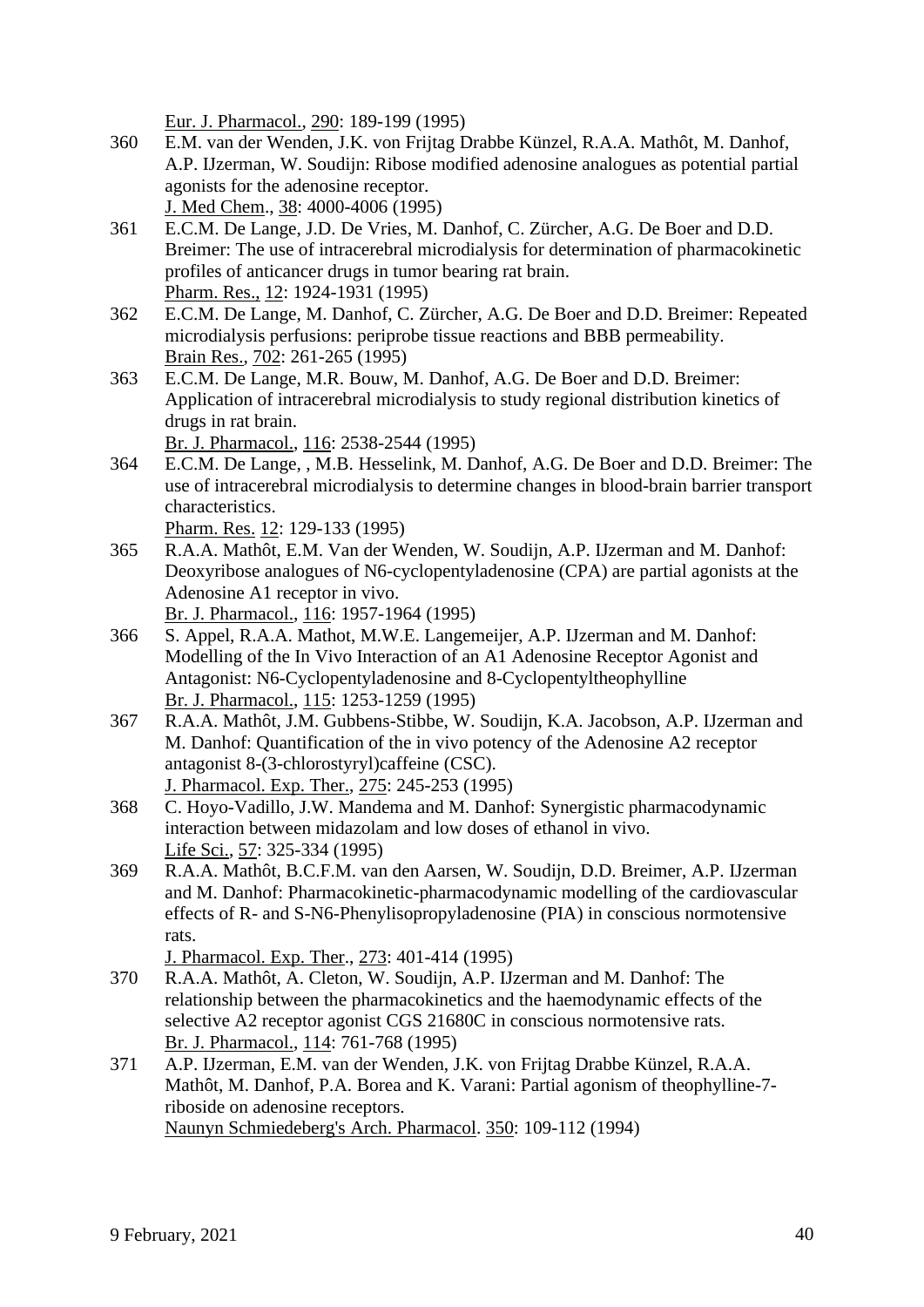- 372 H. Irth, A. Cleton, R.A.A. Mathôt, M. Danhof, U.R. Tjaden and J. van der Greef: Liquid chromatographic determination of CGS 21680 in blood using on-line solidphase extraction on a phenylboronic acid support and fluorescence detection. J. Chromatogr. Biomed. Appl., 658: 207-212 (1994)
- 373 A.A. Vinks, D.J. Touw, H.G.M. Heijerman, G. de Leede, M. Danhof and W.Bakker: Pharmacokinetics of ceftazidime in adult cystic fibrosis patients during continuous infusion and ambulatory treatment at home. Therap. Drug. Monit., 16: 341-348 (1994)
- 374 E.C.M. de Lange, M.B. Hesselink, M. Danhof, A.G. de Boer and D.D. Breimer: The use of intracerebral microdialysis to determine changes in blood-brain barrier transport characteristics.

Pharm. Res., 12: 129-133 (1994)

375 E.C.M. de Lange, M. Danhof, A.G. de Boer and D.D. Breimer: Critical factors of intracerebral microdialysis as a technique to detetermine the pharmacokinetics of drugs in rat brain

Brain Res., 666: 1-8 (1994)

- 376 A.G. de Boer, H.E. de Vries, E.C.M. de Lange, M. Danhof, J. Kuiper and D.D. Breimer: Drug Transport to the brain: in vitro versus in vivo approaches. J. Control. Rel., 28: 259-263 (1994)
- 377 P.W. Hoogerkamp, M.Vis, M. Danhof and R.A. Voskuyl: Characterization of the pharmacodynamics of several anti-epileptic drugs in a direct cortical stimulation model of anticonvulsant effect in the rat.

J. Pharmacol. Exp. Ther., 269: 521-528 (1994)

- 378 R.A.A. Mathôt, B.C.F.M. van den Aarsen, A.P. IJzerman and M. Danhof: Assessment of the enantiomeric purity of the adenosine A1 receptor agonists R and S N6 phenylisopropyladenosine (PIA). Naunyn Schmiedeberg's Arch. Pharmacol., 350: 109-112 (1994)
- 379 R.A.A. Mathôt, E.A. van Schaick, M.W.E. Langemeijer, D.D. Breimer, W. Soudijn, A.P. IJzerman and M. Danhof: Pharmacokinetic-Pharmacodynamic Relationship of the Cardiovascular Effects of Adenosine A1 Receptor Agonist N6- Cyclopentyladenosine (CPA) in the Rat. J. Pharmacol. Exp. Ther., 268: 616-624 (1994)
- 380 R.A.A. Mathôt, S. Appel, E.A. van Schaick, W. Soudijn, A.P. IJzerman and M. Danhof: High Performance Liquid Chromatography of the Adenosine A1 Agonist N6-Cyclopentyladenosine and the Antagonist 8-cyclopentyltheophylline and its Application in a Pharmacokinetic Study in Rats. J. Chromatogr. Biomed. Appl., 620: 113-120 (1993)
- 381 A.L. van Steveninck, J.W. Mandema, B. Tuk, J.G. van Dijk, H.C. Schoemaker, M. Danhof and A.F. Cohen: A comparison of methods used to evaluate concentrationeffect relationships of midazolam. Br. J. Clin. Pharmacol., 36: 109-115 (1993)
- 382 A.M. Stijnen, S. Hovinga, M.W.E. Langemeijer, A. Hoogerkamp, C.F.A. van Bezooijen and M. Danhof: The Pharmacodynamics of Sodium Valproate in Ageing BN/BiRij Rats.
	- Pharm. Res., 10: 1046-1051 (1993)
- 383 M. Danhof, J.W. Mandema, A. Hoogerkamp and R.A.A. Mathôt: Pharmacokineticpharmacodynamic modelling in pre-clinical investigations: principles and perspectives. Europ. J. Drug. Metab. Pharmacokin., 18: 41-47 (1993)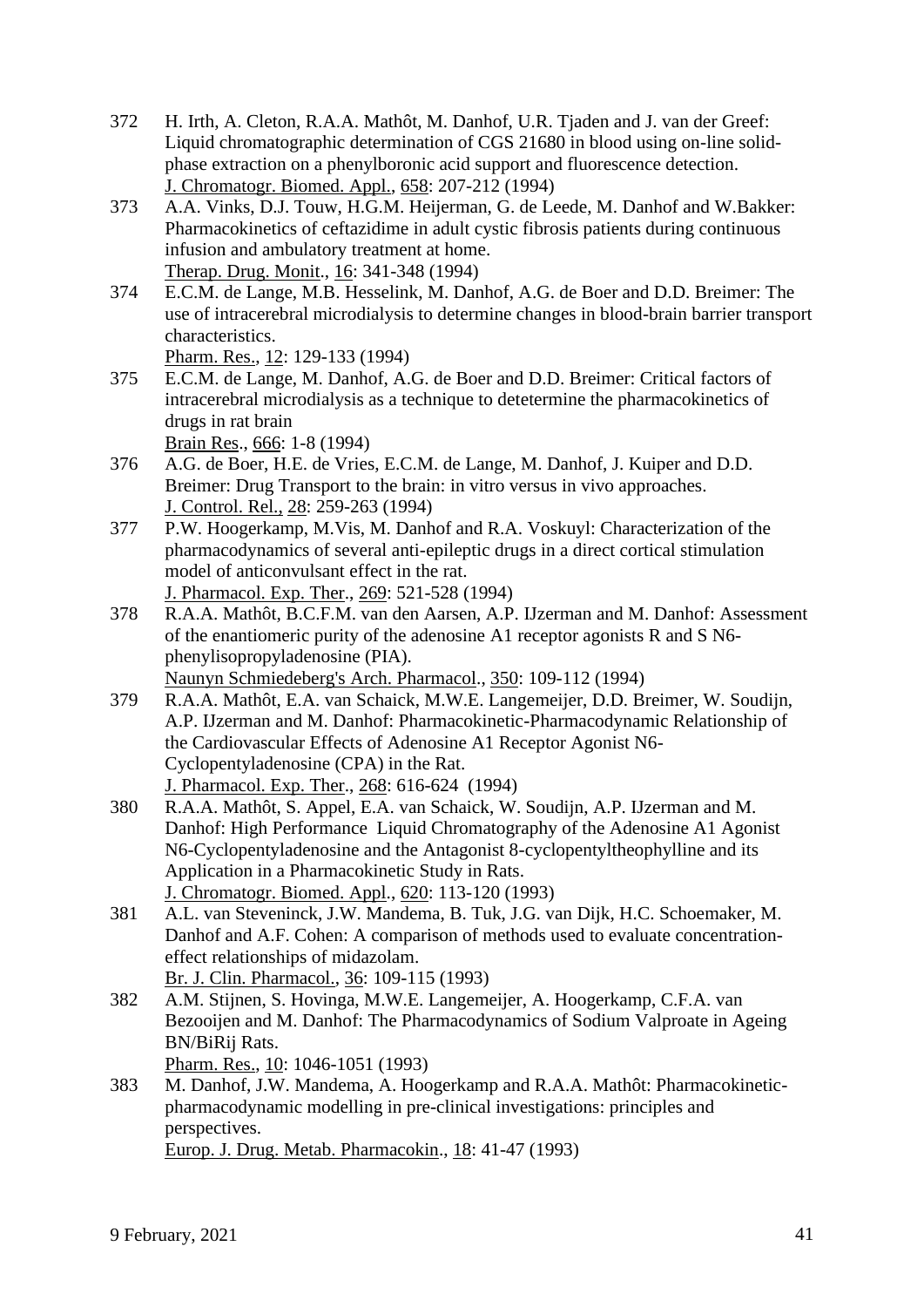- 384 J.B.M.M. van Bree, A.G. de Boer , M. Danhof and D.D. Breimer: Drug transport across the blood-brain barrier III. Opportunities for modification of drug transport. Pharmacy World and Science, 15: 2-9 (1993)
- 385 M. Danhof and J.W. Mandema, Modelling of the pharmacodynamics and pharmacodynamic interactions of CNS active drugs. Int. J. Clin. Pharmacol. Ther. Toxicol., 30: 516-519 (1992)
- 386 R.A. Voskuyl, A. Hoogerkamp and M. Danhof: Properties of the Convulsive Threshold Determined by Direct Cortical Stimulation. Epilepsy Res., 12: 111-120 (1992)
- 387 A.M. Stijnen, M. Danhof and C.F.A. van Bezooijen: Age and the Pharmacokinetic-Pharmacodynamic Relationship of Phenobarbital in Rats: 'Pseudo'-longitudinal versus Cross-Sectional Study Design. Pharm. Res., 9: 1456-1459 (1992)
- 388 S. Hovinga, A.M. Stijnen, M.W.E. Langemeijer, J.W. Mandema, C.F.A. van Bezooijen and M. Danhof: Pharmacokinetic-EEG effect relationship of midazolam in aging BN/BiRij Rats.
	- Br. J. Pharmacol., 107: 171-177 (1992)
- 389 A.M. Stijnen, I. Postel-Westra, M.W.E. Langemeijer, A. Hoogerkamp, R.A. Voskuyl, C.F.A. van Bezooijen and M. Danhof: Pharmacodynamics of the anticonvulsant effect of oxazepam in aging BN/BiRij Rats. Br. J. Pharmacol., 107: 165-170 (1992)
- 390 A.M. Stijnen, C.E.M. Heeremans, C.F.A. van Bezooijen, W.M.A. Niessen and M. Danhof: Diposition of heptabarbital in the rat: identification of a new metabolite by tandem mass spectrometry. J. Pharm. Pharmacol., 44: 907-910 (1992)
- 391 A.M. Stijnen, M. Danhof and C.F.A. van Bezooyen: Increased Sensitivity to the Anesthetic Effect of Phenobarbital in Aging BN/BiRij Rats J. Pharmacol. Exp. Ther. 261: 81-87 (1992)
- 392 P.A. Soons, G. van den Berg, M. Danhof, P. van Brummelen, J.B.J.M. Jansen, C.B.H.W. Lamers and D.D. Breimer: Influence of single- and multiple-dose omeprazole treatment on nifedipine pharmacokinetics and effects in healthy subjects. Europ. J. Clin. Pharmacol., 42: 319-324 (1992)
- 393 J.B.M.M. van Bree, A.G. de Boer, M. Danhof and D.D. Breimer: Drug transport across the blood-brain barrier II. Experimental techniques to study drug transport. Pharm. Weekbl. Sci. Ed., 14: 338-348 (1992)
- 394 J.B.M.M. van Bree, A.G. de Boer, M. Danhof and D.D. Breimer: Drug transport across the blood-brain barrier I. Anatomical and physiological aspects. Pharm. Weekbl. Sci. Ed., 14: 305-310 (1992)
- 395 J.W. Mandema and M. Danhof: EEG effect measures and relationships between pharmacokinetics and pharmacodynamics of psychotropic drugs. Clin. Pharmacokin., 23: 191-215 (1992)
- 396 J.W. Mandema, B. Tuk, A.L. van Steveninck, D.D. Breimer, A.F. Cohen and M. Danhof: Pharmacokinetic-pharmacodynamic modelling of the CNS effects of midazolam and its main metabolite?-hydroxymidazolam in healthy volunteers. Clin. Pharmacol. Ther., 51: 715-728 (1992)
- 397 J.W. Mandema, M.T. Kuck and M. Danhof: In vivo modeling of the pharmacodynamic interaction between benzodiazepines which differ in intrinsic activity. J. Pharmacol. Exp. Ther. 261: 56-61 (1992)

9 February, 2021 42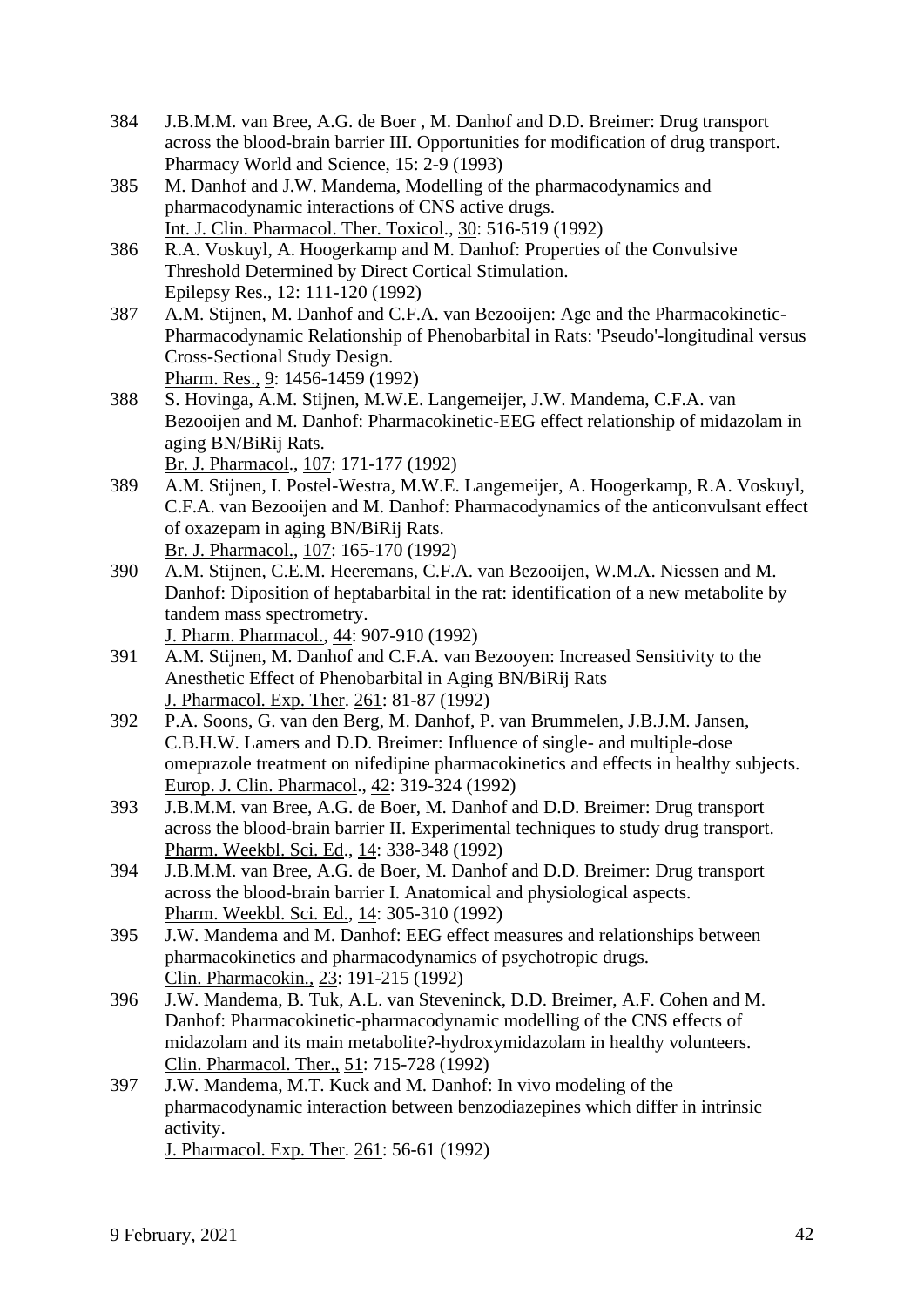- 398 J.W. Mandema, C.D. Heijligers-Feijen, E. Tukker, A.G. de Boer and M. Danhof: Modelling of the effect site equilibration kinetics and pharmacodynamics of racemic baclofen and its enantiomers using quentitative EEG effect measurements. J. Pharmacol. Exp. Ther. 261: 88-95 (1992)
- 399 J.W. Mandema, P. Veng-Pedersen and M. Danhof: Estimation of amobarbital plasma effect site equilibration kinetics. Relevance of poly-exponential conductance functions.

J. Pharmacokin. Biopharm. 19: 617-634 (1992)

400 J.W. Mandema, E. Tukker and M. Danhof: In vivo characterization of the pharmacodynamic interaction of a benzodiazepine agonist and antagonist: midazolam and flumazenil

J. Pharmacol. Exp. Ther. 260: 36-44 (1992)

- 401 J.W. Mandema, M.T. Kuck and M. Danhof: Differences in intrinsic efficacy of benzodiazepines are reflected in their concentration-EEG effect relationship. Br. J. Pharmacol. 105: 164-170 (1992)
- 402 M. Danhof, A. de Boer, J.C.J. Stiekema and H.N. Magnani: Pharmacokinetic considerations on Lomoparan (Org 10172) therapy. Haemostasis 22: 73-84 (1992)
- 403 L. Aarons, J.W. Mandema and M. Danhof: A population analysis of the pharmacokinetics and pharmacodynamics of midazolam in the rat. J. Pharmacokin. Biopharm. 19: 485-496 (1991)
- 404 J.W. Mandema, L.N. Sansom, M.C. Dios-Vièitez, M. Hollander-Jansen and M. Danhof: Pharmacokinetic-pharmacodynamic modelling of the EEG effects of benzodiazepines. Correlation with receptor binding and anticonvulsant activity. J. Pharmacol. Exp. Ther. 257: 472-478 (1991)
- 405 J.W. Mandema, H.J. Tukker and M. Danhof: Pharmacokinetic- Pharmacodynamic Modelling of the EEG effects of midazolam in individual rats: influence of rate and route of administration

Br. J. Pharmacol. 102: 663-668 (1991)

- 406 J.W. Mandema, J.M. Gubbens-Stibbe and M. Danhof: Stability and Pharmacokinetics of Flumazenil in the rat.
	- Psychopharmacology 103: 384-387 (1991)
- 407 P. Veng-Pedersen, J.W. Mandema and M. Danhof: Biophase Equilibration Times. J. Pharm. Sci. 80: 881-886 (1991)
- 408 P. Veng-Pedersen, J.W. Mandema and M. Danhof: A system approach to pharmacodynamics III. An algorithm and computer program COLAPS for pharmacodynamic modeling J. Pharm. Sci. 80: 488-495 (1991)
- 409 L.T.M. Breimer, A.G.L. Burm, M. Danhof, P.J. Hennis, A.A. Vletter, J.W.H. de Voogt, J. Spierdijk and J.G. Bovill: Pharmacokinetic-Pharmacodynamic modelling of the Interaction between Flumazenil and Midazolam in Volunteers with Aperiodic EEG analysis

Clin. Pharmacokin. 20: 497-508 (1991)

410 L.T.M. Breimer, P.J. Hennis, A.G.L. Burm, M. Danhof, J.G. Bovill, A.A. Vletter and J.W.H. de Voogt: EEG effects and Pharmacokinetics of a high dose of Flumazenil in volunteers

Clin. Pharmacokin. 20: 491-496 (1991)

411 C.E.M. Heeremans, A.M. Stijnen, R.A.M. van der Hoeven, W.M.A. Niessen, M. Danhof and J. van der Greef: Thermospray liquid chromatography/tandem mass spectrometry for identification of a heptabarbital metabolite and sample work-up artefacts.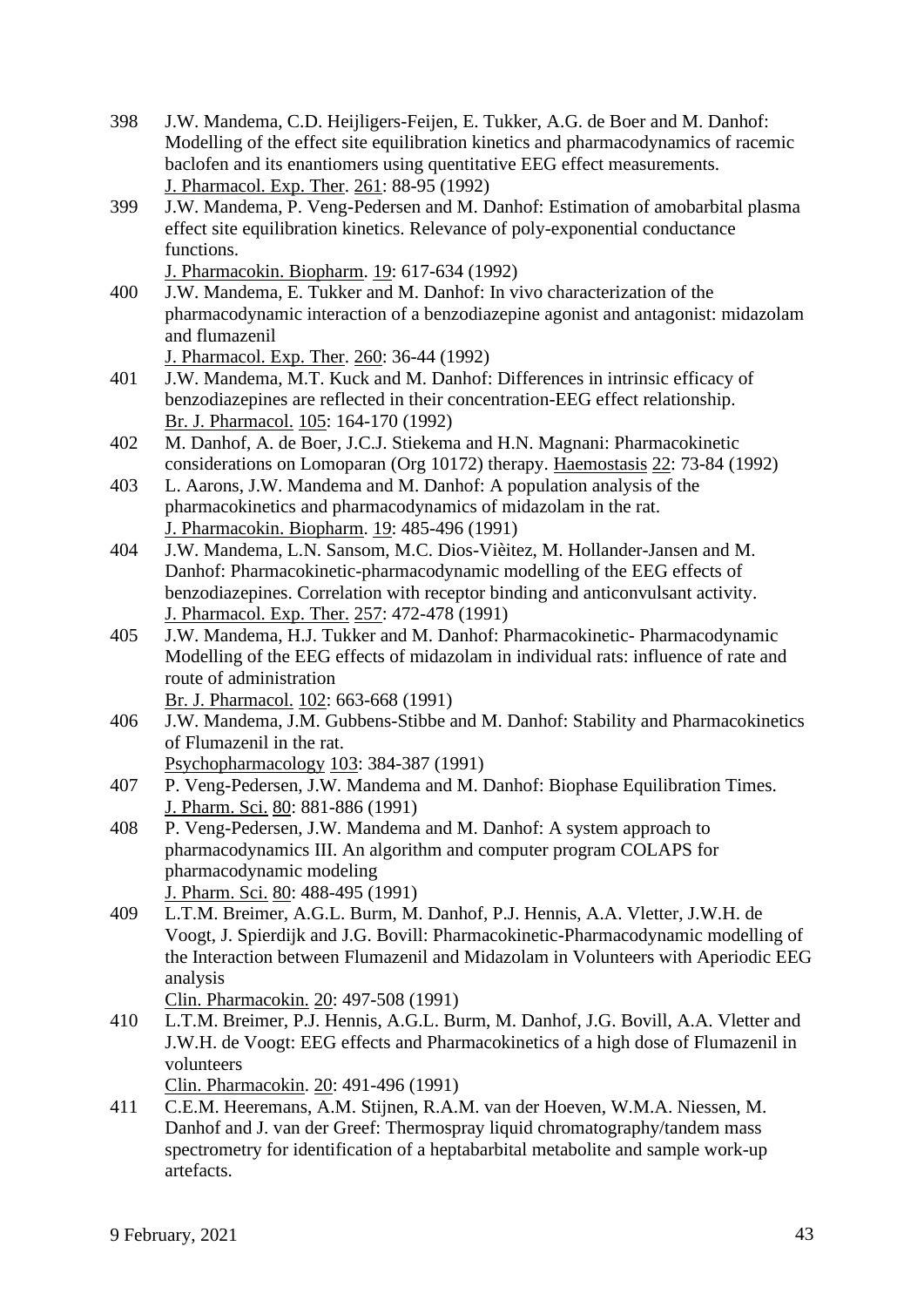J. Chromatogr., 554: 205-214 (1991)

- 412 R. Koopmans, J. Dingemanse, M. Danhof, G.P.M. Horsten and C.J. van Boxtel: The influence of dosage time midazolam on its pharmacokinetics and effects in humans. Clin. Pharmacol. Ther., 50: 16-24 (1991).
- 413 A. de Boer, J.C.J. Stiekema, M. Danhof, Th.G. van Dinther, J.K. Boeijinga, A.F. Cohen and D.D. Breimer: Interaction studies of a low molecular weight heparinoid (Org 10172) with cloxacillin and ticarcillin in healthy male volunteers Antimicrob. Agents and Chemotherapy 35: 2110-2115 (1991)
- 414 A. de Boer, J.C.J. Stiekema, M. Danhof and D.D. Breimer: The influence of chlorthalidone on the pharmacokinetics and pharmacodynamics of Org 10172 (LomoparanR) a low molecular weight heparinoid, in healthy volunteers J. Clin. Pharmacol. 31: 611-617 (1991)
- 415 A. de Boer, J.C.J. Stiekema, M. Danhof and D.D. Breimer: The influence of Org 10172, a low molecular weight heparinoid, on oxidative drug metabolizing enzyme activity and vice versa in healthy volunteers Br. J. Clin. Pharmacol. 32: 23-29 (1991)
- 416 de Boer, J.C.J. Stiekema, M. Danhof and D.D. Breimer: An interaction study of Org 10172 (LomoparanR) and digoxin in six healthy male volunteers Europ. J. Clin. Pharmacol. 41: 245-250 (1991)
- 417 de Boer, M. Danhof, A.F. Cohen, H.N. Magnani and D.D. Breimer: Interaction study between Org 10172 (LomoparanR) a low molecular weight heparinoid and acetyl salicylic acid in healthy male volunteers. Thrombosis and Haemostasis 66: 202-207 (1991)
- 418 W.F. Ebling, M. Danhof and D.R. Stanski: Pharmacodynamic characterization of the electroencephalographic effects of thiopental in rats J. Pharmacokin. Biopharm. 19: 123-143 (1991)
- 419 J.B.M.M. van Bree, C.D. Heijligers-Feijen, A.G. de Boer and D.D. Breimer: Stereoselective transport of baclofen across the blood-brain barrier in rats as determined by the unit impulse response methodology. Pharm. Res. 8: 259-262 (1991)
- 420 J.C.J. Stiekema, A. de Boer, M. Danhof, C. Kroon, A.W. Broekmans, Th.J. van Dinther, J. Voerman and D.D. Breimer: An interaction study of the new low molecular weight heparinoid LomoraranR and Acenocoumarol in healthy volunteers Haemostasis 20: 136-146 (1990)
- 421 J.W. Mandema and M. Danhof. Pharmacokinetic-pharmacodynamic modelling of CNS effects of heptabarbital in rats using aperiodic EEG analysis. J. Pharmacokin. Biopharm. 18: 459-481 (1990)
- 422 J.B.M.M. van Bree, A.G. de Boer, J.C. Verhoef, M. Danhof and D.D. Breimer: Peptide transport across the blood-brain barrier. J. Control. Rel. 13: 175-184 (1990)
- 423 L.T.M. Breimer, P.J. Hennis, A.G.L. Burm, M. Danhof, J.G. Bovill, J. Spierdijk and A. Vletter: Quantification of the EEG effect of midazolam in volunteers: pharmacokinetic/ pharmacodynamic modelling Clin.Pharmacokin. 18: 245-253 (1990)
- 424 J. Dingemanse, R.A. Voskuyl, M.W.E. Langemeyer, I. Postel-Westra, D.D. Breimer, H. Meinardi and M. Danhof: Pharmacokinetic-pharmacodynamic modelling of the anticonvulsant effect of oxazepam in individual rats. Br. J. Pharmacol. 99: 53-58 (1990)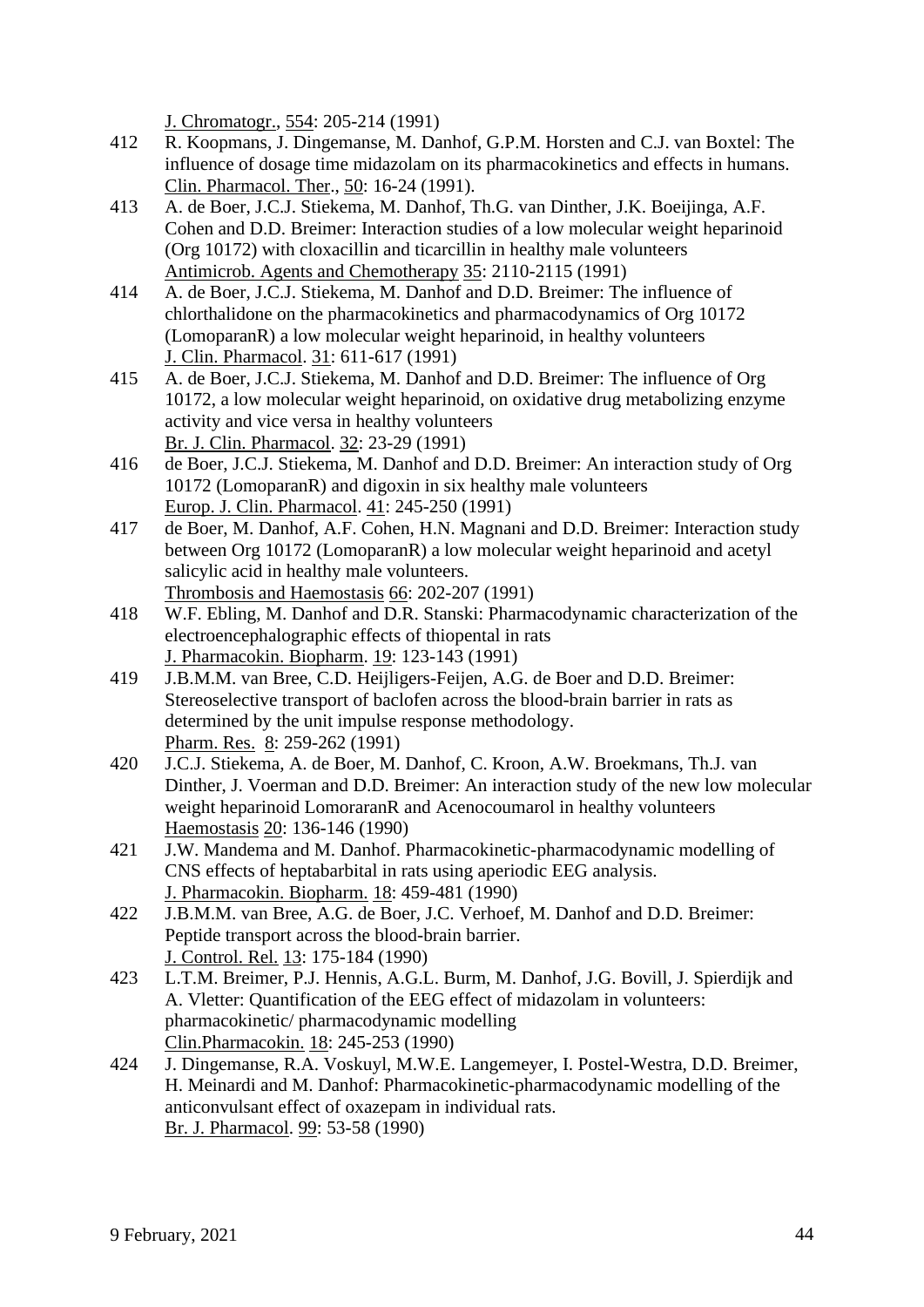425 J. Dingemanse, B.M. Hameter and M. Danhof: Pharmacokinetic modelling of tolerance development to the anesthetic and anticonvulsant effects of Phenobarbital in rats.

J. Pharm. Sci. 79: 207-211 (1990)

- 426 J.B.M.M. van Bree, S. Tio, A.G. de Boer, M. Danhof, J.C. Verhoef and D.D. Breimer: Transport of desglycinamide arginine vasopressin across the blood-barrier in rats as evaluated by the unit impulse response methodology. Pharm. Res. 7: 292-297 (1990)
- 427 J.B.M.M. van Bree, A.V. Baljet, A. van Geyt, A.G. de Boer, M. Danhof and D.D. Breimer: The unit impulse response procedure for pharmacokinetic evaluation of drug entry into the central nervous system.
	- J. Pharmacokin. Biopharm. 17: 441-462 (1989)
- 428 J. Verhoeven, S.C. Schutte, L.J.C. Pesschier, M. Danhof and H.E. Junginger: Design of a dry-coated controlled release tablet for oxprenolol with microporous polypropylene powder. J. Control Rel. 10: 205-217 (1989)
- 429 H.E. Junginger, J. Verhoeven and M. Danhof: Oral controlled drug delivery systems based on microporous polymers.

Drug. Dev. Indust. Pharm. 15: 1059-1072 (1989)

- 430 R.A. Voskuyl, J. Dingemanse and M. Danhof: Consecutive determination of the threshold for convulsion by cortical pulse trains of increasing intensity. Epilepsy Research. 3: 120-129 (1989)
- 431 J. van Harten, J. Burggraaf, M. Danhof, P. van Brummelen and D.D. Breimer: The contribution of nisoldipine induced changes in liver bloodflow to its pharmacokinetics after oral administration.

Br. J. Clin. Pharmacol. 27: 581-586 (1989)

432 J. van Harten, P. van Brummelen, P. Ooms, M. Danhof, G.J. Blauw and D.D. Breimer: Variability in the pharmacokinetics of nisoldipine as caused by differences in liver blood flow response.

J. Clin. Pharmacol. 29: 714-721 (1989)

433 J. van Harten, P. van Brummelen, M. Danhof, R.P.Ch. Quekel and D.D. Breimer: Pharmacokinetics and hemodynamic effects of long term nisoldipine treatment in hypertensive patients.

J. Cardiovascul. Pharmacol. 13: 624-629 (1989)

434 M. Hollander-Jansen, J. Dingemanse, M.W.E. Langemeijer and M. Danhof: Relationship between receptor occupancy and anti- convulsant effect of flunitrazepam in rats.

Pharm. Res. 6: 585-591 (1989)

- 435 J. Dingemanse, J.B.M.M. van Bree and M. Danhof: Pharmacokinetic modelling of the anti convulsant response of phenobarbital in rats. J. Pharmacol. Exp. Ther. 249: 601-609 (1989)
- 436 J.B.M.M. van Bree, A.G. de Boer, J. Verhoef, M. Danhof and D.D. Breimer: Transport of Vasopressin Fragments Across the Blood-Brain Barrier: in vitro Studies Using Monolayer Cultures of Bovine Brain Endothelial Cells. J. Pharmacol. Exp. Ther. 249: 1836-1840 (1989).
- 437 J.B.M.M. van Bree, A.G. de Boer, M. Danhof, L.A. Ginsel and D.D. Breimer: Characterization of the "in vitro" blood-brain barrier: effects of molecular size and lipophilicity on cerebrovascular endothelial transport rates of drugs. J.Pharmacol. Exp. Ther. 247: 1233-1239 (1988)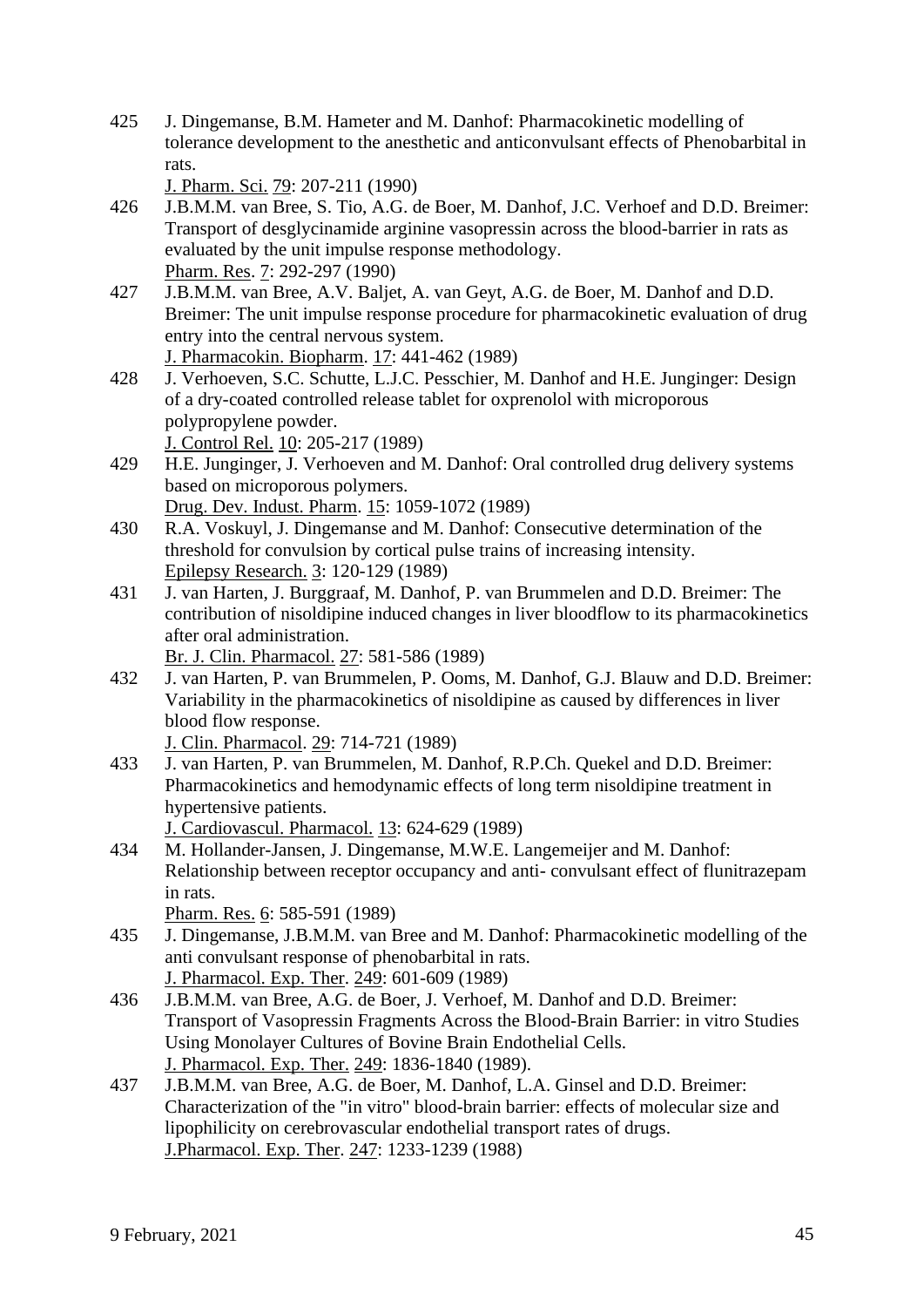- 438 J.B.M.M. van Bree, J. Verhoef, A.G. de Boer, M. Danhof, T.B. van Wimersma Greidanus and D.D. Breimer. Radio-immuno assay of DGAVP and its application in a pharmacokinetic study in the rat. Peptides 9: 555-559 (1988)
- 439 J. Verhoeven, L.J.C. Pesschier, M. Danhof and H. Junginger: A controlled release tablet of furosemide: design, in vitro evaluation, pharmacological and pharmacodynamic evaluation. Int. J. Pharm. 45: 65-77 (1988)
- 440 J.H.M. Schellens, J.H.F. van der Wart, M. Danhof, E.A. van der Velde and D.D. Breimer: Relationship between the metabolism of antipyrine, hexobarbitone and theophylline as assessed by a 'cocktail' approach. Br. J. Clin. Pharmacol. 26: 373-384 (1988)
- 441 R.P. Koopmans, J. Dingemanse, M. Danhof, G.P.M. Horsten and C.J. van Boxtel: Pharmacokinetic-pharmacodynamic modelling of midazolam effects on the human central nervous system.

Clin. Pharmacol. Ther. 44: 14-22 (1988)

- 442 J. Dingemanse, F.A.E. Sollie, D.D. Breimer and M. Danhof: Pharmacokinetic modelling of the anticonvulsant response of oxazepam in rats using the pentylenetetrazol threshold as a pharmacodynamic measure. J. Pharmacokin. Biopharm. 16: 203-228 (1988)
- 443 J. Dingemanse, M. Polhuys and M. Danhof: Altered Pharmacokineticpharmacodynamic relationship of heptabarbital in experimental renal failure in rats. J. Pharmacol. Exp. Ther. 241: 371-376 (1988)
- 444 J. Dingemanse, D. Thomassen, B.H. Mentink and M. Danhof: Strategy to assess the role of (inter)active metabolites in pharmacodynamic studies in vivo: a model study with heptabarbital.

J. Pharm. Pharmacol 40: 552-557 (1988)

445 J. Dingemanse, P.H. Hutson, M.W.E. Langemeyer, G. Curzon and M. Danhof: Application of serial sampling of cerebrospinal fluid in pharmacodynamic studies with a drug active in the CNS: heptabarbital concentrations at onset and offset of loss of righting reflex in rats.

Neuropharmacology 5: 467-474 (1988)

- 446 J. Dingemanse, M. Danhof and D.D. Breimer: Pharmacokinetic-Pharmacodynamic modelling of CNS drug effect. An overview. Pharmacol. Ther. 38: 1-52 (1988)
- 447 J. van Harten, P. van Brummelen, R.R.E.C.M. Zeegers, M. Danhof and D.D. Breimer: The influence of infusion rate on the pharmacokinetics and haemodynamic effects of nisoldipine in man. Br. J. Clin. Pharmacol. 25:709-717 (1988)
- 448 J. van Harten, P. van Brummelen, M.Th.M. Lodewijks, M. Danhof and D.D. Breimer: Pharmacokinetics and hemodynamic effects of nisoldipine and its interactions with cimetidine.

Clin. Pharmacol. Ther. 43:332-341 (1988)

- 449 J. van Harten, J. Burggraaf, M. Danhof, P. van Brummelen and D.D. Breimer: Negligible sublingual absorption of nifedipine Lancet ii: 1363-1365 (1987)
- 450 J. Posner, M. Danhof, M.W.E. Teunissen, D.D. Breimer and P.D. Whiteman: The disposition of antipyrine and its metabolites in young and elderly healthy volunteers. Br. J. Clin. Pharmacol. 24:51-55 (1987)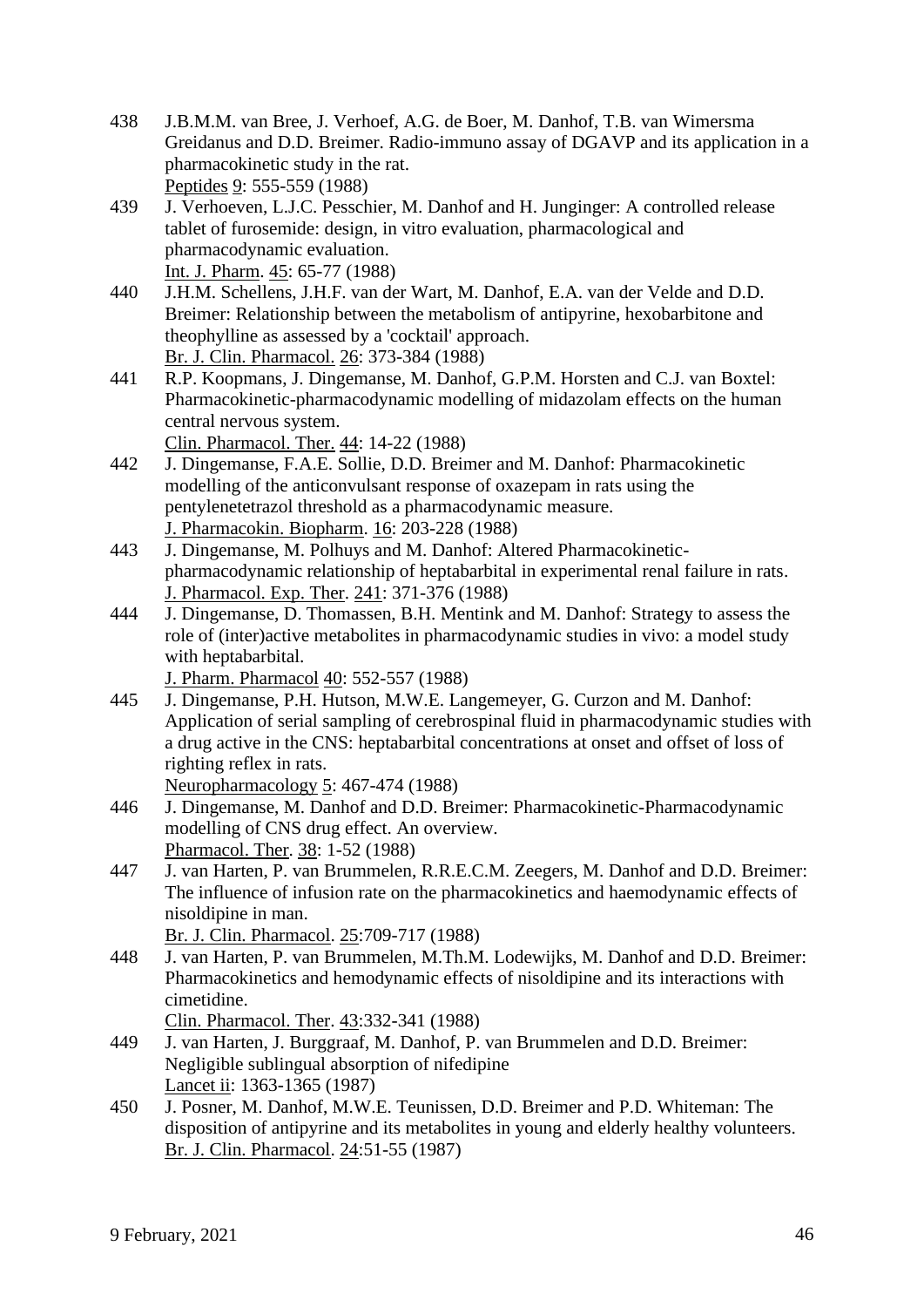- 451 C.H. Kleinbloesem, P. van Brummelen, M. Danhof, H. Faber, J. Urquhart and D.D. Breimer: Rate of increase in plasma concentration of nifedipine as a major determinant of its haemodynamic effects in humans. Clin. Pharmacol. Ther. 41:26-30 (1987)
- 452 R.M. Lequin, A. Van den Boogaard, J. Vermeulen and M. Danhof: Progesterone in saliva: Pitfalls and consequent implications for the accuracy of the determination. Clin. Chem. 32:831-834 (1986)
- 453 C.H. Kleinbloesem, J. van Harten, J.P.H. Wilson, P. van Brummelen, M. Danhof and D.D. Breimer. Nifedipine: Kinetics and haemodynamic effects in patients with liver cirrhosis after i.v. and oral administration. Clin. Pharmacol. Ther. 21:21-28 (1986)
- 454 C.H. Kleinbloesem, P. van Brummelen, J. van Harten, M. Danhof and D.D. Breimer: Pharmacokinetics and haemodynamic effects of nifedipine in patients with different degrees of impaired renal function.

Clin. Pharmacol. Ther. 37:563-574 (1985)

455 M. Danhof, M. Hisaoka and G. Levy: Kinetics of drug action in disease states. XII. Effect of experimental liver disease on the pharmacodynamics of phenobarbital and ethanol in rats.

J. Pharm. Sci. 74: 321-324 (1985)

- 456 M. Hisaoka, M. Danhof and G. Levy: Kinetics of drug action in disease states. VII. Effect of experimental renal dysfunction on the pharmacodynamics of ethanol in rats. J. Pharmacol. Exp. Ther. 232:717-721 (1985)
- 457 M. Danhof, M. Hisaoka and G. Levy: Kinetics of drug action in disease states. VI. Effect of experimental diabetes on phenobarbital concentrations in rats at onset of loss of righting reflex.

J. Pharmacol. Exp. Ther. 232:435-439 (1985)

- 458 M. Danhof and G. Levy: Kinetics of drug action in disease states. V. Acute effect of urea infusion on phenobarbital concentrations in rats at onset of loss of righting reflex. J. Pharmacol. Exp. Ther. 232: 430-435 (1985)
- 459 M. Danhof and G. Levy: Kinetics of drug action in disease states. IV. Effect of pregnancy on phenobarbital concentrations at onset of loss of righting reflex in rats. J. Pharmacol. Exp. Ther. 232:426-430 (1985)
- 460 C.H. Kleinbloesem, P. van Brummelen, H. Faber, M. Danhof, N.P. Vermeulen and D.D. Breimer: Variability in nifedipine pharmacokinetics and dynamics: a new oxidation polymorphism.

Biochem. Pharmacol. 33: 3721-3724 (1984)

461 M. Danhof, M. Hisaoka and G. Levy: Kinetics of drug action in disease states. II. Effect of experimental renal dysfunction on phenobarbital concentrations in rats at onset of loss or righting reflex.

```
J. Pharmacol. Exp. Ther. 230:627-631 (1984)
```
- 462 M. Danhof and G. Levy: Kinetics of drug action in disease states. I. Effects of infusion rate on phenobarbital concentrations in serum, brain and cerebrospinal fluid of normal rats at onset of loss of righting reflex. J. Pharmacol. Exp. Ther. 229:44-50 (1984)
- 463 M. Danhof and M.W.E. Teunissen: Antipyrine as a model drug to assess oxidative drug metabolizing activity in man. Pharmacy International 5: 11-15 (1984)
- 464 N.P.E. Vermeulen, M. Danhof, I. Setiawan and D.D. Breimer: Disposition of hexobarbital in the rat: estimation of "first pass" effect and influence of ether anesthesia.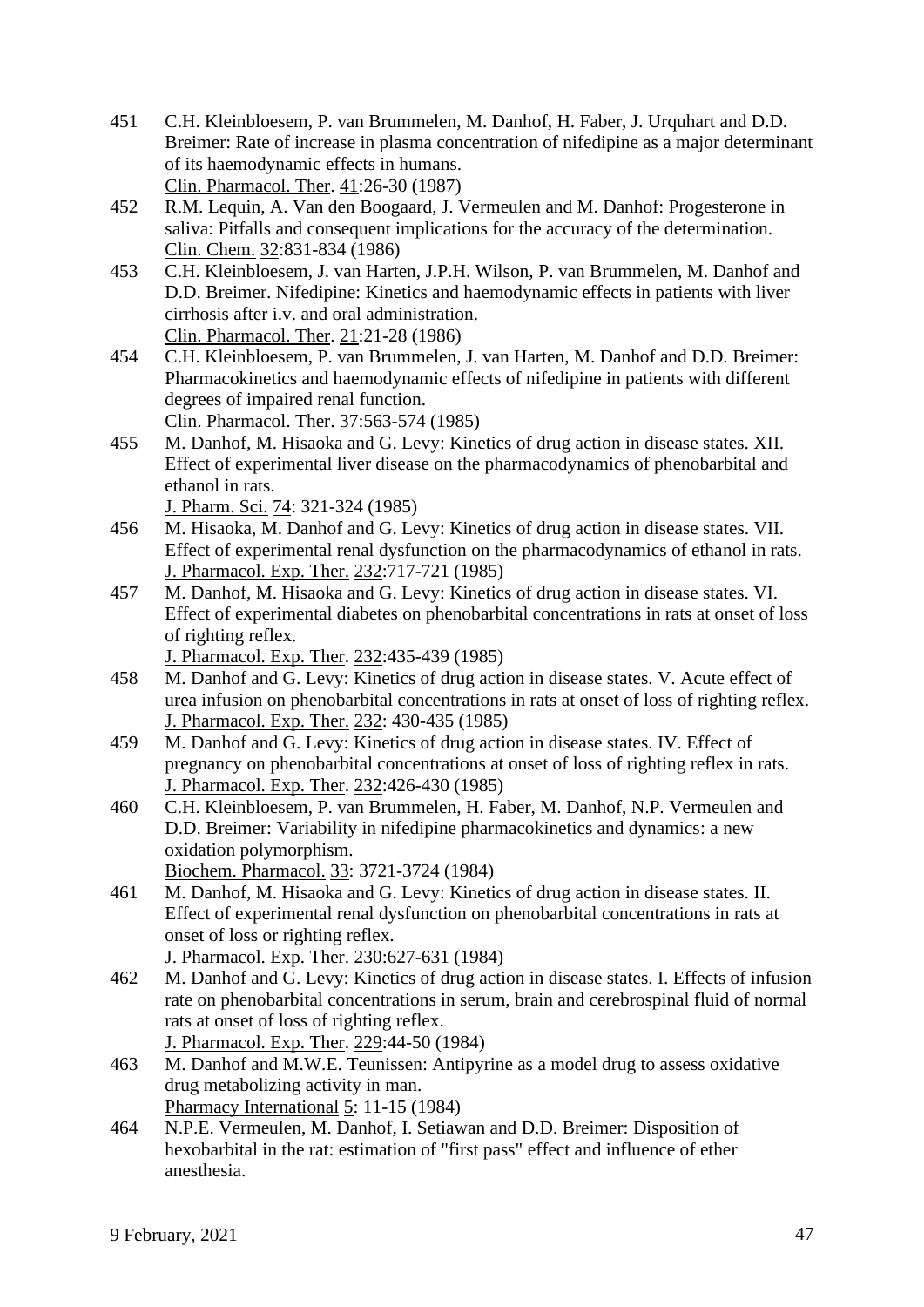J. Pharmacol. Exp. Ther. 226:201-205 (1983)

- 465 M. Danhof, R.M.A. Verbeek, C.J. van Boxtel, J.K. Boeijinga and D.D. Breimer: Differential effects of enzyme induction on antipyrine metabolite formation. Br. J. Clin. Pharmacol. 13:379-386 (1982)
- 466 M. Danhof, A. Van Zuilen, J.K. Boeijinga and D.D. Breimer: Studies on the different metabolic pathways of antipyrine in man. Oral vs. IV administration and the influence of urinary collection time.

Eur. J. Clin. Pharmacol. 21:433-441 (1982)

- 467 M. Danhof, M.W.E. Teunissen and D.D. Breimer: 3-Hydroxy-methylantipyrine excretion in urine after an oral dose of antipyrine: A reconsideration of previously published data and synthesis of a pure reference substance. Pharmacology 24:181-184 (1982)
- 468 M. Danhof, J.R. Idle, M.W.E. Teunissen, T.P. Sloan, D.D. Breimer and R.L. Smith: Influence of the genetically controlled deficiency in debrisoquine hydroxylation on antipyrine metabolite formation. Pharmacology 22:349-358 (1981)
- 469 N. Buchanan, M. Davis, M. Danhof and D.D. Breimer: Antipyrine metabolite formation in children in the acute phase of malnutrition and after recovery. Br. J. Clin. Pharmacol. 10:363-368 (1980)
- 470 D.D. Breimer and M. Danhof: Saliva, a fluid for measuring drug concentrations. Pharmacy International 1:9-11 (1980)
- 471 M. Danhof, D.P. Krom and D.D. Breimer: Studies on the different metabolic pathways of antipyrine in rats. Influence of phenobarbital and 3-methylcholanthrene treatment. Xenobiotica 9:695-702 (1979)
- 472 M. Danhof and D.D. Breimer: Studies on the different metabolic pathways of antipyrine in man. I. Oral administration of 250, 500 and 1000 mg to healthy volunteers.

Br. J. Clin. Pharmacol. 8:529-537 (1979)

- 473 M. Danhof: The assessment of drug metabolizing capacity in man. Pharm. Weekblad 114:129-149 (1979)
- 474 M. Danhof, A.G. de Boer, E. De Groot-Van der Vis and D.D. Breimer: Assay of 3 carboxy-antipyrine in urine by cappilary gaschromatography with nitrogen selective detection: some preliminary results in man. Pharmacology 19:215-220 (1979)
- 475 M. Danhof, E. De Groot-Van der Vis and D.D. Breimer: Assay of antipyrine and its primary metabolites in plasma, saliva and urine by HPLC and some preliminary results in man.
	- Pharmacology 18:210-223 (1979)
- 476 R.J. Vonk, M. Danhof, A.P.A.T. Coenraads, A.B.D. Van Doorn, K. Keulemans, A.H.J. Scaf and D.K.F. Meijer: Influence of bile salts on hepatic transport of dibromosulphophtalein. Am. J. Physiol. 237: E524-E534 (1979)
- 477 M. Danhof, B.M.J. Loomans and D.D. Breimer: Assay of theophylline in plasma and saliva in the presence of caffeine metabolites. Pharm. Weekblad 113:672-676 (1978)
- 478 M. Danhof and D.D. Breimer: Therapeutic drug monitoring in saliva. Clin. Pharmacokin. 3:39-57 (1978)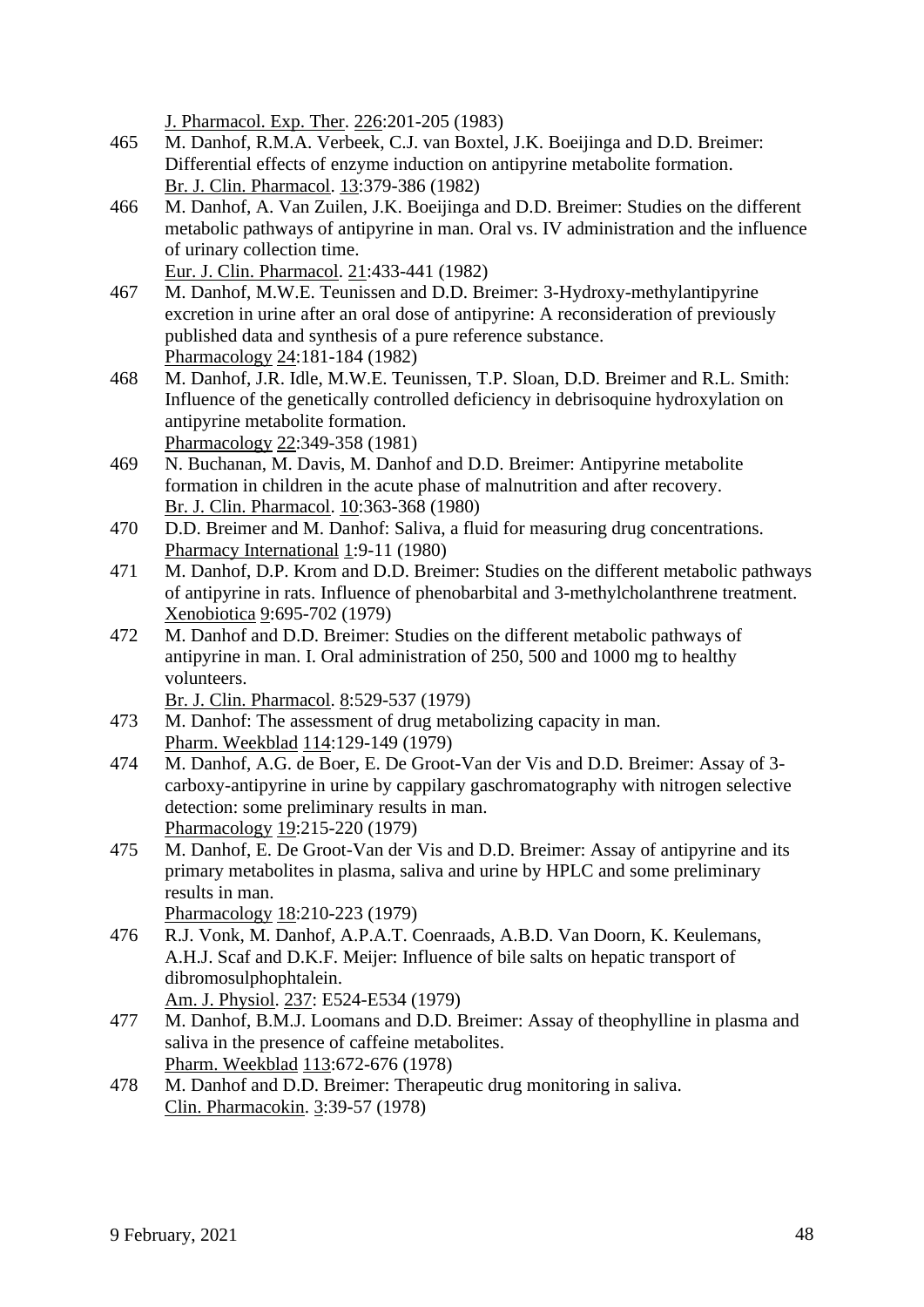### **Publications in books:**

- 1. S. Schmidt, T.M. Post, M. Boroujerdi, C. van Kesteren, B.A. Ploeger, O.E. Della Pasqua, M. Danhof (2010) Disease progression analysis: towards mechanism-based models. In: Clinical Trial Simulations – Applications and Trends Ed. H. Kimko and CC Peck, Springer, New York.
- 2. M. Danhof, P.H. van der Graaf, D.M. Jonker, S.A.G. Visser en K.P. Zuideveld (2007) Mechanism-based pharmacokinetic/pharmacodynamic modeling for the prediction of in vivo drug concentration-effect relationships-application in drug candidate selection and lead optimization. In: Comprehensive Medicinal Chemistry II, Part 5 Ed. B. Testa and H.van de Waterbeemd, Elsevier Science Publishers, Oxford, pp 885-908.
- 3. M. Danhof, PH van der Graaf, SAG Visser, KP Zuideveld (2004). Mechanism-based pharmacodynamic modelling for prediction of exposure response. In: Advanced Methods of Pharmacokinetic & Pharmacodynamic Systems Analysis Volume 3, Ed. D.Z. D'Argenio, Kluwer Academic Publishers, Boston, pp 49-65.
- 4. M. Danhof. Mechanism-based modelling of CNS drug effect: from receptor pharmacology to clinical trial. In: Optimal Dose Identification, Ed A. Breckenridge, Excerpta Medica, pp 79-85, 2001
- 5. T. van Laar, R.van der Geest and M. Danhof. Future delivery systems for apomorphine in patients with Parkinson's disease. Parkinson's disease:Advances in Neurology, Ed. by Gerald M. Stern, Lippincott Williams & Wilkins, Philadelphia. 1999, Vol.80: 535-544.
- 6. E.C.M. De Lange, M. Danhof, A.G. De Boer and D.D. Breimer: Effects of perfusate tonicity and temperature on microdialyste AUC values of acetaminophen and atenolo obtained from rat cortical brain. In: Drug transport across the blood-brain barrier. A.G. De Boer and W. Sutanto (eds.), Harwood Academic Publishers, Amsterdam, part B, 1997, pp.157-163.
- 7. P.H. van der Graaf, E.A. Van Schaick and M. Danhof: Mechanism-based modelling of drug-receptor interactions in vivo: a population approach. In: The population approach: measuring and managing variability in response, concentration and dose. L. Aarons, L.P. Balant, M. Danhof, M. Gex-Fabry, U.A. Gundert Remy, M.O. Karlsson, F. Mentré, P.L. Moreselli, F. Rombout, M. Rowland, J.-L. Steimer and S. Voseh (eds.). Office for official publications of the European Communities, Luxembourg, 1997, pp. 329-335.
- 8. M. Danhof, J.W. Mandema and C. Hoyo-Vadillo: Modelling of pharmacodynamic drug-drug interactions. In: Drug Interaction Studies During Drug Development (J. Kuhlmann, ed.) W. Zuckschwerdt Verlag, München, 1994, pp. 55-60.
- 9. M. Danhof and J.W. Mandema: Modelling of relationships between pharmacokinetics and pharmacodynamics. In: Pharmacokinetics (P.G. Welling, F. Tse, eds.), Marcel Dekker, New York, 1994, pp. 139-174.
- 10. M. Danhof and R.A. Voskuyl: Pharmacokinetic/pharmacodynamic correlations of anticonvulsants. In: Handbook on Pharmacokinetic-Pharmacodynamic Correlations (H. Derendorf, ed.) CRC Press Inc., Boca Raton, 1994, pp. 185-196.
- 11. E.C.M. de Lange, M. Danhof, A.G. de Boer and D.D. Breimer: The use of intracerebral microdialysis to study blood-brain barrier transport in health, after modification and in disease. In: Frontiers in Cerebral Vascular Biology (L.R. Drewes and A.L. Betz, eds.), Plenum Press, New York, 1993, pp. 257-262.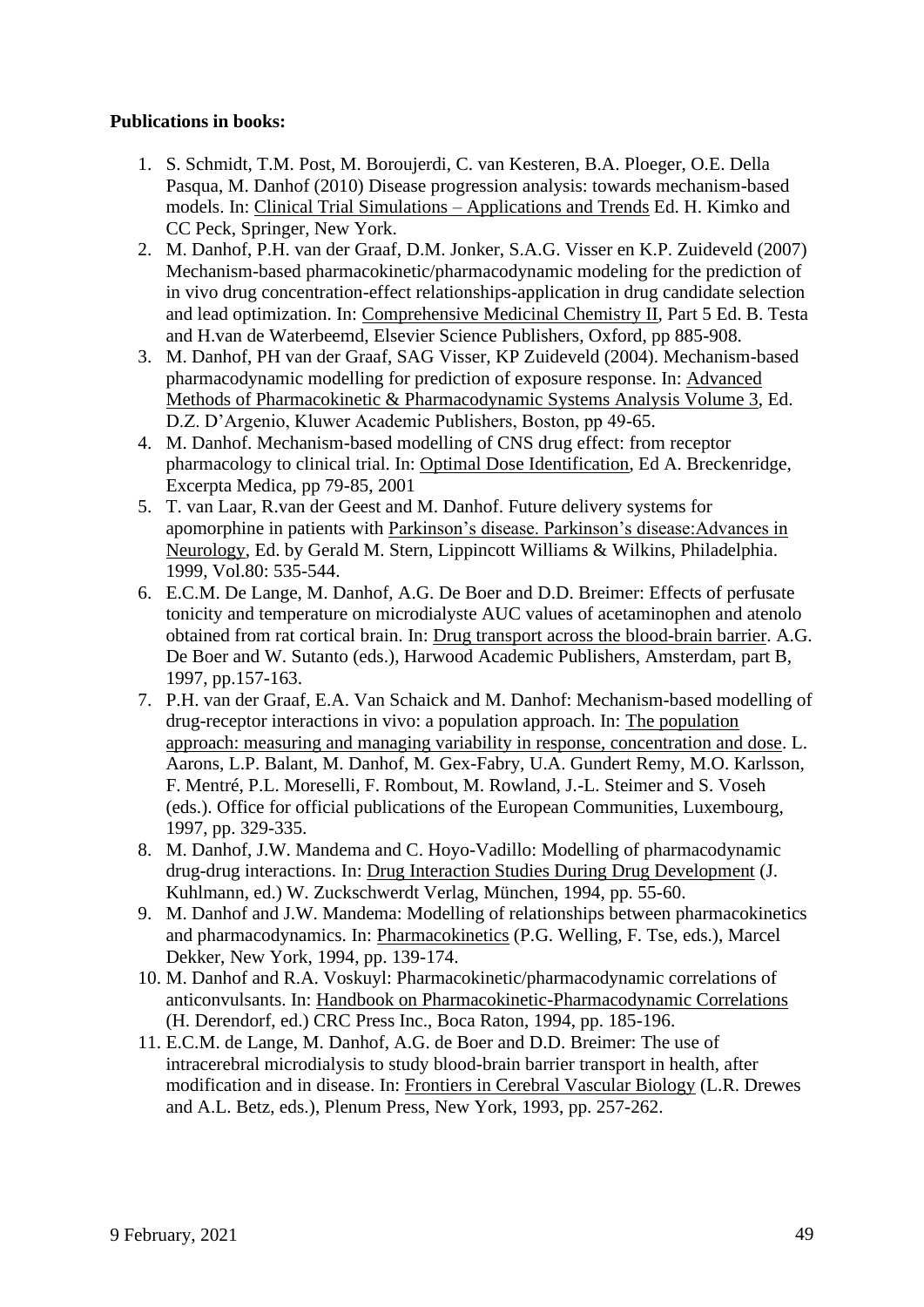- 12. M. Danhof, R.A. Voskuyl and A. Hoogerkamp: Preclinical and clinical pharmacodynamics of anticonvulsants. In: The In Vivo Study of Drug Action - Concepts and Applications of Kinetic-Dynamic Modelling (C.J. van Boxtel, N.H.G. Holford and M. Danhof eds.), Elsevier Science Publishers, Amsterdam, 1992, 179- 203.
- 13. M. Danhof, J.W. Mandema and A.M. Stijnen: Pharmacokinetic complexities of in vivo pharmacodynamic investigations. In: The In Vivo Study of Drug Action - Concepts and Applications of Kinetic-Dynamic Modelling (C.J. van Boxtel, N.H.G. Holford and M. Danhof, eds.), Elsevier Science Publishers, Amsterdam, 1992, pp. 31- 60
- 14. M. Danhof, J.W. Mandema and A. Hoogerkamp: Preclinical pharmacodynamics of central nervous system active agents. In: Integration of Pharmacokinetics, Pharmacodynamics and Toxicokinetics in Rational Drug Development (A. Yacobi, J. Skelly, V. Shah and L.Z. Benet eds.) 1992, 69-80.
- 15. M. Danhof: Parenteral neuropharmacological kinetics: pharmacokinetic aspects of controlled drug delivery to the brain. In: Parenteral Drug Therapy in Spasticity and Parkinson's Disease (J.P.W.F. Lakke, ed), Parthenon Press, Carnforth, 1991, pp. 163- 176.
- 16. J.B.M.M. van Bree, A.G. de Boer, M. Danhof and D.D. Breimer. Transport of drugs across the blood-brain barrier: In vitro and in vivo strategies. In: Pharmaceutical applications of cell and tissue culture (G. Wilson, S.S. Davis and L. Illum, eds.) NATO ASI Series, Plenum, New York, 1991, pp. 175-189.
- 17. M. Danhof: Pharmacology of Hypnotics in the Elderly. In: Sleep and Ageing (S. Smirne, ed.), Masson, SA, Milano, 1991, pp. 217-224.
- 18. M. Danhof: Does variability in drug disposition explain (all) variability in drug effects? In: Topics in Pharmaceutical Sciences 1989 (D.D. Breimer, K.K. Midha and D.J.A. Crommelin eds.). Federation Internationale Pharmaceutique, The Hague, 1989, pp. 573-789
- 19. A.M. Stijnen, S.H. van der Voort, C.F.A. van Bezooyen and M. Danhof: The influence of ageing on the pharmacokinetics and pharmacodynamics of barbiturates. In: The Liver, Metabolism and Ageing. (K.W. Woodhouse, C. Yelland and O. James, eds.) EURAGE, Rijswijk, 1989 pp. 57-65
- 20. M. Danhof: Drugs and ageing: pharmacokinetics vs pharmacodynamics. In: The Liver, Metabolism and Ageing. (K.W. Woodhouse, C. Yelland and O. James, eds.) EURAGE,Rijswijk 1989 pp. 43-57
- 21. R.A. Voskuyl, H. Meinardi, J. Dingemanse, M. Danhof and D.D. Breimer: Correlation of serum levels and anticonvulsive effect of diazepam and oxazepam in rats determined by cortical stumulation. In: Advances in Epileptology Vol. 17. Raven Press, New York, 1989 pp 215-218
- 22. M. Danhof: Single versus chronic dosing in the safety evaluation of xenobiotics: Pharmacokinetic considerations. In: Drug Metabolism from Molecules to Man (D.J. Benford, J. W. Bridges and G.G. Gibson, Eds.). Taylor and Francis, London, 1987, pp 531-547
- 23. M. Danhof, J. Dingemanse and D.D. Breimer: Determination of benzodiazepines in biological fluids- the present day scene. In: Bioactive Analytes Including Antipsychotics and Peptides (E. Reid & B. Scales, eds.), Plenum Press, New York, 1986, pp 141-148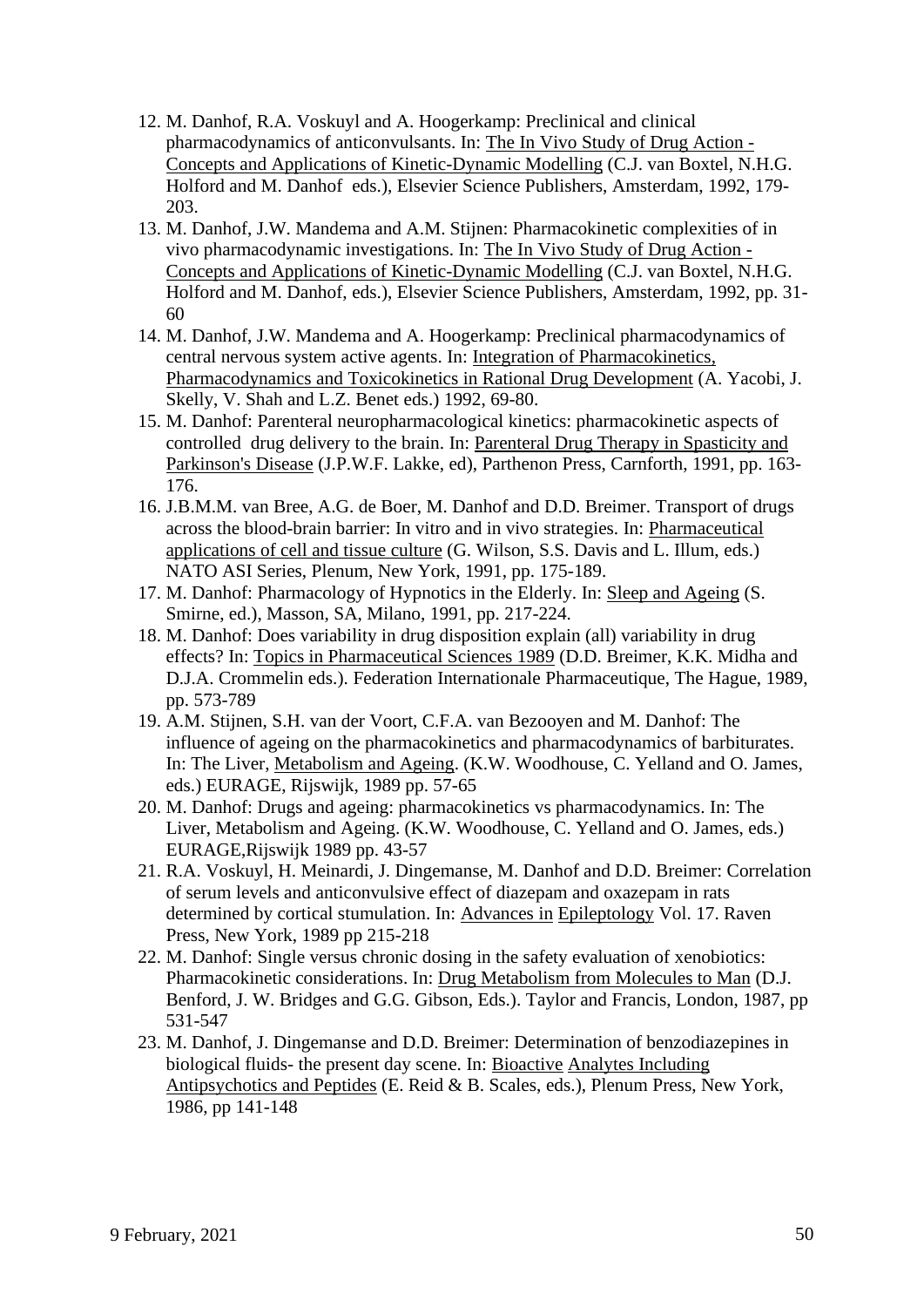- 24. M. Danhof: Factors affecting the relationship between pharmacokinetics and anesthetic effects of barbiturates. In: Intravenöse Narkosemittel. (C. Lehmann, B. Landauer and N. Roth, eds) Perimed Fachbuch Verlags gesellschaft, Erlangen, 1984, pp 23-29
- 25. D.D. Breimer, N.P.E. Vermeulen, M. Danhof, M.W.E. Teunissen, R.P. Joeres and M. Van der Graaff: Assessment and prediction of oxidative drug metabolizing activity in vivo. In: Pharmacokinetics, a modern view (L.Z. Benet, G. Levy and B.L. Ferraiolo, eds) Plenum Press, New York, 1984, pp 191-217
- 26. M. Danhof and D.D. Breimer: Urinary metabolite profile of antipyrine as a tool in the assessment of oxidative drug metabolizing capacity in man. In: Methods in Clinical Pharmacology (N. Rietbrock, G. Neuhaus and B.G. Woodcock, eds), Friedrich Vieweg und Sohn Verlags gesellschaft, Braunschweig, 1980, pp 176-186
- 27. D.D. Breimer and M. Danhof: Interindividual differences in pharmacokinetics and drug metabolism. In: Towards a better safety of drugs and pharmaceutical products (D.D. Breimer, ed) Elsevier/North-Holland Bio-medical Press, Amsterdam ,1980, pp 117-142

## **Invited Lectures at International Conferences:**

- 1. Future Medicines for one world the promise of patient empowerment; 79th FIP Congress on Pharmacy and Pharmaceutical Science, Abu Dhabi, 23 September 2019.
- 2. Future medicines for one world systems approaches to drug discovery, development and clinical usage. DPhG Jahrestagung, Saarbrücken, 29 September, 2017
- 3. Systems approaches a European view on pharmaceutical sciences 2020,  $2<sup>nd</sup>$ Congress of Pharmacists from Montenegro, Becici, 29 May 2015
- 4. Systems approaches: a European view on pharmaceutical sciences 2020, 3rd Congress of pharmacists of Bosnia Herzegovina, Sarajevo, May 14, 2015
- 5. Systems pharmacology towards the modeling of network interactions, Global Gator Meeting Utrecht, 6 May 2015
- 6. Systems approaches towards precision treatments. Dubai Pharmacutical and Technology Conference, Dubai, 10 March 2015
- 7. Systems Pharmacology towards multi-taregt tehrapy3<sup>rd</sup> HD Physiology Symposium, Osaka, 6 March 2015
- 8. Systems approaches: a European view on pharmaceutical sciences 2020; Romanian National Congress on Pharmaceutical Sciences, Iasi, 25 September 2014
- 9. Pharmacokinetic and pharmacodynamic concepts in dosage regimen design 74th FIP Congress on Pharmacy and Pharmaceutical Science, Bangkok, 1 September 2014
- 10. Systems pharmacology-towards precision treatments.  $10<sup>th</sup>$  Central European Sympsoisum on Pharmaceutical Technology, Portoroz, September 14, 2014
- 11. Systems Pharmacology towards multi-target therapeutic interventions 5<sup>th</sup> FIP Pharmaceutical Sciences World Congress, Melbourne, April 14, 2014
- 12. A European View on Pharmaceutical Sciences 2020,  $5<sup>th</sup>$  FIP Pharmaceutical Sciences World Congress, Melbourne, April 13, 2014
- 13. Mechanism-based PKPD modeling towards prediction of drug effect. International Symposium on Past, Present and Futurs of Molecular Pharmacokinetics.Tokyo, January 16, 2012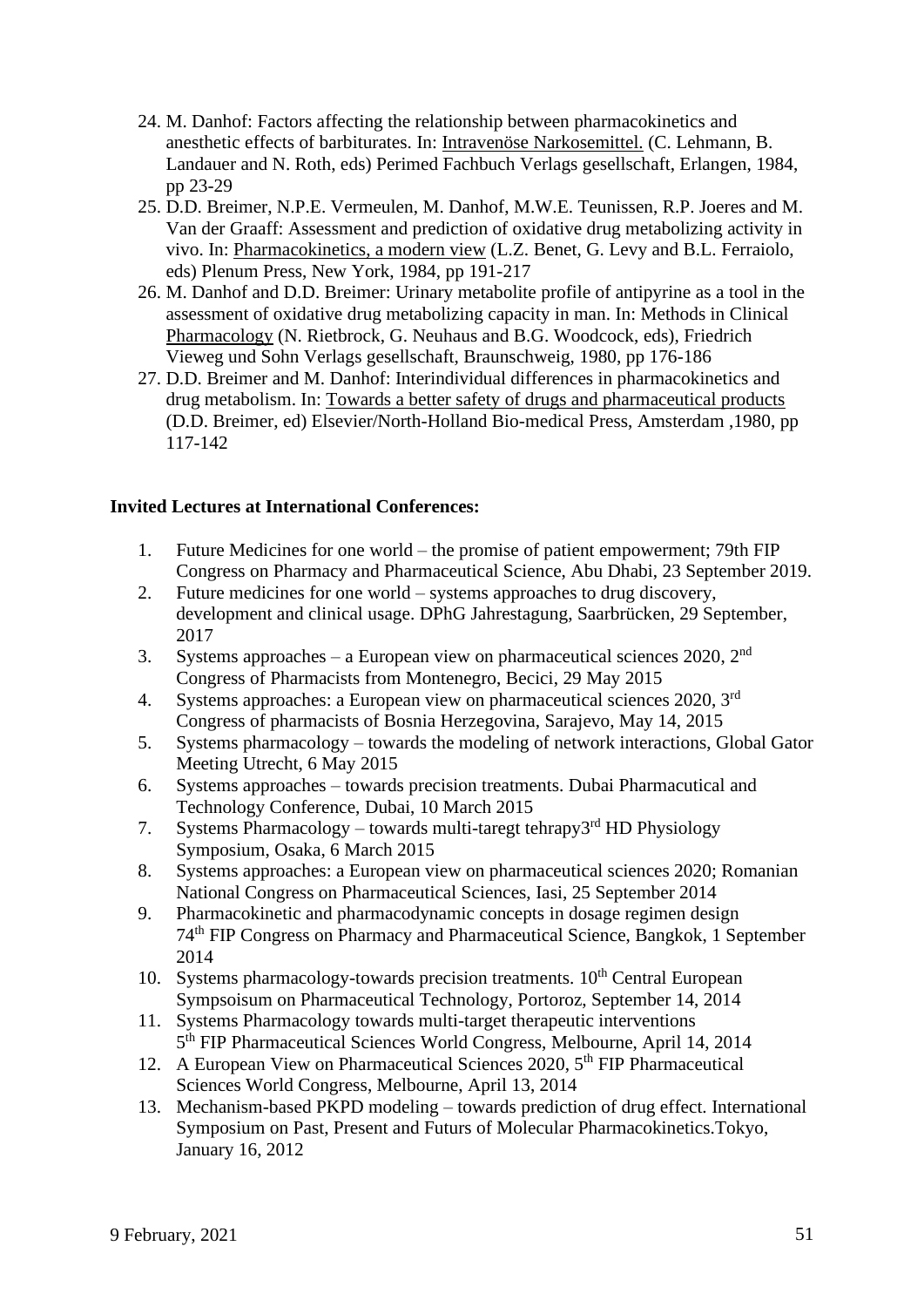- 14. Mechanism-based PKPD modeling- principle and applications,  $10<sup>th</sup>$  Congress of EACPT, Budapest, June 27, 2011
- 15. Mechanism-based PKPD modeling-towards systems pharmacology. EUFEPS Pharmaceutical Sciences Fair, Prague, June 16, 2011.
- 16. Mechanism-based pharmacokinetics and pharmacodynamics in translational drug research. Annual Meeting of the Academy of Pharmaceutical Sciences and Technology of Japan, Tokyo, May 30, 2011.
- 17. Mechanism-based PKPD modeling in translational pharmacology. PhysPhar Meeting, Liege, March 18, 2011.
- 18. PKPD in translational pharmacology-towards mechanism-based models. AAPS Annual Meeting/FIP Pharmaceutical Sciences World Congress, New Orleans, November 17, 2010.
- 19. Mechanism-based PKPD for Translation. AAPS Annual Meeting/FIP Pharmaceutical Sciences World Congress, New Orleans, November 16, 2010.
- 20. Disease systems analysis: utility of collaborative data resources. AAPS Annual Meeting/FIP Pharmaceutical Sciences World Congress, New Orleans, November 15, 2010
- 21. Ouantitative systems pharmacology: what are the targets?  $6<sup>th</sup>$  International Symposium on Measurement and Kinetics of *In Vivo* Drug Effects, Noordijkerhout, the Netherlands, April 22, 2010.
- 22. PKPD modeling in pharmacology: towards mechanism-based models. TIPharma BioLogue Workshop "Modeling and simulation approaches in drug discovery and development", Copenhagen, Denmark, November 19, 2009 and Leiden, the Netherlands, November 24, 2009.
- 23. TIPharma Mechanism-based PKPD modeling platform. Americam Conference on Pharmacometrics, Mashantucket, October 5, 2009.
- 24. PKPD in clinical pharmacology: towards mechanism-based models. ACCP,  $37<sup>th</sup>$ . Annual Meeting, San Antonio, September 13, 2009.
- 25. Systems pharmacology in translational medicines research. Gerhard Levy Distinguished Lectureship in Pharmaceutical Sciences, Buffalo, October 16, 2008.
- 26. Mechanism-based PK-PD modeling for prediction of efficacy-safety. GPEN, Leuven, September 11, 2008.
- 27. Translational medicine: bridging the gap using mechanism-based PK-PD modeling, ICPM, Amsterdam, September 7, 2008.
- 28. Tutorial on Implementing Receptor Theory in PK-PD modeling, PAGE, Marseille, June 19, 2008
- 29. PK-PD in pediatric clinical pharmacology: towards mechanism-based models? ESDP, Rotterdam, June 5, 2008
- 30. Mechanism-based PK-PD modeling for prediction of efficacy and safety. Bioscience Initiative Lecture, Leiden, May 29, 2008
- 31. Translational PK/PD: bridging the preclinical-clinical gap using mechanism-based modeling and simulation. ASCPT, Orlando, April 5, 2008.
- 32. Mechanism-based PK-PD modeling for prediction of efficacy-safety in drug development. 128<sup>th</sup> Annual Meeting of the Pharmaceutical Society of Japan." Tokyo, March, 2008.
- 33. Mechanism-based PK-PD modeling for prediction of efficacy-safety. GRUM, Montreal, March 7, 2008.
- 34. Mechanism-based PK-PD modeling for predicting exposure response. ACOP, Tucson, Arizona, March 9-12, 2008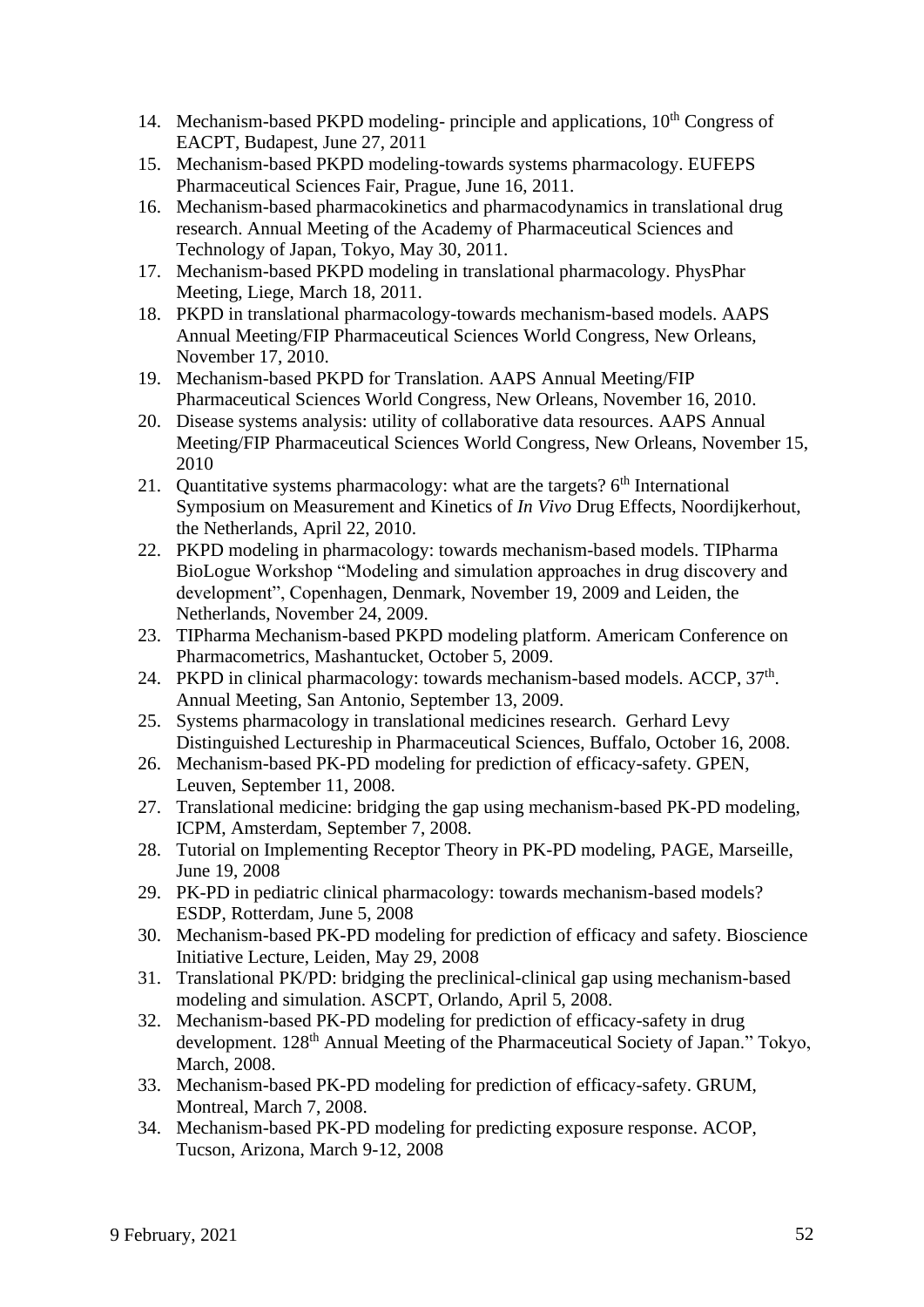- 35. Mechanism-based PK-PD modeling: utility for prediction of efficacy-safety. Safety Pharmacology Society, Edinburgh, September 21, 2007
- 36. State-of-the-art PK-PD modeling theory & concepts. EUFEPS, Basel, December 6, 2007
- 37. Pharmacodynamic and disease system analysis. Lewis B. Sheiner Memorial Symposium, Washington, December 4-5, 2006.
- 38. Mechanism-based PK-PD modeling for prediction of efficacy-safety. ISSX, Sendai, October 12, 2007
- 39. Mechanism-based PK-PD modeling of CNS drugs. Towards predictive safety. Safety Pharmacology Society, Sandwich, UK, Febuary 13, 2007.
- 40. Mechanism-based PK-PD to predict pharmacodynamics in human. 4th James Black Conference, Hertfordshire, UK, September 11-13, 2006.
- 41. Mechanism-based PK-PD modeling for prediction of efficacy and safety. British Pharmaceutical Conference, Manchester, 10 September 2007.
- 42. Pharmacokinetic-Pharmacodynamic Correlations in Psychopharmacology. European Behavioral Pharmacology Society, Tübingen, September 3, 2007.
- 43. Mechanism-based modeling of the efficacy-safety of (semi-) synthetic opioids. A tribute to Jim G. Bovill. Jim G Bovill, Afscheidsymposium, Leiden, January 19, 2007.
- 44. Academic perspective on the current status and future directions of PK/PD modeling. 5th International Symposium on Measurement and Kinetics of In Vivo Drug Effects, Noordwijkerhout, the Netherlands, April 26-29, 2006.
- 45. What can and should we measure? Biomarkers and Surrogate Endpoints. MRC Workshop "Disease, Drugs and Patient Benefit-Can Biomarkers Deliver", London, January 31, 2006.
- 46. Mechanism-based PK/PD modeling for prediction of pharmacodynamics in human. Bristish Pharmacological Society Winter Meeting, December 19, 2005.
- 47. Pathophysiological Pharmacometrics: Lessons from Predictive Pharmacology. ECPM/EUFEPS Workshop 'The Risk-Benefit Balance in Drug Development", Basel, September 29, 2005
- 48. Mechanism-based Disease Progression Analysis Application to type 2 Diabetes Mellitus. Annual Meeting of MUFPADA, Indianapolis, April 29, 2005
- 49. Mechanism-based PK/PD Modelling Role of Biomarkers The 15th Keio University International Symposium for Life Sciences and Medicine, Tokyo, Japan, January 25- 26, 2005.
- 50. Systems Biology to Predict Pharmacodynamics in Human 8th Congress of the European Federation of Pharmaceutical Sciences, Brussels, October 18-20, 2004.
- 51. Biomarkers & Mechanism-Based Pharmacodynamic Modelling: a Perfect Symbiosis Rösenö Meeting on "Use of biomarkers in PK/PD driven Drug Discovery and Development", Stockholm, August 26-28, 2004
- 52. Mechanism-based PK/PD Modelling for Prediction of Exposure Response. 2nd Pharmaceutical Sciences World Conference, Tokyo, May 29 - June 3, 2004
- 53. Mechanism-based PK/PD: from Receptor Pharmacology to Clinical Trial and Beyond 2004 ASCPT Annual Meeting, Miami, March 23-27, 2004
- 54. Mechanism-based PK/PD Modelling: from Receptor Pharmacology to Clinical Trial. Drug Research Academy. Middelfart, Denmark, August 28-29, 2003
- 55. Development, Evaluation and Validation of Biomarkers: Mechanism-based PK/PD Modelling. 6th EACPT Congress, Istanbul, Turkey June 25-26, 2003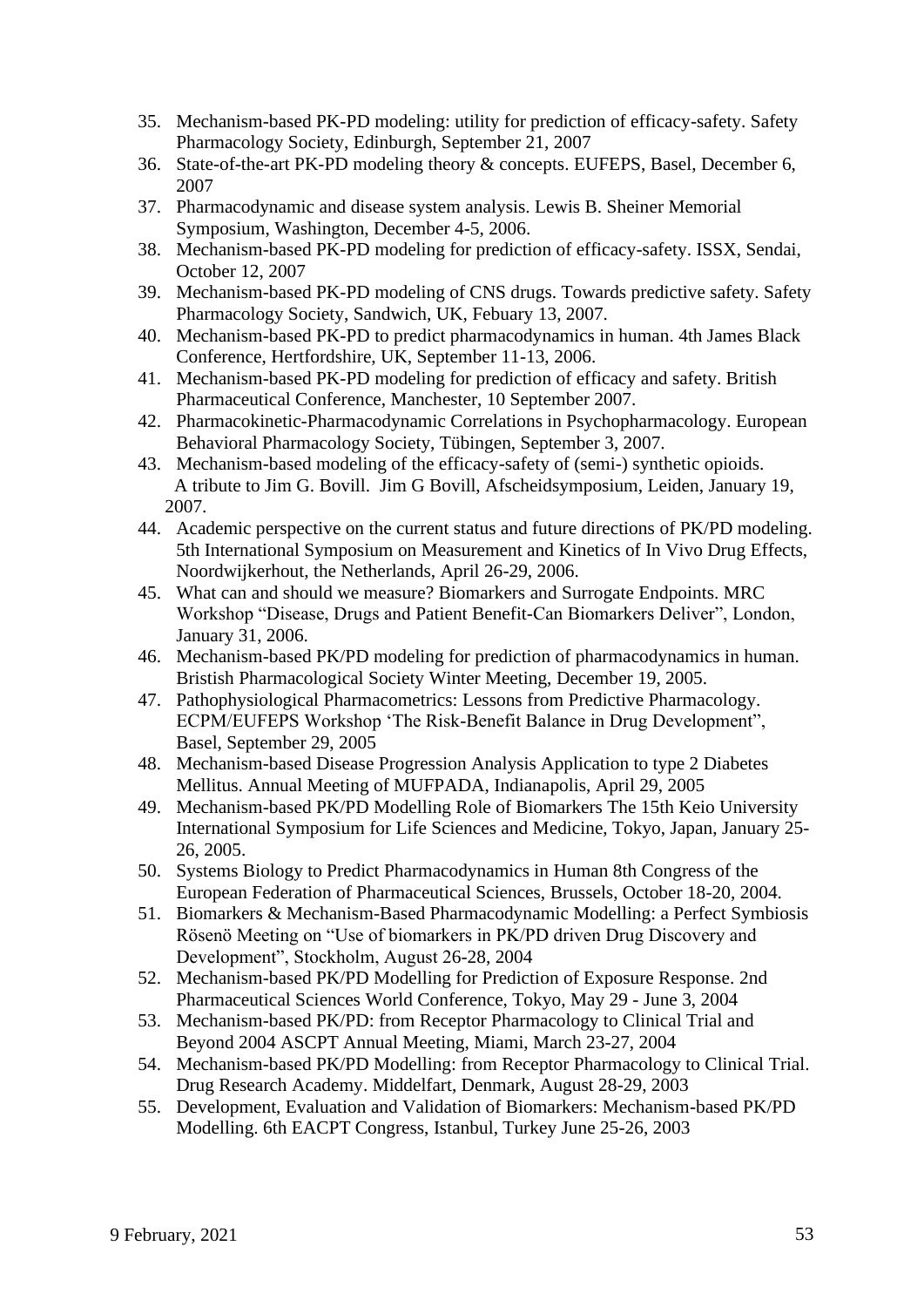- 56. Mechanism-based Pharmacodynamic Modelling for Prediction of Exposure Response. 10th BMSR Workshop on Advanced Methods of Pharmacokinetic and Pharmacodynamic Analysis. Marina del Rey, USA, June 20-21, 2003
- 57. Mechanism-based PK/PD modeling: From receptor pharmacology to clinical trial. 17th JSSX Workshop, Tokyo, Japan, April 16-18, 2003
- 58. EEG parameters as Biomarkers Extrapolation from Laboratory Animals to Humans. IPEG Meeting, Barcelona, Spain, November 23-24, 2002
- 59. Pharmaco-EEG and PK/PD Modelling in Drug Development. IPEG Meeting, Barcelona, Spain, November 23-24, 2002
- 60. Incorporation of Receptor Theory in PK/PD modelling: A1 Adenosine, OP3 Opiod, 5-HT1A Serotonin and GABAA Receptors. 4th International Symposium on Measurement and Kinetics of In vivo Drug Effects, Noordwijkerhout, April 24-27, 2002
- 61. Biomarkers Mechanism-Based PK/PD Modelling. DIA Workshop, "Statistical Methodology in Clinical R&D". Venice, Italy, April 8-10, 2002
- 62. Mechanism-Based PK/PD Modelling Application in Drug Candidate Selection and Lead Optimisation.World Congress of Pharmacy and Pharmaceutical Sciences – 61st FIP Congress, Singapore, September 1-6, 2001.
- 63. Mechanism-based PK/PD Modelling: Incorporation of Receptor Theory and Dynamic Systems Analysis. 9th BMSR Workshop on Advanced Methods of Pharmacokinetic and Pharmacodynamic Analysis. Marina del Rey, USA, June 22- 23, 2001
- 64. Mechanism-based PK/PD Modelling: Incorporation of Receptor Pharmacology, Scheele Symposium. "PK/PD an Increasing Role in Preclinical and Clinical Drug Development". Swedish Pharmaceutical Society Stockholm, October 11, 2000
- 65. Mechanism-based modelling of CNS Drug Effect: from Receptor Pharmacology to Clinical Trial. Estevé Symposium "Optimal Dose Identification", Barcelona, Spain, October 4-7, 2000
- 66. Pharmacodynamics: Role in Improving Drug Therapy. "Quantitative Methodologies to Improve Drug Development & Therapy", Symposium in honour of L.B. Sheiner, San Francisco, U.S.A., May 26-27, 2000
- 67. Pharmacokinetic-Pharmacodynamic Relationships: Future Strategies. "Mechanism-Based Pharmacokinetics and Pharmacodynamics, Symposium" in Honour of D.D. Breimer, LACDR, Leiden, The Netherlands, May 19, 2000
- 68. PK/PD Technology for Optimisation of Early Stage Drug Development, Meeting of the UK "Drug Metabolism Group" Manchester, UK, February 10, 2000
- 69. In vitro/In Vivo Modelling of Receptor Mediated Pharmacological Responses. 6th Congress of the European Federation of Pharmaceutical Sciences, Budapest, September 17-19, 2000
- 70. New Developments in PK/PD Modelling VI th IUPHAR World Conference on Clinical Pharmacology and Therapeutics, Florence, July 15-20, 2000.
- 71. Whole Body Receptor Oriented PK/PD for early Acceleration of Medicinal Product Development 11th International Conference on Pharmaceutical Medicine, Berlin, June 4-7, 2000
- 72. Whole Animal Receptor Oriented PK/PD for Early Acceleration of Drug Development. Millenneal World Congress of Pharmaceutical Sciences, San Fransico, April 16-20, 2000.
- 73. Influence of Age on the Pharmacokinetic/Pharmacodynamic Relationships of CNS Active Drugs Asian Conference and Exhibition of Controlled Release, Hongkong, November 29-30, 1999.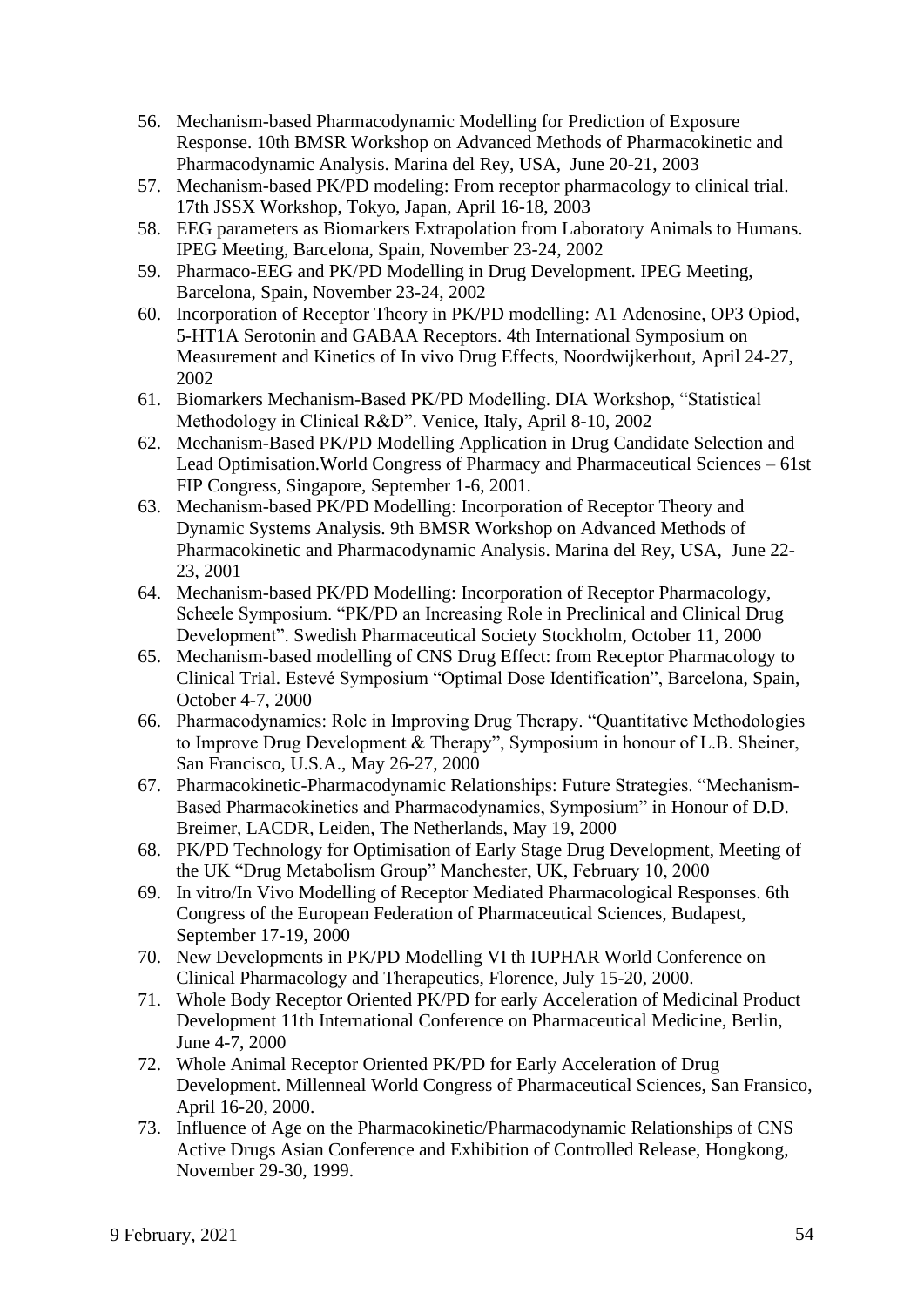- 74. Prediction of Human Pharmacology from Animal Studies: Utility of Pharmacodynamic Markers. AAPS Annual Meeting, New Orleans, November 14-18, 1999.
- 75. Integrated Pharmacokinetic-Pharmacodynamic Modelling as a Basis for Rational Drug Design American Chemical Society 218th National Meeting, New Orleans, August 22-26, 1999.
- 76. Whole Animal Receptor Oriented PK/PD Modelling: Application in Drug Discovery and Development. 5th Congress of the European Federation of Pharmaceutical Sciences (EUFEPS), Jerusalem, April 25-29, 1999.
- 77. Mechanism-based PK/PD Modelling ECPM Workshop "Frontiers in Drug Development-Streamlining Proof of Principle". Basel, March 4, 1999
- 78. Whole Animal Receptor Oriented PK/PD for Early Acceleration of Drug Development 5th Nuremberg EUFEPS Conference "Optimising Drug Development: Fast Tracking into Human", Wiesbaden, December 7-9, 1998.
- 79. Measurement and Kinetics of In Vivo Drug Effects. Summary, Conclusions and Perpspectives. 3rd International Symposium on Measurement and Kinetics of In vivo Drug Effects, Noordwijkerhout, May 27-30, 1998.
- 80. Whole Animal Receptor Oriented PK/PD for Early Acceleration of Drug Development. Symposium "Clinical Develoment of New Drugs and Therapeutic Agents: Art, Science and New Frontiers", McClean, Virginia, May 12-15, 1998.
- 81. Whole Animal Receptor Oriented PK/PD as a Predictive Tool for Clinical Trials.Rosenö Meeting on Trends in Pharmacokinetics and Dynamics. From Drug Development to Patient Care, Stockholm, April 23-25, 1998.
- 82. Mechanism-based Pharmacokinetic/Pharmacodynamic Modelling: Application in the Design of Selective Adenosine A1 Receptor Agonists. 1997 Annual Meeting of the American Association of Pharmaceutical Scientists, Boston, November 2-6, 1997.
- 83. Mechanism-Based Bharmacokinetic Pharmacodynamic Modelling: Application in the Design of Selective Adenosine A1 Receptor Agonists. The 7th BMSR Workshop, University of Southern California, Los Angles May 16-17, 1997.
- 84. Whole Animal Receptor Oriented PK/PD for Early Acceleration of Drug Development. Symposium "Clinical Develoment of New Drugs and Therapeutic Agents: Art, Science and New Frontiers", Stanford University, California, July 8-11, 1997.
- 85. Mechanism-based Modelling of Drug-Receptor Interactions In Vivo: A Population Approach, COST B1, Conference "The population approach: measuring and managing variability in response, concentration and dose", Geneva, February 12-14, 1997.
- 86. Analysis of Drug-Receptor Interactions In Vivo: A New Approach in Pharmacokinetic-Pharmacodynamic Modelling, AGAH Annual Meeting " The physiological basis of PK/PD Modelling", Neu-Ulm, February 3-4, 1997.
- 87. Application of PK/PD Research in Rational Drug Development, XIII Congreso de la Sociedad Española de Farmacología Clínica, Barcelona, November 27-29, 1996
- 88. Pharmacokinetic/Pharmacodynamic Modelling: Extrapolation from Animals to Humans, 3rd European Congress of Pharmaceutical Sciences, Edinburgh, September 15-17, 1996
- 89. Transdermal Iontophoretic Delivery of R-Apomorphine in Parkinson's Disease, 3rd Jerusalem Conference on Pharmaceutical Sciences and Clinical Pharmacology, Jerusalem, September 1-6, 1996
- 90. \Pharmacokinetic/Pharmacodynamic Correlations of Anaesthetic Drugs. Symposium 'Target Controlled Infusion', Cambridge, September 12-14, 1995.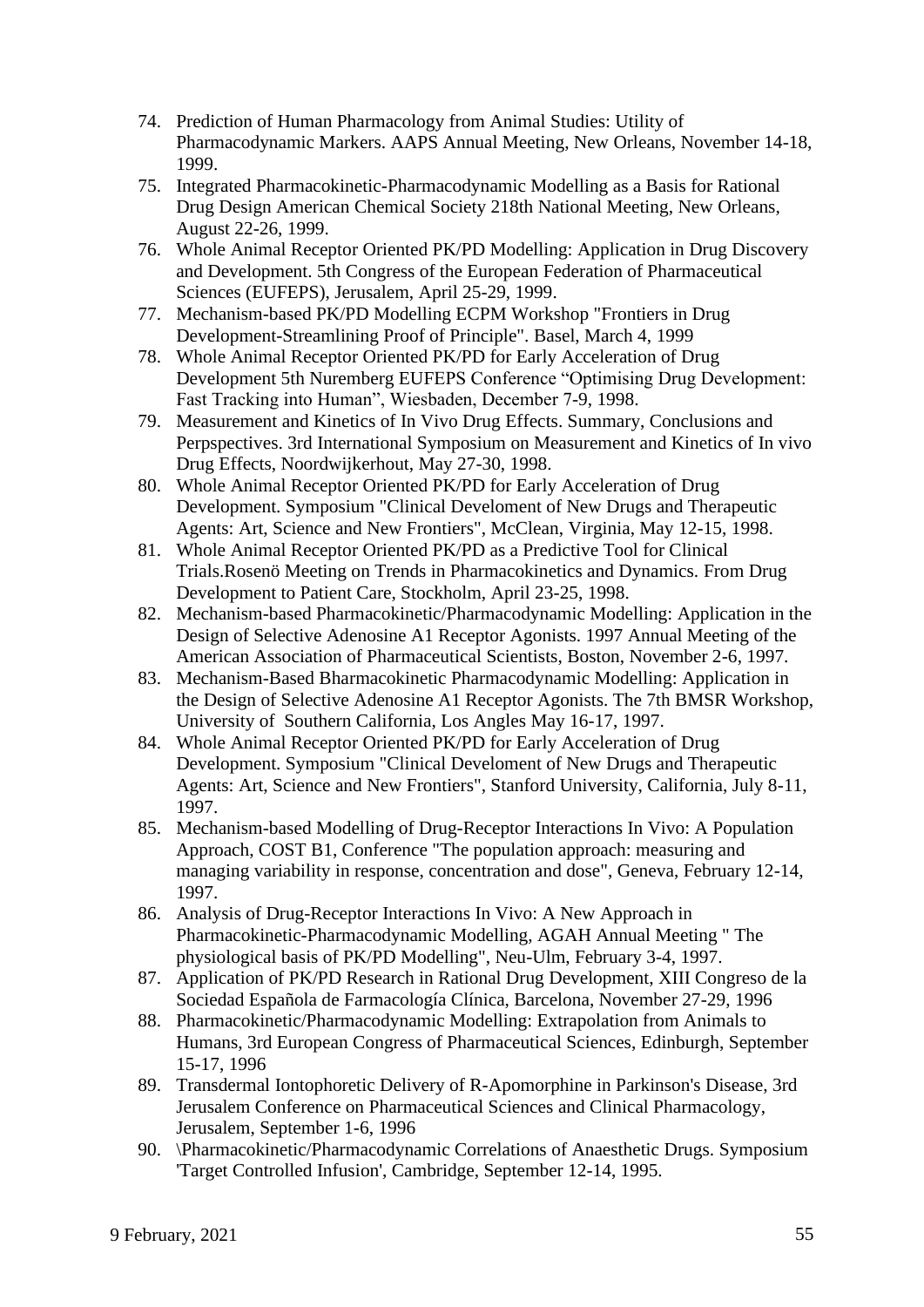- 91. The Importance of Using Controlled Release Products for CNS Active Drugs. FIP-Satellite Symposium on 'Optimizing Therapy Using Controlled Release Products', Stockholm, August 25-26, 1995.
- 92. Pharmacokinetic/Pharmacodynamic Relationships. Symposium 'Current Concepts, New Approaches and Practical Applications in Pharmacokinetics', London, October 6-7, 1994.
- 93. Overview of Pharmacodynamic Modelling: Experimental Design Issues. Annual Meeting of the Association of University Anesthesiologists, Chicago, May 3-5, 1994
- 94. Pharmacokinetic and Pharmacodynamic Modelling of the Effects of Psychotropic Drugs in Animals and in Man. Meeting of the French Pharmacological Society, Paris, April 22, 1994
- 95. Pharmacokinetic/Pharmacodynamic Modelling of the Effects of Adenosine Receptor Agonists and Antagonists: Application in Drug Design. Second International Symposium on Measurement and Kinetics of In Vivo Drug Effects, Noordwijkerhout, April 14-16, 1994.
- 96. Pharmacokinetic-Pharmacodynamic Modelling with Enantiomeric Drugs: Phenylisopropyl-adenosine, Baclofen and Hexobarbital. Rosenon Conference of the Swedish Pharmaceutical Society, Stockholm, March 14-17, 1994.
- 97. Controlled Delivery of Calcium Antagonists Pharmacokinetic and Pharmacodynamic Aspects. European Meeting on Calcium Antagonists, September 14-17, 1993.
- 98. Modelling of Pharmacodynamic Drug-Drug Interactions. Symposium "Arzneimittel Interaktionen: Mechanismen und Klinische Relevanz", Bad Nauheim, September 4, 1993
- 99. Pharmacodynamics and Pharmacodynamic Interactions of CNS active Drugs. BMSR Workshop on "Advanced Methods of Pharmacokinetic and Pharmacodynamic Systems Analysis", Los Angeles, May 21-23, 1993.
- 100. Pharmacokinetic-pharmacodynamic modelling in pre-clinical investigations: principles and perspectives. Vth European Congress of Biopharmaceutics and Pharmacokinetics, Brussels April 20-22, 1993.
- 101. Pharmacokinetic-Pharmacodynamic Correlations of Drugs Acting at Benzodiazepine Receptor Sites. Symposium "Pharmacokinetic-Pharmacodynamic Correlations in Clinical Neuropsychopharmacology", Milan, March 26, 1993.
- 102. Application of Microdialysis to Determine Blood-Brain Barrier Transport of Drugs. Symposium "Drug Transport to the Brain: Concepts and Strategies". Leiden, October 9-11, 1992.
- 103. Integrated Pharmacokinetic/Pharmacodynamic Approaches in Preclinical and Clinical Investigations with CNS active Drugs. First European Congress on Pharmaceutical Sciences, Amsterdam, October 7-9, 1992.
- 104. Modelling of the pharmacodynamics and pharmacodynamic interactions of CNSactive drugs. Second Annual Conference of the Society of Clinical Pharmacology, Rostock, September 9-12, 1992.
- 105. Pharmacodynamics of the anticonvulsant effect of benzodiazepines: relationship with interactions at the GABA-Benzodiazepine receptor complex. 6th Japanese-American Conference on Pharmacokinetics and Biopharmaceutics, Buffalo, August 1-3, 1992
- 106. Variability in pharmacodynamics of CNS active drugs: effects of ageing versus disease. Second Jerusalem Conference on Pharmaceutical Sciences and Clinical Pharmacology. Jerusalem, May 24-29, 1992.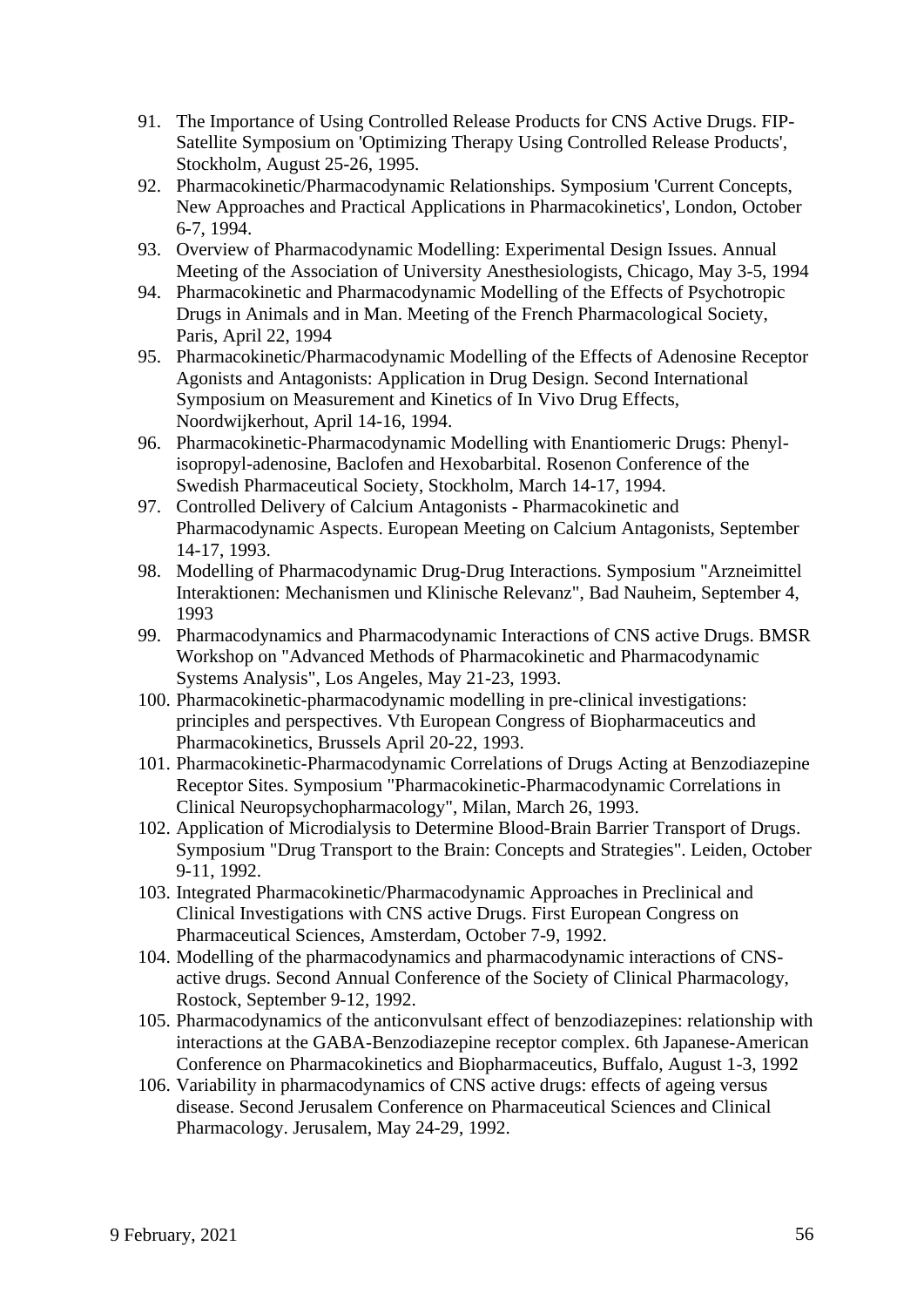- 107. Pharmacodynamic Drug-Drug Interactions: Theoretical Considerations and Methods of Investigation. First International Boerhaave Conference on Drug-Drug and Drug-Food Interactions, Leiden, May 2-3, 1991.
- 108. Preclinical Pharmacodynamics of Central Nervous System Active Agents. Conference on Integration of Pharmacodynamics, Pharmacokinetics and Toxicokinetics in Rational Drug Development, Washington, April 24-26, 1991.
- 109. Role of Pharmacokinetics and Pharmacodynamics in CNS Drug Development. Annual Meeting of the American College of Neuropharmacology, Puerto Rico, 10- 14 December 1990
- 110. Workshop on Application of Pharmacokinetic-Pharmacodynamic Modelling Concepts in Drug Development, Paris, 7 December 1990
- 111. Pharmacokinetic-pharmacodynamic modelling studies with CNS drugs in an animal model of ageing. 5th Annual Meeting of "Pharmacokinetics UK" Cheltenham, 7-9 November 1990
- 112. Parenteral neuropharmacological kinetics. 8th European Workshop of the European Association for Clinical Neuropharmacology, Groningen 27-29 September 1990
- 113. Measures of Anticonvulsant Intensity: a Pharmacological Evaluation. IUPHAR Satellite Symposium: Measurement and kinetics of in vivodrug effects, Noordwijk, 28-30 June 1990.
- 114. Pharmacology of hypnotics in the elderly. Second Milano International Symposium on Sleep, Milano, 12-14 October, 1989
- 115. Does variability in drug disposition explain all variability in drug effects? 49th Congress of Pharmaceutical Sciences of FIP, Munich, 4-8 September 1989
- 116. Measurement and Kinetics of drug effects on the central nervous system. BMSR Workshop on Advanced Methods of Pharmacokinetic and Pharmacodynamic Systems Analysis, Los Angeles, 19-20 May, 1989
- 117. Simultaneous pharmacokinetic-pharmacodynamic modelling. 90th Annual Meeting of the American Society for Clinical Pharmacology and Therapeutics, Nashville, 8- 10 March, 1989
- 118. Drugs and ageing: Pharmacokinetics vs pharmacodynamics. EURAGE Meeting, Nerja, Spain, 17-19 November 1988
- 119. Effect of rate and route of administration on drug response. Symposium on Variability in Pharmacokinetics and Drug Response, Gothenburg, 3-5 October 1988
- 120. Single versus chronic dosing in the safety evaluation of xenobiotics: Pharmacokinetic considerations. Xth European Workshop on Drug Metabolism, Guildford, 6-11 July 1986
- 121. Verapamil Sustained Release Tablets: Kinetic and Dynamic Properties inthy Volunteers. Congress: Hypertension - The Next Decade, Berlin, 10-11 October 1985.
- 122. Determination of Benzodiazepines-The Present Day Scene. Sixth Bio-Analytical Forum, Guildord, 10-13 September 1985
- 123. Factors Affecting the Relationship between Pharmacokinetics and Anesthetic Effects of Barbiturates. Symposium: Intravenöse Narkosemittel, München, 2-3 December 1983
- 124. Factors and Conditions Affecting Antipyrine Metabolite Formation in Man. IUPHAR Satellite Symposium: The Value of Antipyrine and Aminopyrine as Model Substrates in Assessing Drug Metabolizing Capacity in Man. Leiden, 1-3 August 1980